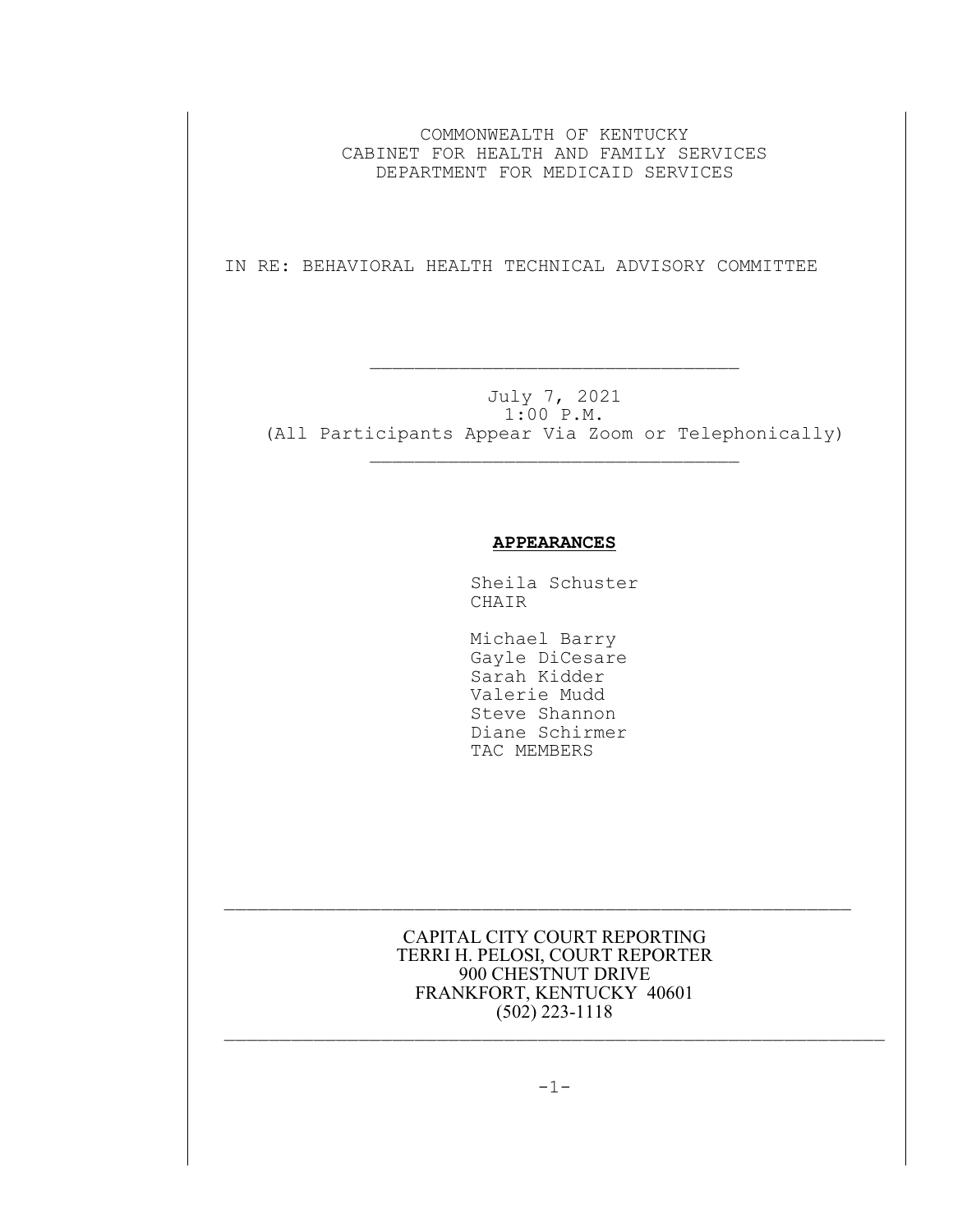APPEARANCES (Continued)

 Judy Theriot Fatima Ali Angela Parker Lee Guice Sharley Hughes Leslie Hoffman Jennifer Dudinskie MEDICAID SERVICES

Court Reporter's Note: At the request of DMS, all other participants appearing via Zoom or telephonically will not be listed under Appearances.)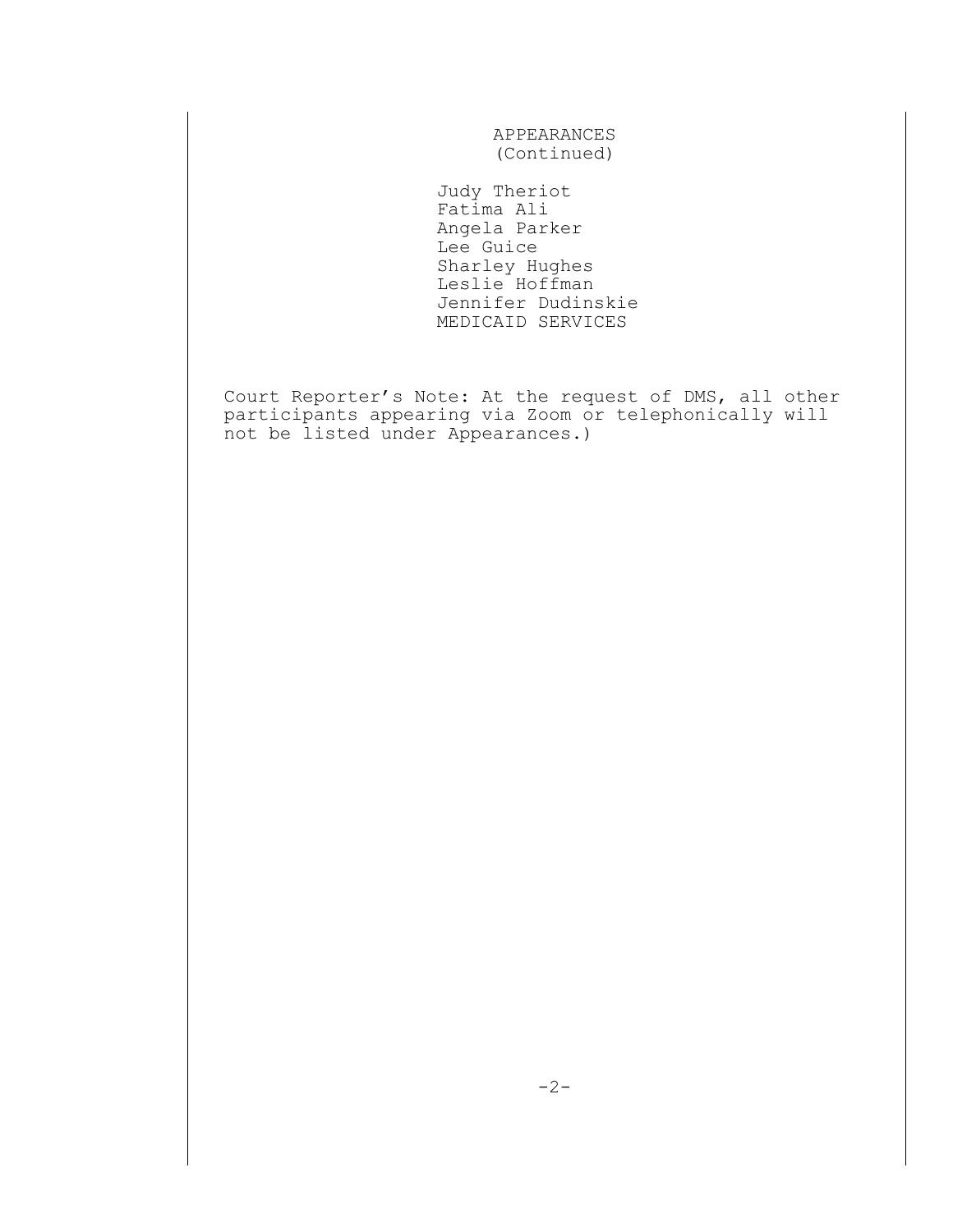## AGENDA

| 1. | Welcome & Introductions; New TAC<br>Voting Member - Diane Schirmer, BIAA-KY $5 - 6$                                                             |
|----|-------------------------------------------------------------------------------------------------------------------------------------------------|
| 2. | Approval of Minutes of May 11, 2021<br>Behavioral Health TAC meeting  6 - 7                                                                     |
| 3. | Update on Data Request from Medicaid on<br>Targeted Case Management Issues  10 - 13                                                             |
| 4. | Changes in Medicaid's Single Medicaid<br>Formulary as of 7/1/21; Resolution of Prior<br>Authorization Issues  13 - 25                           |
| 5. | Update on Claims Payments on Services to<br>Dual Eligibles  25 - 45                                                                             |
| 6. | No-Show Cancellation Fee Memo from DMS and<br>Questions about the New No Show<br>Data-Gathering Panel and How the Data<br>Will Be Used  54 - 61 |
| 7. | Limitations on the Use of 99214 and 99215<br>45<br>Billing Codes                                                                                |
| 8. | Policy on "Lock-In" for Pharmacies and<br>Providers  45 - 54                                                                                    |
| 9. | Status Update from DMS on Waiver for SUD<br>Services to Incarcerated Persons  61 - 62                                                           |
|    | 10. 2021 KY General Assembly Interim Session<br>Task Forces  62 - 72                                                                            |
|    | 11. DMS Response to Work Group Recommendations<br>on ABI Waiver Regulations  72 - 73                                                            |
|    | 12. Updated Prior Authorization Guidance and<br>General Discussion  73 - 76                                                                     |
|    | 13. Future BH TAC Meetings - In-Person or                                                                                                       |
|    | 14. New Recommendations to the MAC for<br>7/22/21 Meeting  76 - 77                                                                              |
|    | 15. Recommended Agenda Items for September<br>BH TAC Meeting<br>77                                                                              |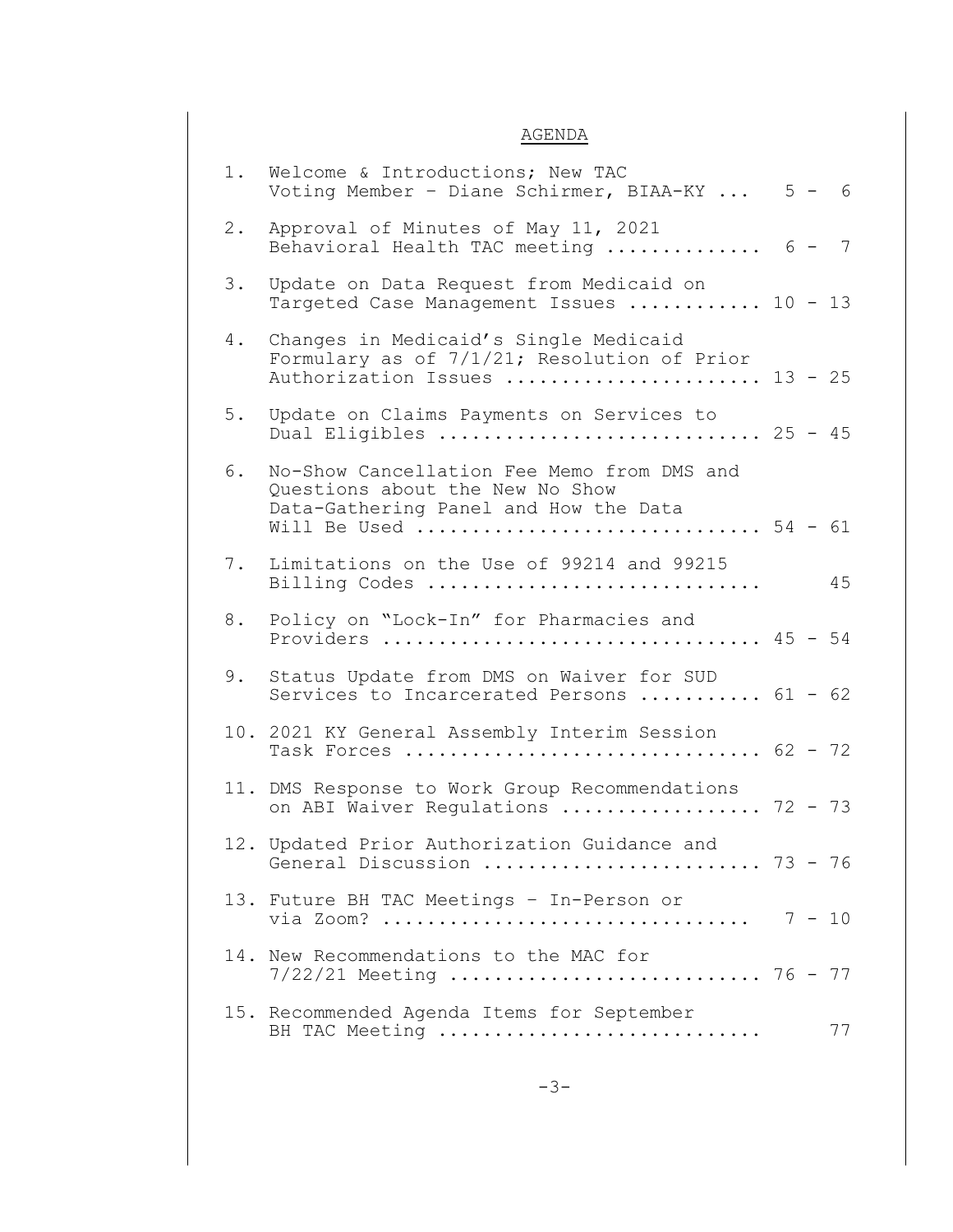## AGENDA (Continued)

| 16. Next MAC Meeting: 7/22/21 - 10 a.m. to<br>$12:30$ pm. (EST) via Zoom        |         |  |
|---------------------------------------------------------------------------------|---------|--|
| 17. Next BH TAC Meeting - September 1, 2021<br>$1:00 - 3:00 \text{ p.m.}$ (EST) | 77 - 78 |  |
| 18. Adjournment                                                                 | 78 - 79 |  |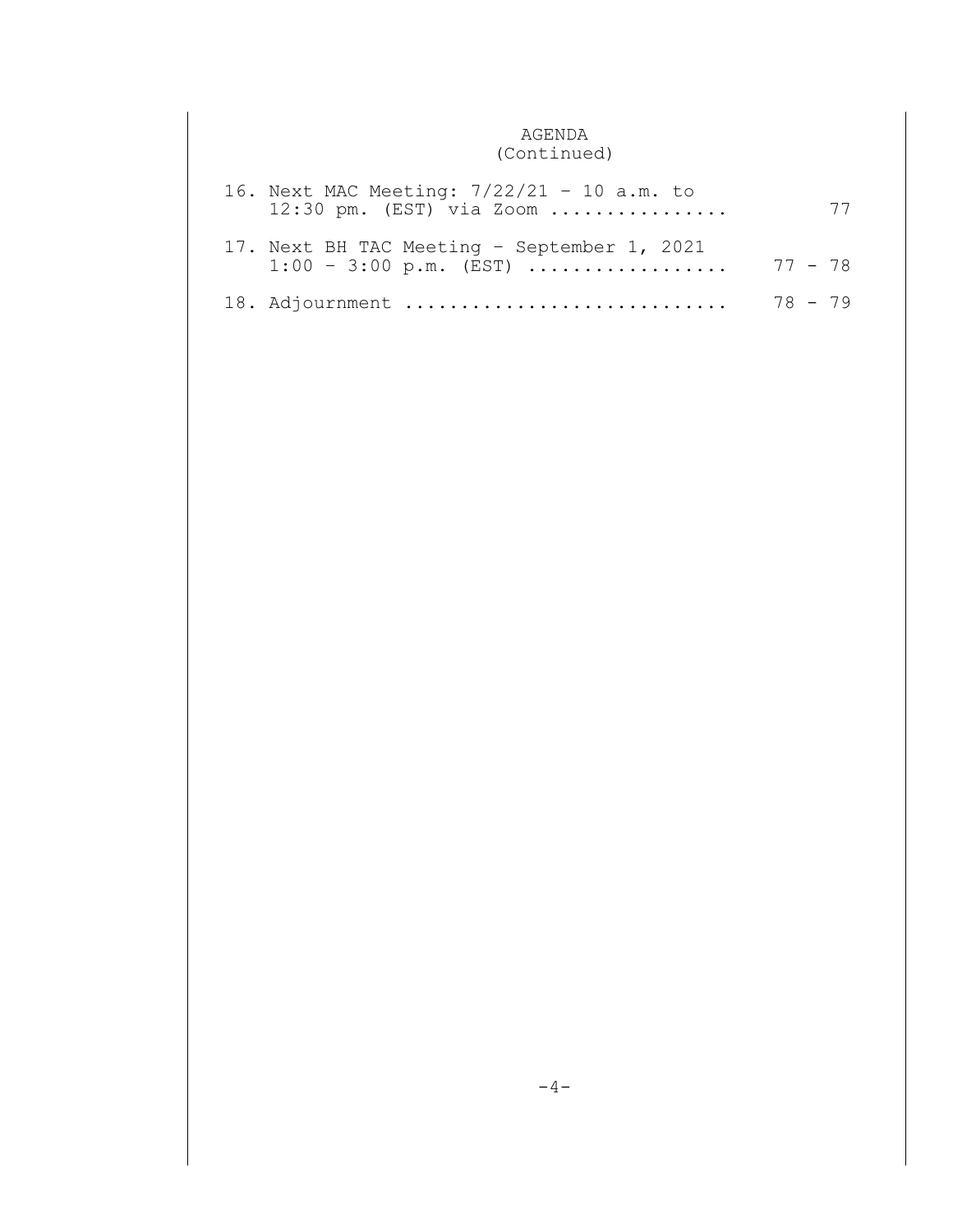1 DR. SCHUSTER: We have all of 2 our voting members on, Sharley. What time do you 3 have? 4 MS. HUGHES: It's 1:01. 5 DR. SCHUSTER: We've got Dr. 6 Brenzel this morning joining us. Do we have any of 7 the DMS folks on, Sharley? 8 MS. HUGHES: Leslie Hoffmann is 9 on. I see Angie Parker, Lee Guice, Jennifer 10 Dudinskie, Dr. Theriot. So, we've got quite a few 11 from DMS with us. 12 DR. SCHUSTER: Do we know if the 13 Commissioner is going to be able to make it? 14 MS. HUGHES: I don't think she 15 is and the Deputy Commissioner is on vacation. I 16 think you've got the ones that can answer most of the 17 questions. 18 DR. SCHUSTER: All right. Thank 19 you, and thanks to you all for being here. We'll 20 call the meeting to order. 21 This is the umpteenth meeting 22 of the Behavioral Health Technical Advisory Committee 23 and we are meeting by Zoom on July  $7^{th}$ , 2021. 24 I would like to welcome our 25 newest Technical Advisory Committee voting member and  $-5-$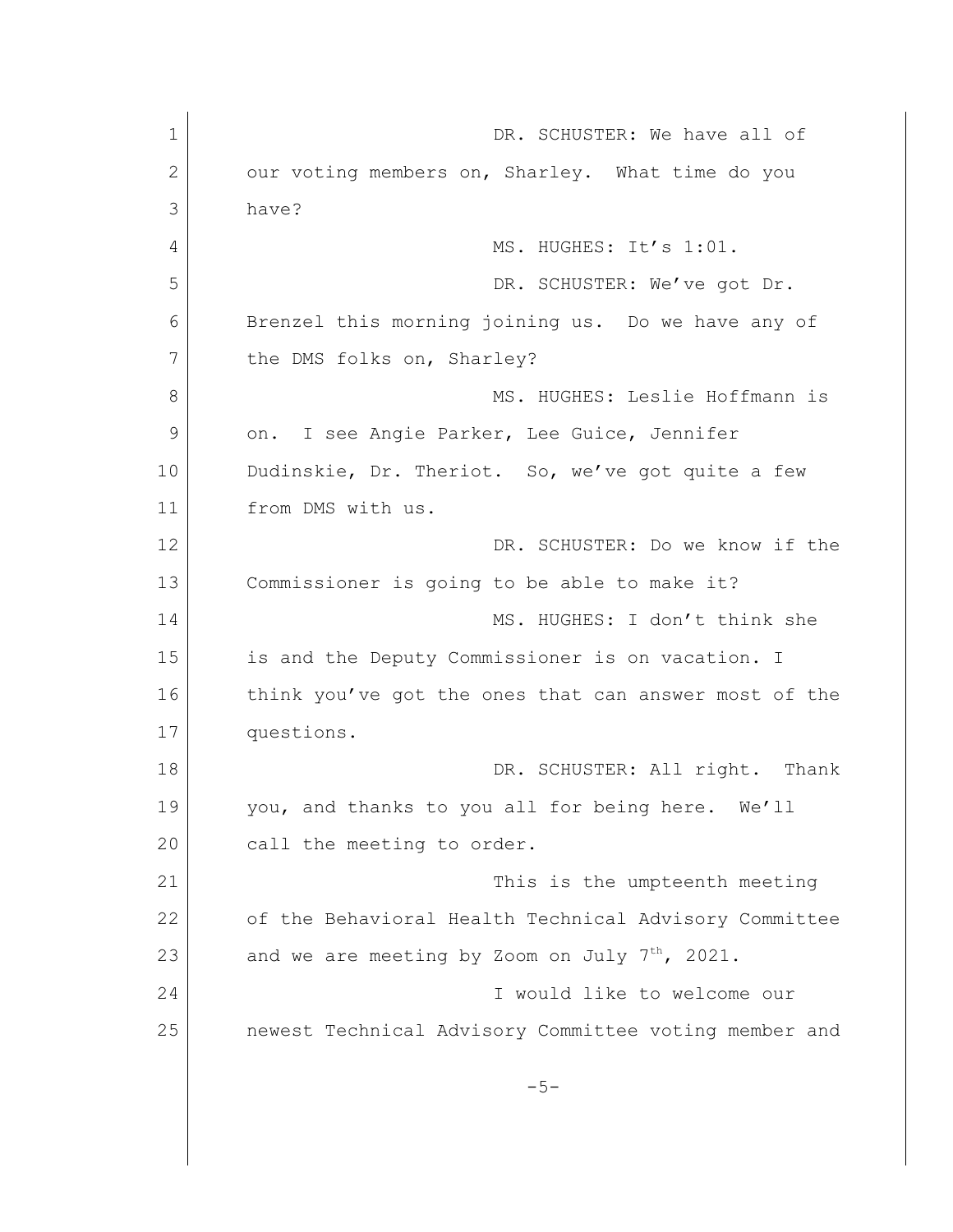| $\mathbf 1$  | that's Diane Schirmer from the Brain Injury                        |
|--------------|--------------------------------------------------------------------|
| $\mathbf{2}$ | Association of America - Kentucky Chapter. So,                     |
| 3            | Diane, do you want to say hello to folks and give us               |
| 4            | a thirty-second summary of your life?                              |
| 5            | MS. SCHIRMER: Hi. Thank you,                                       |
| 6            | everyone. I have worked in brain injury for thirty                 |
| 7            | years and I'm the Chair of the Kentucky Chapter here               |
| 8            | and very involved in brain injury at a state and                   |
| 9            | national level, and I'm very thankful to be a part of              |
| 10           | this TAC meeting. Thank you.                                       |
| 11           | DR. SCHUSTER: Thanks, and Diane                                    |
| 12           | has been an active member of the TAC for many months               |
| 13           | before now. So, we welcome you. And let me have                    |
| 14           | other TAC members say hello.                                       |
| 15           | (INTRODUCTIONS)                                                    |
| 16           | DR. SCHUSTER: I put my email                                       |
| 17           | address in the Chat. If you didn't get a direct                    |
| 18           | notification from me about the meeting, please email               |
| 19           | me with your contact information, your email address               |
| 20           | and who you're with and I will add you to our group.               |
| 21           | I sent out the draft minutes of                                    |
| 22           | the May 11 <sup>th</sup> , 2021 Behavioral Health TAC meeting, and |
| 23           | I would entertain a motion from one of our voting                  |
| 24           | members.                                                           |
| 25           | MR. SHANNON: I move to approve                                     |
|              | $-6-$                                                              |
|              |                                                                    |
|              |                                                                    |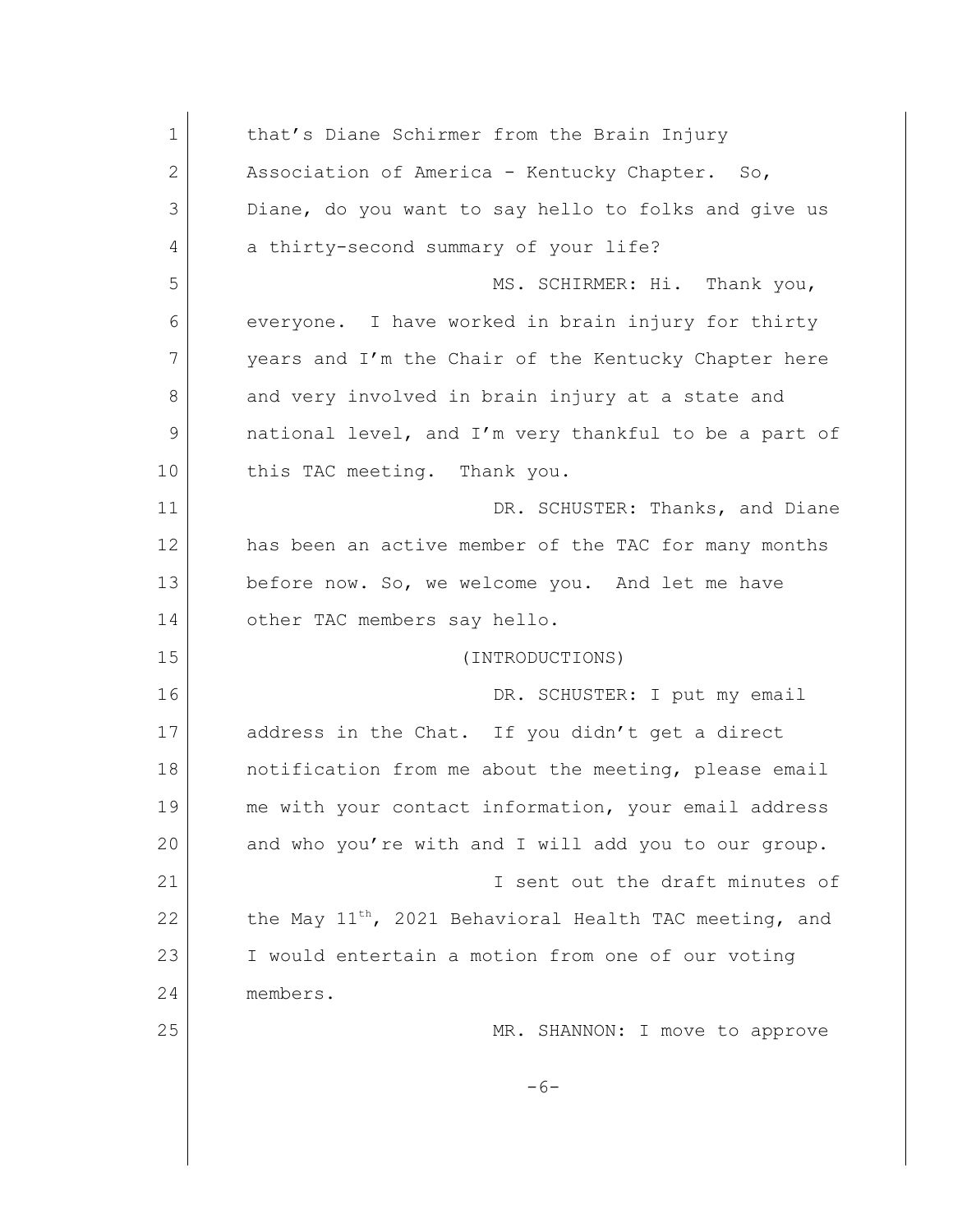1 the minutes. Steve Shannon. 2 DR. SCHUSTER: Steve. And a 3 second, please? 4 MS. DiCESARE: Second. It's 5 Gayle. 6 DR. SCHUSTER: Gayle, great. 7 Any additions, corrections, revisions? Hearing none, 8 we'll call for a vote of approving the minutes as 9 distributed. All in favor, signify by saying aye. 10 Any opposed, like sign. Thank you very much. 11 Let me go way down actually 12 while we're voting. We have a question before us 13 about whether we want to continue to meet via Zoom or 14 meet in person. You all may have seen that on July 15  $1<sup>st</sup>$ , the Capitol and Capitol Annex are now open to 16 the public with showing a picture ID at the front 17 door of the Annex. 18 I think the seating capacity in 19 the rooms is still about half, maybe even no more 20 than a third of what it was. 21 So, I quess my concern about 22 trying to meet in person is that we may not have a 23 space in the Annex to accommodate us because we 24 usually have forty, forty-five people at the 25 meetings, but I'd like to hear from the voting  $-7-$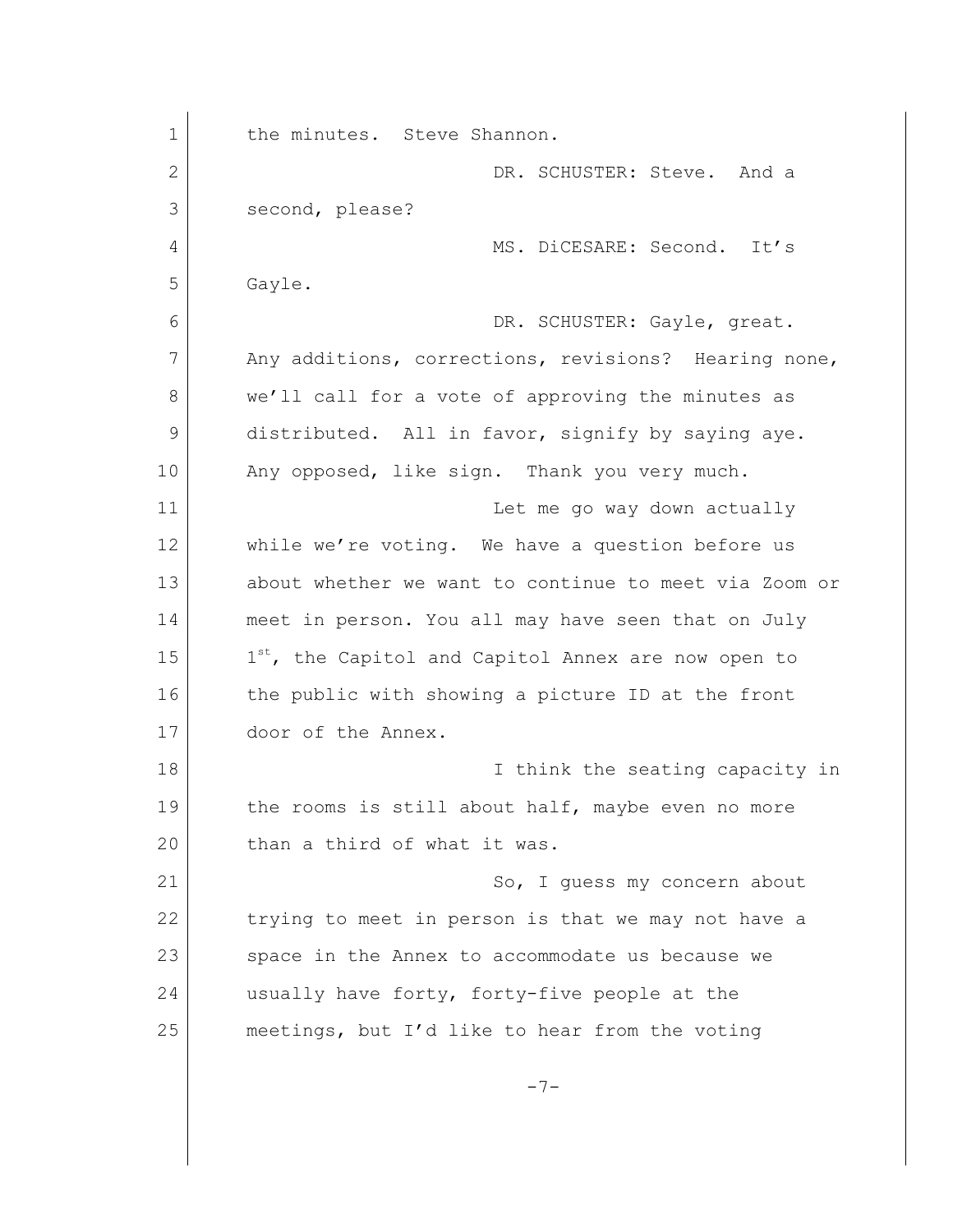| $\mathbf 1$  | members of the TAC about what your preferences are.             |
|--------------|-----------------------------------------------------------------|
| $\mathbf{2}$ | There's apparently not a problem in our continuing to           |
| 3            | meet via Zoom, and I know the MAC has decided to                |
| 4            | continue meeting via Zoom for the foreseeable future.           |
| 5            | So, we have a meeting scheduled                                 |
| 6            | on September 1 <sup>st</sup> and, then, another one on November |
| 7            | 3rd, 2021 before we get into the 2022 year. So, what            |
| 8            | are the thoughts of the voting members of the TAC?              |
| 9            | MR. BARRY: What do you need a                                   |
| 10           | picture ID for? Is there anything out of the                    |
| 11           | ordinary for a picture ID?                                      |
| 12           | DR. SCHUSTER: No, no, just to                                   |
| 13           | remind people that they need it, and there's no                 |
| 14           | question about whether you're vaccinated or not.                |
| 15           | There's no requirement for masks or anything.                   |
| 16           | I suspect that the lines are a                                  |
| 17           | little bit long, Mike, to get in because there has              |
| 18           | been only one guard at that entryway. So, if you                |
| 19           | have several meetings that are starting at the same             |
| 20           | time, I think there's been a little bit of a backup.            |
| 21           | The biggest concern, again,                                     |
| 22           | that I have is that I'm not sure that - we usually              |
| 23           | meet in 125. We had occasionally met in 169, but                |
| 24           | even that, they've taken out about half of the chairs           |
| 25           | in those meeting rooms.                                         |
|              |                                                                 |

-8-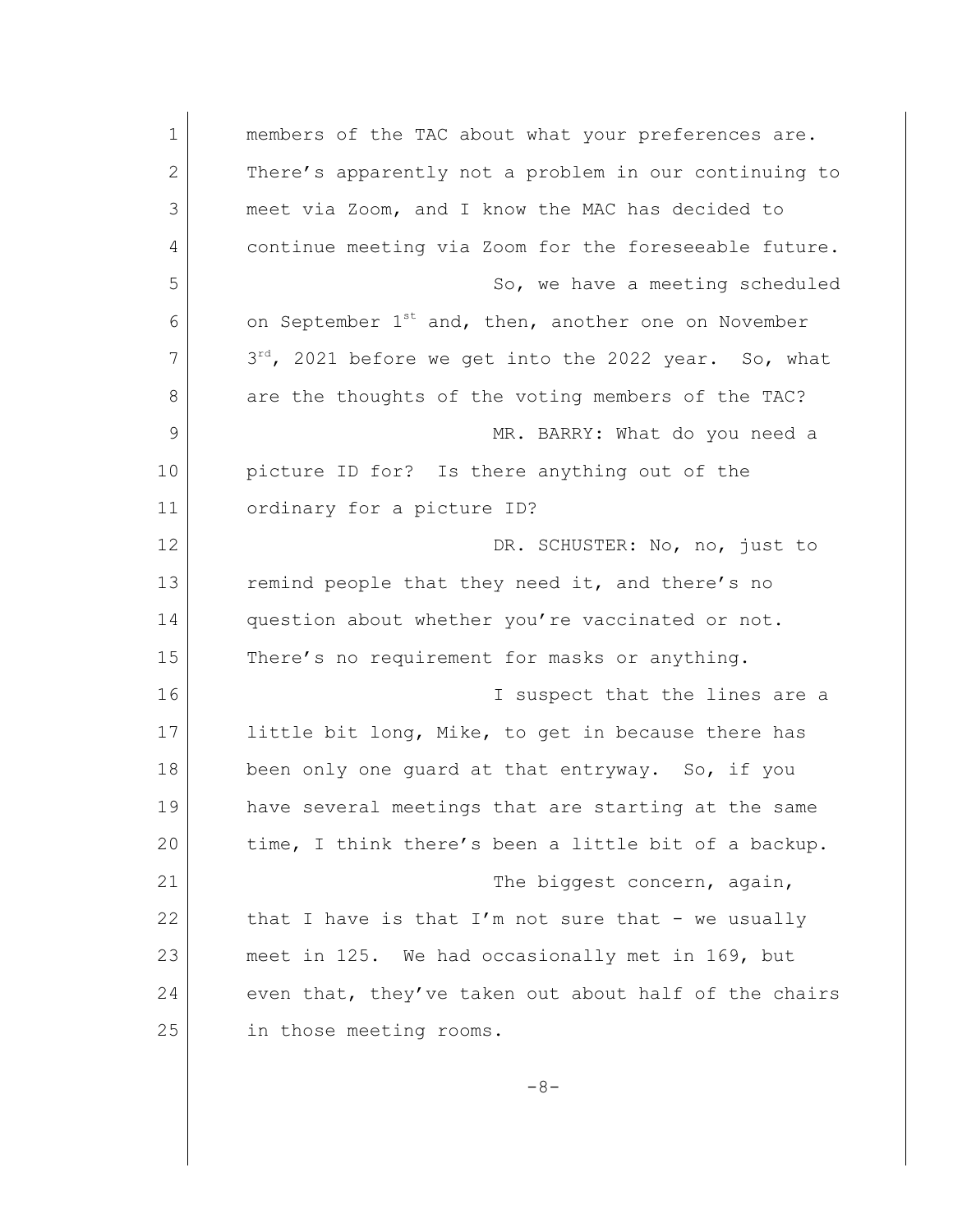| $\mathbf 1$  | MR. BARRY: I just want to make                       |
|--------------|------------------------------------------------------|
| $\mathbf{2}$ | sure they weren't barring those Indiana folks from   |
| 3            | coming in.                                           |
| 4            | DR. SCHUSTER: So far I don't                         |
| 5            | think they're discriminating but I don't know.       |
| 6            | MS. MUDD: In my opinion, it                          |
| 7            | might be that we maybe follow the MAC for what       |
| 8            | they're doing maybe. That would give us an idea      |
| 9            | where to go maybe. Whenever the MAC decides to meet  |
| 10           | in person, we could follow suit.                     |
| 11           | MS. SCHIRMER: It's what's best                       |
| 12           | for the whole group. If we need everybody, it's best |
| 13           | it seems like that we continue to follow that as     |
| 14           | well.                                                |
| 15           | MS. DiCESARE: I agree. I vote                        |
| 16           | for Zoom.                                            |
| 17           | DR. SCHUSTER: All right. Let's                       |
| 18           | go on and get a motion from somebody to that effect. |
| 19           | Do we want to follow the lead of the MAC?            |
| 20           | MS. SCHIRMER: I move for that.                       |
| 21           | I suggest it.                                        |
| 22           | DR. SCHUSTER: Diane, you move                        |
| 23           | that we follow the MAC. So, for right now, for the   |
| 24           | foreseeable future, we will meet via Zoom. Is there  |
| 25           | a second, please?                                    |
|              | $-9-$                                                |
|              |                                                      |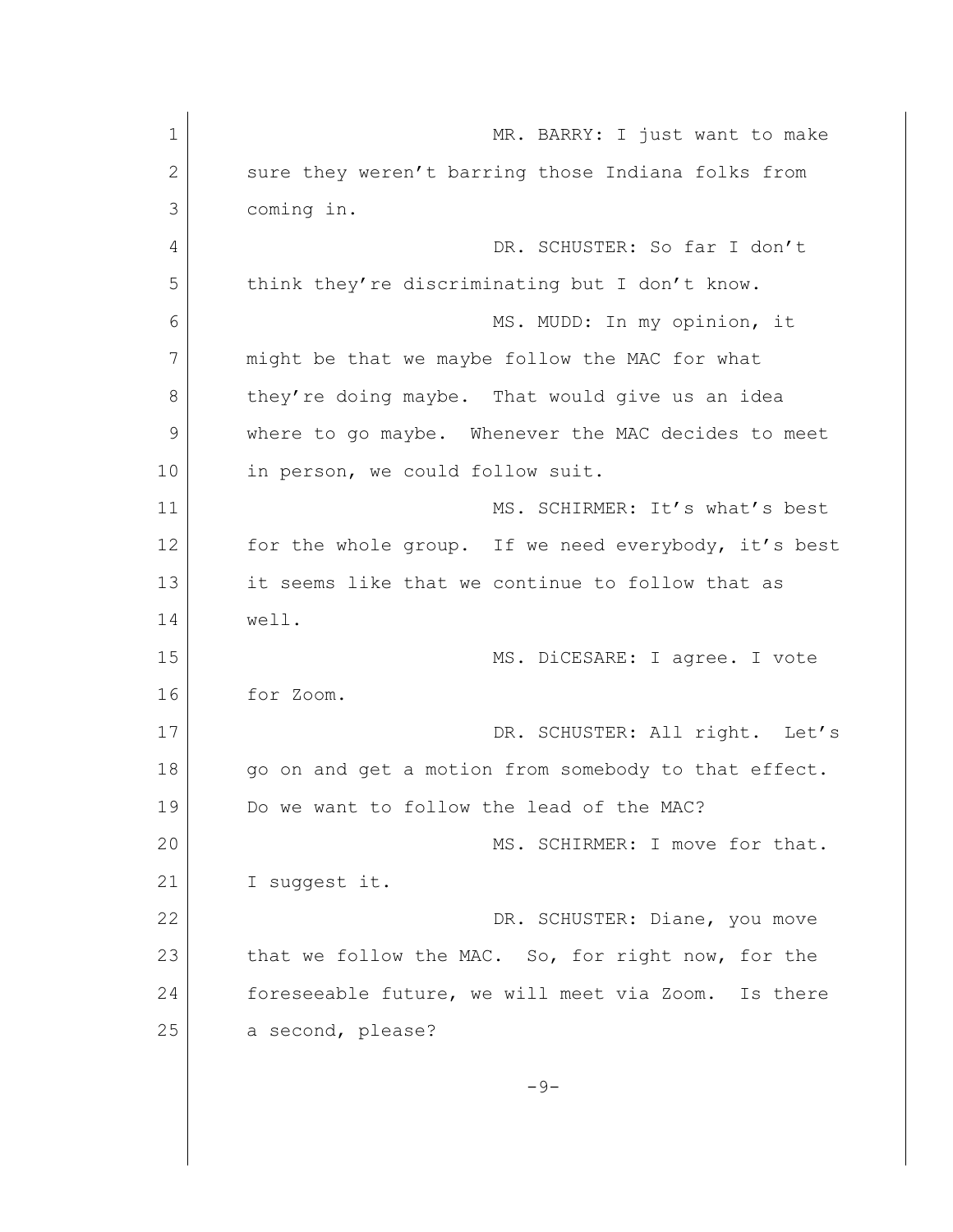| MR. BARRY: This is Mike. I                                        |
|-------------------------------------------------------------------|
| second.                                                           |
| DR. SCHUSTER: All right. And                                      |
| all those in favor, signify by saying aye. Thank                  |
| you. I do think that we've gotten kind of used to                 |
| it. You miss seeing people, but, on the other hand,               |
| it probably makes it easier for us to get people to               |
| join in to the meeting. So, it's a tradeoff.                      |
| So, I will include that in my                                     |
| report to the MAC when they meet on the 22 <sup>nd</sup> of July. |
| So, Leslie or Dr. Theriot or                                      |
| Jennifer, does anybody have any update on our data                |
| request on targeted case management issues?                       |
| MS. HUGHES: I actually have                                       |
| some information for you, Sheila.                                 |
| I contacted Barbara Epperson                                      |
| who is running the report and she said she had gotten             |
| through the first phase of it which she said was                  |
| identifying the targeted audience, and I think she                |
| said she had shared that with - did she share it with             |
| you maybe, Sheila?                                                |
| DR. SCHUSTER: No, I don't                                         |
| believe so unless it's hiding in my Inbox which is                |
| possible.                                                         |
| For those of you who don't                                        |
| $-10-$                                                            |
|                                                                   |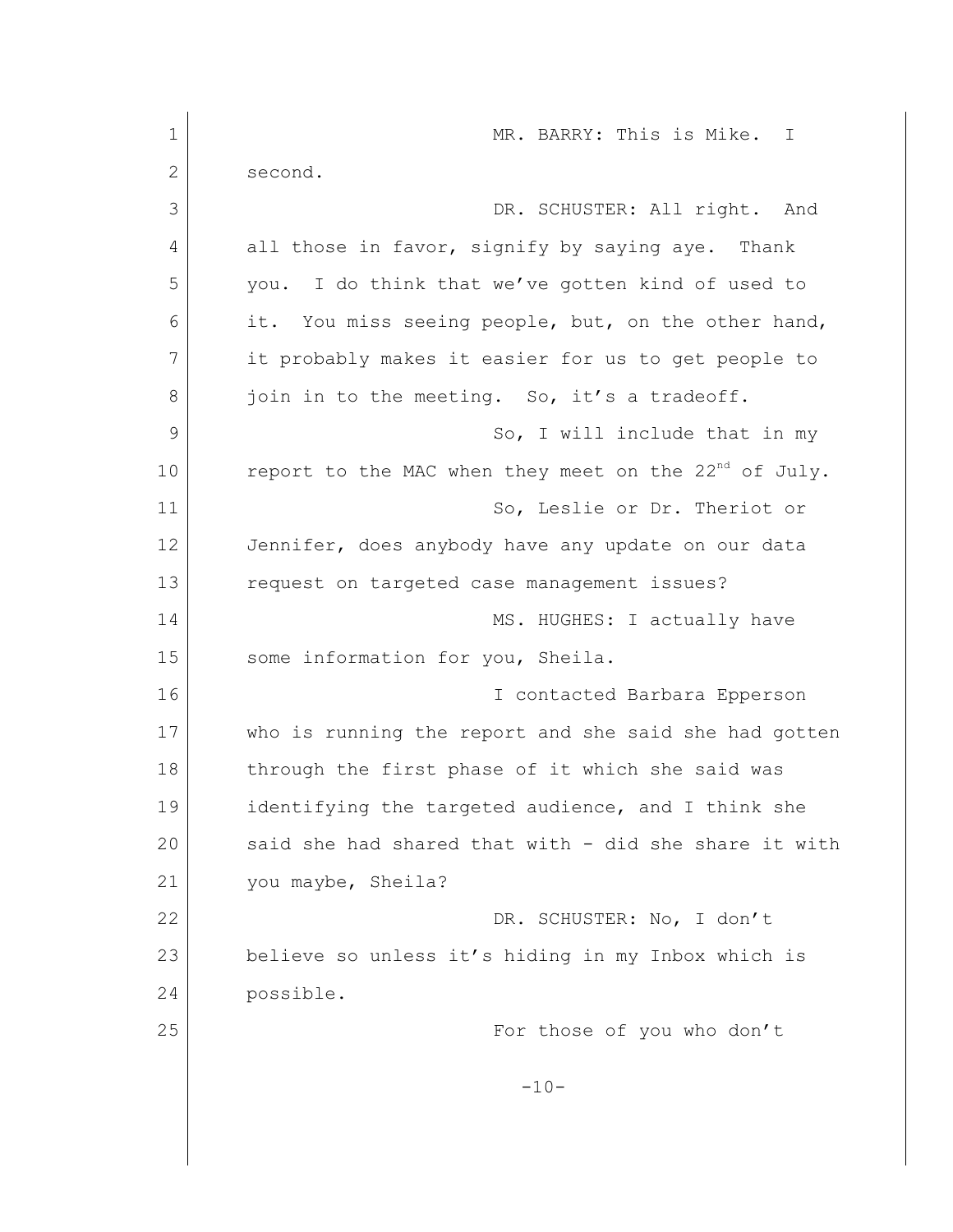1 **c** remember what this is, you remember that Commissioner 2 Lee asked us to put our heads together and come up 3 with a data request to DMS so that we could begin 4 looking at targeted case management, what its 5 outcomes are, who is using it, who is not using it. 6 And, so, a small group met 7 virtually with Barbara Epperson who is kind of the 8 point person on the Medicaid data and some of her 9 crew, as well as Ann Hollen was on that call with us 10 and Dr. Brenzel was on that call with us. 11 The focus initially is going to 12 be on adults with severe mental illness and we wanted 13 to look at pre-COVID numbers and, then, at six-month 14 intervals of ER use, hospitalizations, followup on 15 medications, the kinds of things that we think 16 targeted case management helps with. 17 MS. HUGHES: Her email yesterday 18 just said: We have completed Phase 1 of the request, 19 identifying the target population. We've shared the 20 numbers with select members of the TAC and DMS staff 21 for review and approval to proceed. 22 We've received approval to 23 proceed with Phase 2 which is pulling the claims-24 related information from the target population. 25 We're working through this phase now. -11-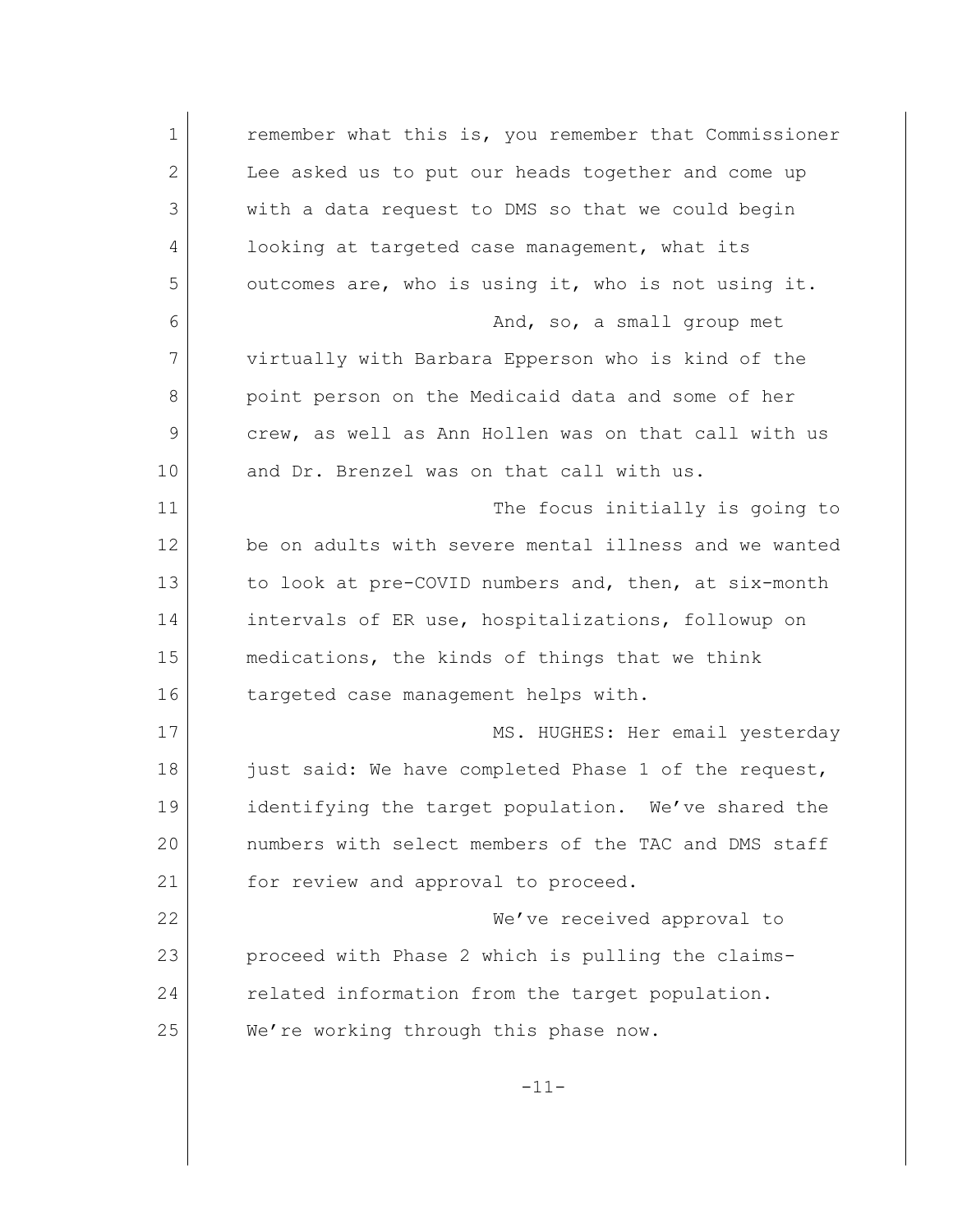1 So, I assumed with that, she 2 meant with the TAC members that met with her. 3 DR. BRENZEL: I do recall that I 4 did see that email suggesting that Phase 1 they had 5 identified because one of our concerns was we were 6 looking for folks who received six months of 7 continuous service without interruption. 8 I think they found a 9 substantial number, didn't they, Sharley, like 1,800 10 or 1,600 or so? So, that allows them to proceed with 11 Phase 2. 12 MS. HUGHES: She didn't tell me 13 other than that information. So, when she told me 14 that yesterday, Sheila, honestly, I assumed that you 15 were probably one of the people that received it. 16 DR. SCHUSTER: And I'll check 17 back. Allen, you might look at that email that you 18 got and see if I'm on there because I apologize if I 19 got it and didn't respond to it. 20 DR. BRENZEL: Who did it come 21 from, Sharley? I'm sorry to interrupt. 22 DR. SCHUSTER: Barbara Epperson. 23 DR. BRENZEL: Epperson. Okay. 24 I'll look for it and send it to Sheila. 25 DR. SCHUSTER: Thank you. All -12-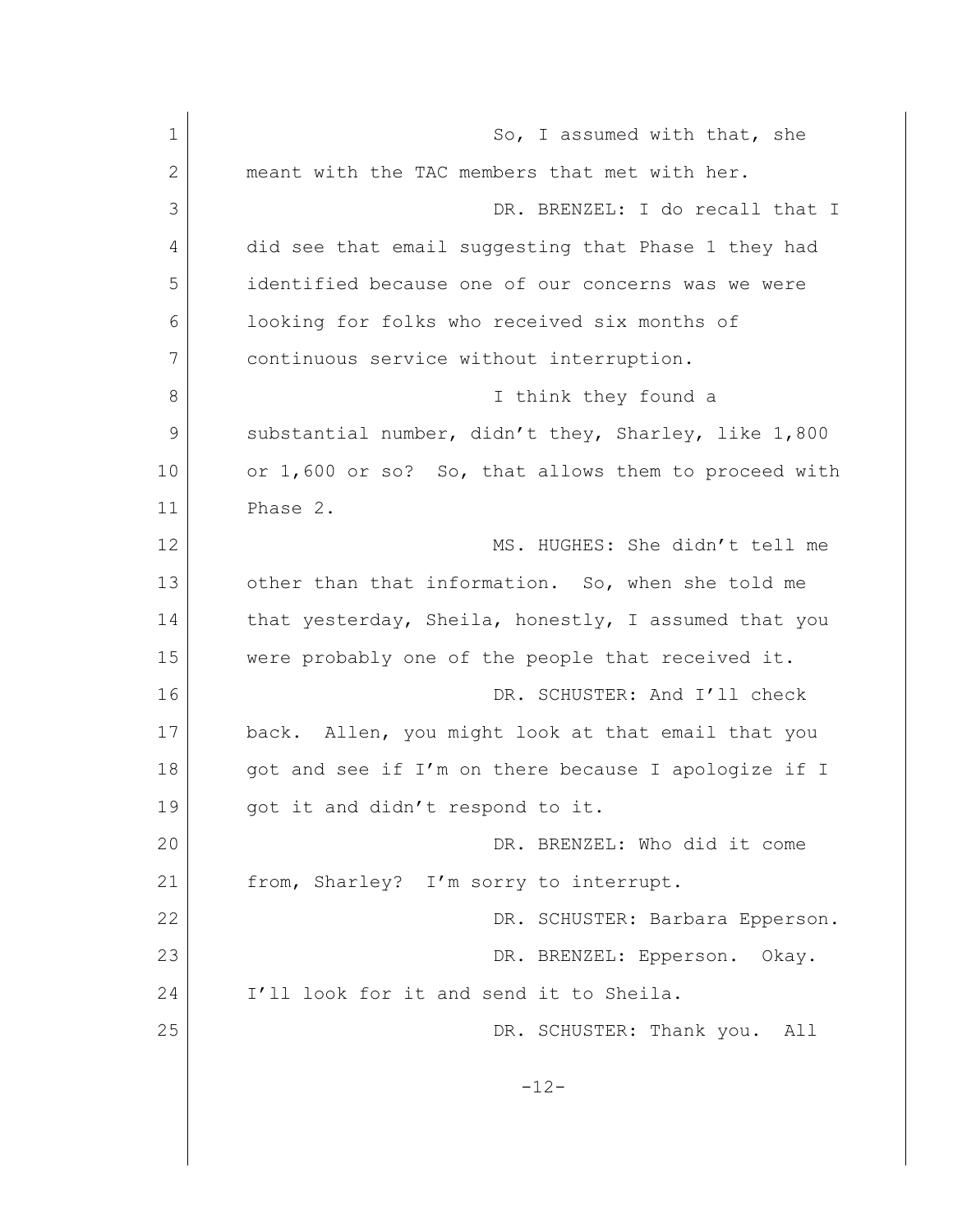1 right. Well, that's good news. As you all can 2 imagine, just even trying to identify what the 3 population is for them to go back and pull the claims 4 data was a monumental task. So, we very much 5 appreciate the cooperation of Medicaid and the data 6 folks and obviously Commissioner Lee to help us do 7 that. So, we're on the move which is a good thing. 8 any questions on that from 9 anyone? All right. 10 Do we have anybody from 11 Pharmacy that can tell us about any changes in the 12 Medicaid single Formulary? 13 MS. HUGHES: Yes. I think I 14 saw Fatima coming on. 15 DR. SCHUSTER: Dr. Ali, welcome. 16 We're glad to have you on. 17 DR. ALI: Thank you. So, just 18 in terms of some updates to the Formulary, the only 19 real change there is around the non-PDL drugs. 20 So, as you all know, we moved 21 to the single PDL in January of this year. The only  $22$  real change is that the MCO's were currently 23 managing, or, prior to 7/1, were managing any 24 products not on the PDL; but now we've moved to a 25 single Formulary where the fee-for-service drugs are  $-13-$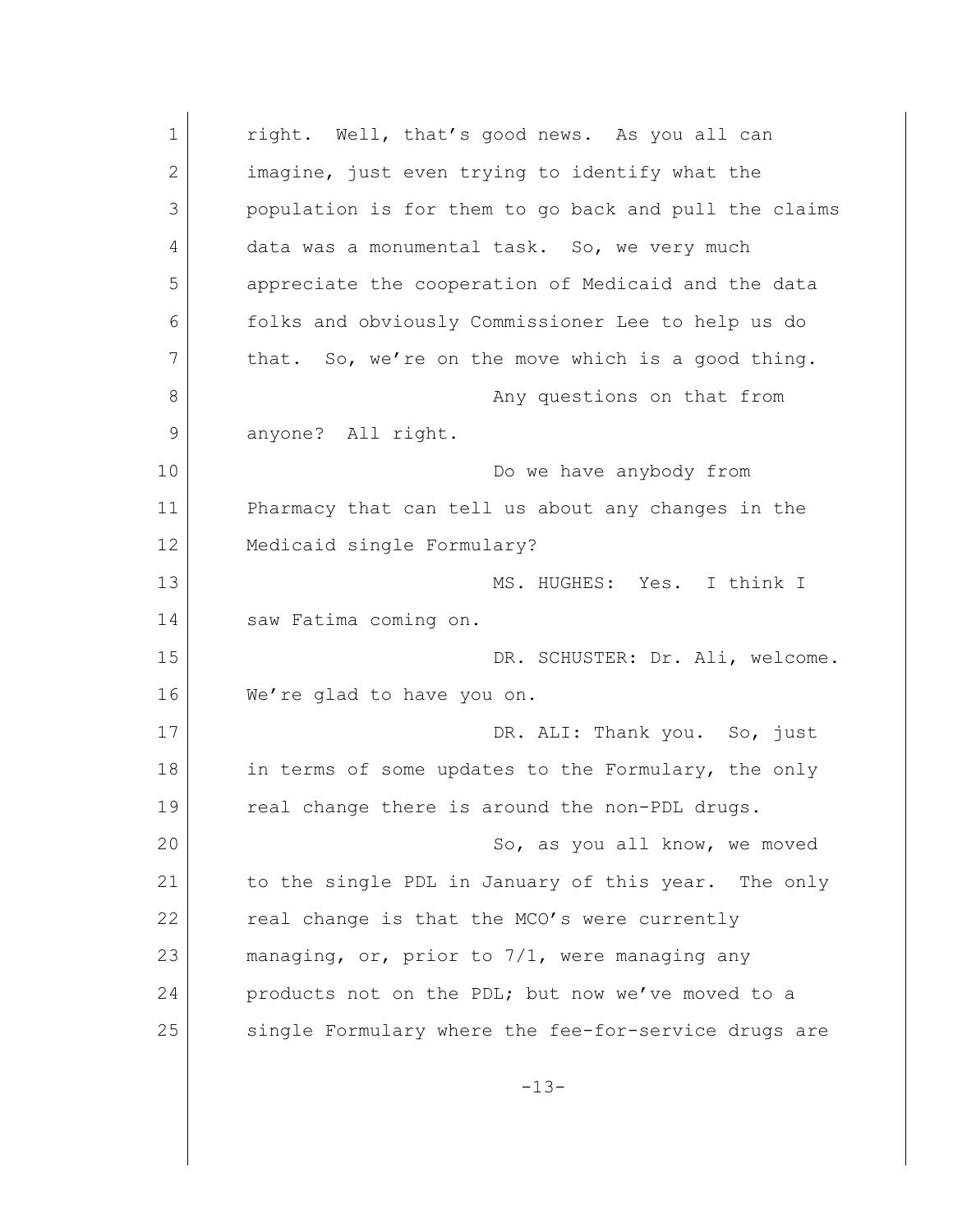1 all in alignment for the MCO population as well. So, 2 all of the non-PDL drugs will be the same across the 3 board. 4 In terms of grandfathering, we 5 do have grandfathering in place if restrictions go 6 from less strict to more strict. So, by that, I mean 7 that the MCO was covering the drug without a prior 8 authorization and, then, on 7/1, the product is now 9 requiring prior authorization. 10 So, if that is the case, the 11 member will be grandfathered for ninety days and 12 We'll send a communication thirty days in advance to 13 the providers so that they can proactively work to 14 get a PA in place for the member. 15 The only other grandfathering 16 exception is for the prenatal vitamins. Those will 17 be grandfathered for an entire year. Any questions? 18 DR. SCHUSTER: Let me just be 19 sure that I've got this. 20 So, we're talking about the 21 | non-Preferred Drug List, PDL for folks, and those had 22 been managed individually with each MCO having their 23 own Formulary for those, right, Dr. Ali? 24 DR. ALI: Correct. 25 DR. SCHUSTER: And now they are -14-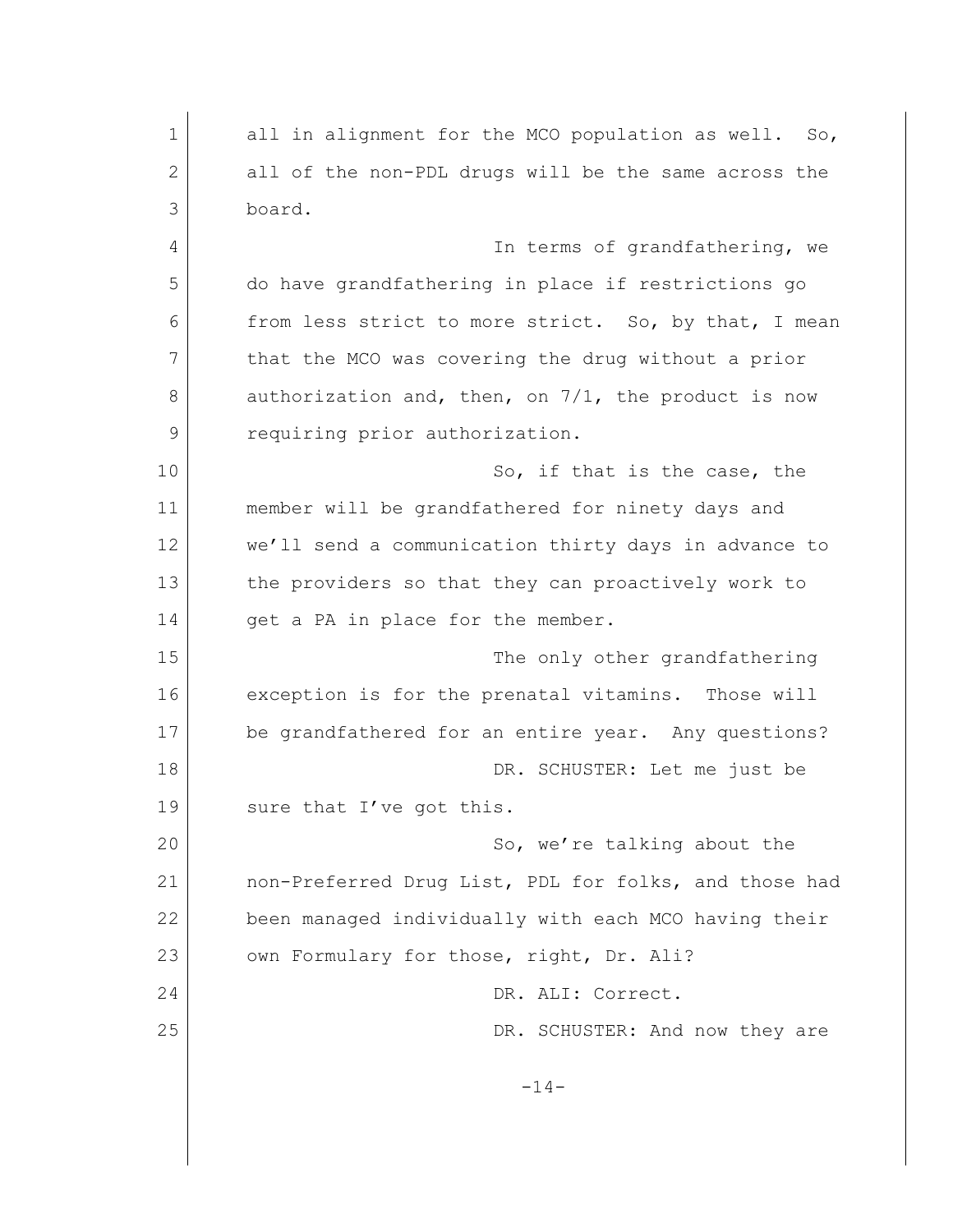| $\mathbf 1$  | going to be all the same and they will match what has |
|--------------|-------------------------------------------------------|
| $\mathbf{2}$ | been in place with the fee-for-service Medicaid       |
| 3            | Formulary, but you've given everybody a ninety-day    |
| 4            | window for grandfathering and grandmothering only if  |
| 5            | the requirements would get more stringent.            |
| 6            | So, if it had not required a                          |
| 7            | prior auth before and now it does, they would be able |
| 8            | to continue without a PA for ninety days. Is that     |
| 9            | correct?                                              |
| 10           | DR. ALI: Yes.                                         |
| 11           | DR. SCHUSTER: Okay. And                               |
| 12           | prenatal vitamins are exempt.                         |
| 13           | DR. ALI: Yes. Those will be                           |
| 14           | grandfathered for one year instead of ninety days.    |
| 15           | DR. SCHUSTER: Okay. And what                          |
| 16           | about the Suboxone medications because it was passed  |
| 17           | to remove all prior authorizations for that, and is   |
| 18           | that in place now as of July 1?                       |
| 19           | DR. ALI: Yes, that's correct.                         |
| 20           | So, that goes along with Senate Bill 51. So, what we  |
| 21           | did was we removed all the prior authorizations for   |
| 22           | the MAT products, so, your Suboxones. All of those    |
| 23           | are now preferred without PA.                         |
| 24           | We do, however, have clinical                         |
| 25           | edits in place such as therapeutic duplication,       |
|              | $-15-$                                                |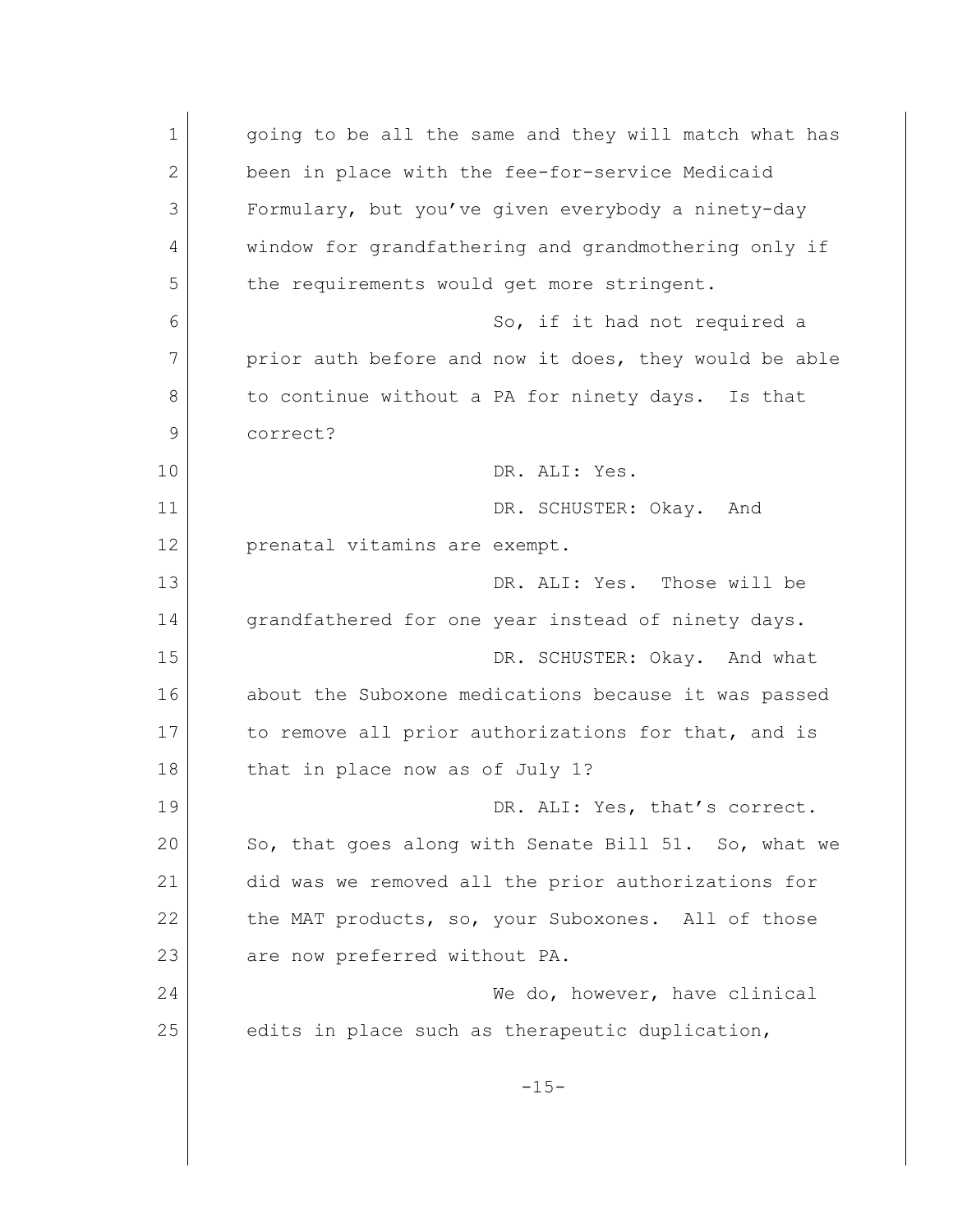1 opioid (inaudible) therapy edits, those types of 2 clinical and safety edits in place from a system 3 perspective; but in terms of drug-specific prior 4 authorization criteria, that has been removed from 5 the MAT products and they'll continue to pay without 6 the prior authorization piece. 7 DR. SCHUSTER: So, let me follow 8 up and ask you about an issue that Commissioner Lee 9 mentioned in a call that some of us advocates had 10 last week about the change in the way that Medicaid 11 is paying the pharmacies for scripts and her concern 12 that they were hearing from some pharmacies that they 13 were no longer going to carry the MAT products 14 because of that. 15 DR. ALI: So, in terms of that, 16 what we did was we received data from each of the 17 MCOs and saw what dispensing fee was provided per 18 prescription. 19 and we came to the conclusion 20 that, on average, the dispensing fee for Suboxone per 21 | prescription was averaging about \$2, if not \$2.50. 22 So, if you add that up to a few 23 fills a month, essentially with the \$10.64 dispensing 24 fee every month, you're getting more across the 25 board.  $-16-$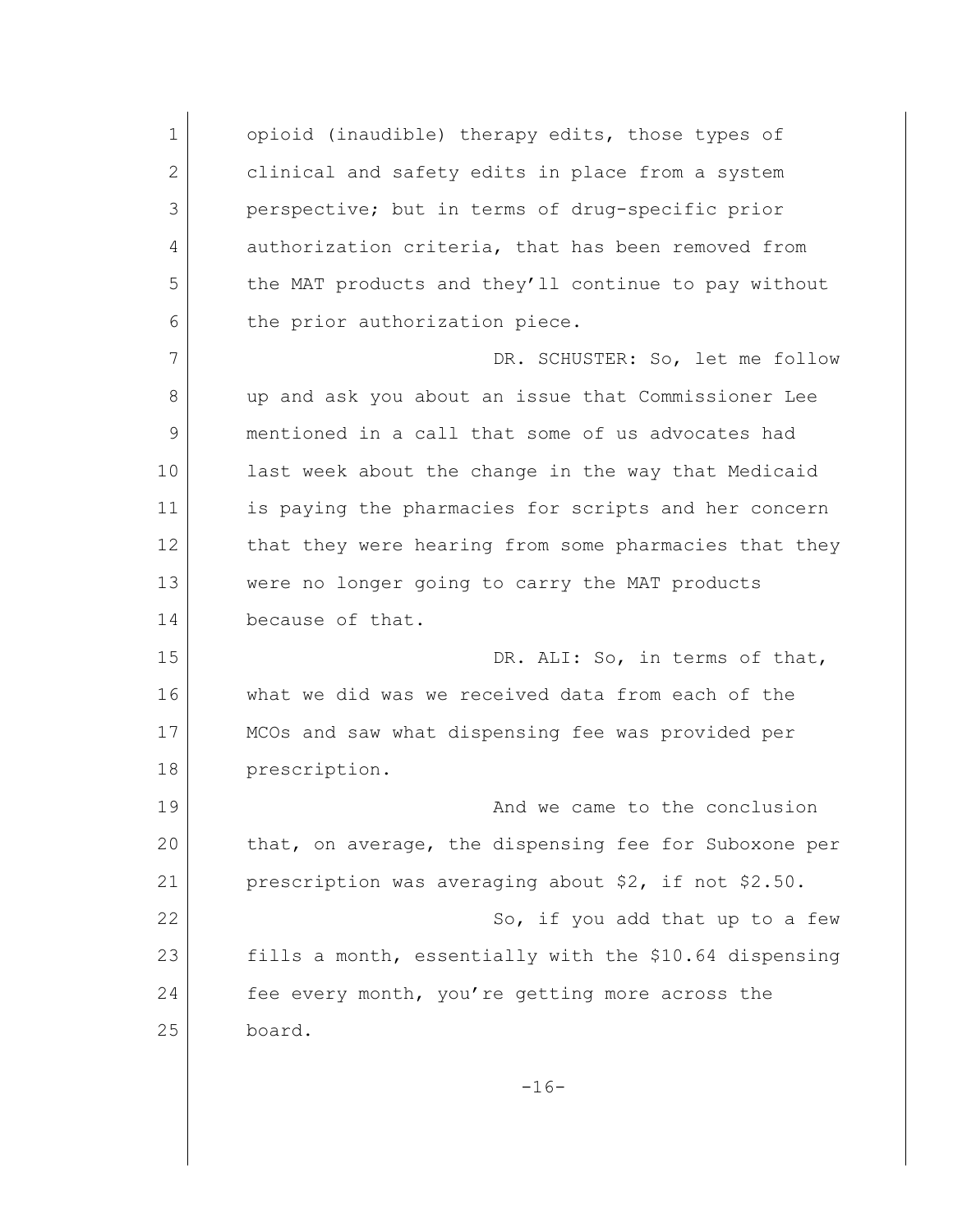1 So, I'm happy to address any 2 further concerns with that but I think the pharmacies 3 should be evening out with the dispensing fees. If 4 not, they should be receiving a little bit more. 5 DR. SCHUSTER: Well, that was my 6 understanding, Dr. Ali, and I was just concerned 7 because we know how critical it is that people that 8 are on MAT continue to have ready access to the 9 Suboxone or the other medications that are 10 prescribed. 11 and I had reached out a little 12 bit to some community providers and have not heard 13 that it's a problem and I just wondered if there had 14 been any further feedback to you about that because 15 it sounded like they actually were going to come out 16 ahead. 17 **I** think they were doing maybe 18 three Suboxone prescriptions a month which would have 19 been \$7.50, let's say, and they were getting \$10.64 20 for the month is the way I understood it. 21 DR. ALI: Right, exactly. 22 DR. SCHUSTER: All right. 23 Allen, have you heard anything about Suboxone 24 problems from the pharmacies? 25 DR. BRENZEL: No, just the same -17-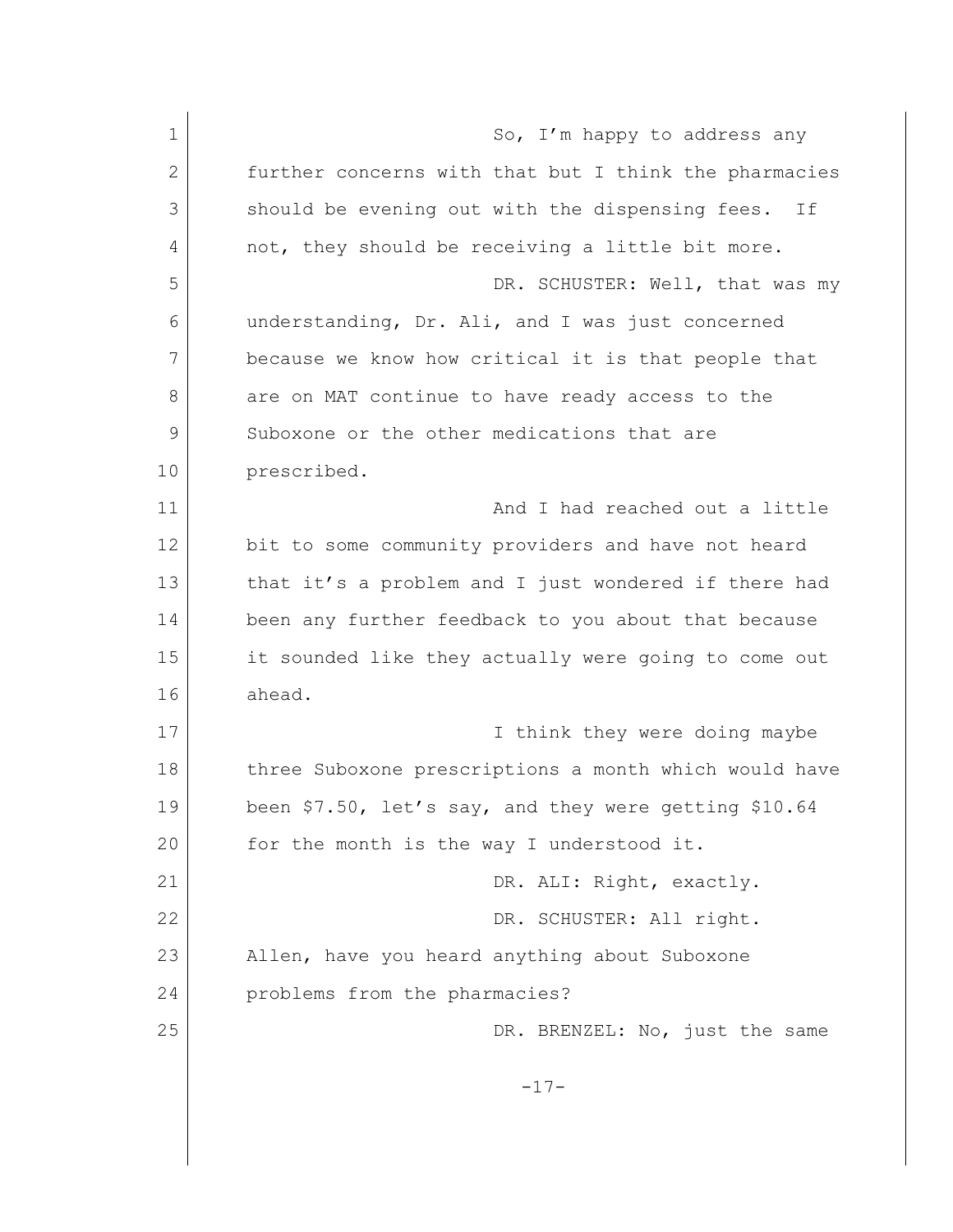1 issue that was raised, but with the explanation, it 2 appears that there's not a huge negative impact on 3 pharmacies unless we're missing something, but it 4 appeared they would do somewhat better because the 5 Kentucky Board of Medical Licensure does require 6 frequent follow-ups. 7 And, so, most physicians will 8 only write seven days' worth the first time and, 9 then, perhaps another seven days. So, early on in 10 their treatment, there would be multiple 11 prescriptions; however, eventually, folks should 12 settle on thirty-day scripts. 13 DR. ALI: It really shouldn't be 14 changing any prescribing habits or patterns. The 15 cadence is that the prescription should be written as 16 appropriate clinically, but the dispensing fee, 17 again, will be that \$10.64 per month. 18 DR. BRENZEL: Our only concern 19 is would pharmacists decline to stock and supply it, 20 but, again, we feel like that hearing otherwise, 21 we're not hearing a huge concern or pharmacists 22 refusing to stock and supply. 23 DR. SCHUSTER: Well, I'm 24 relieved to hear that because when I first talked 25 with her about it or she brought it up, she said that -18-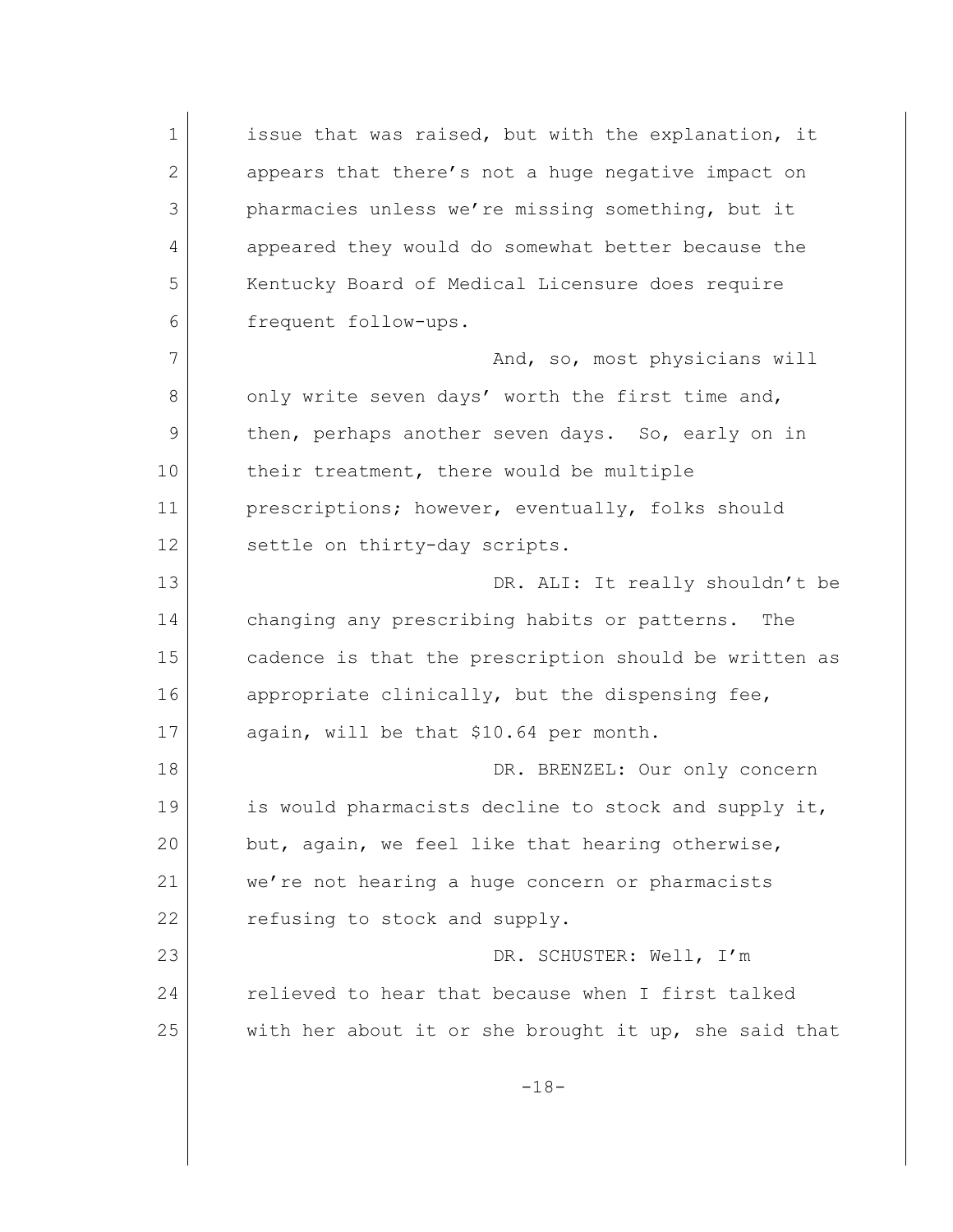| $\mathbf 1$ | she had had a call I think from Representative        |
|-------------|-------------------------------------------------------|
| 2           | Sheldon who is one of the three or so pharmacists     |
| 3           | that we have in the Legislature and I believe she     |
| 4           | said that she had heard from a pharmacy or two that   |
| 5           | said, oh, no, we're not going to carry it anymore.    |
| 6           | So, I was concerned about                             |
| 7           | making sure it's available in the community. So, it   |
| 8           | sounds like hopefully that little bubble-up has       |
| 9           | bubbled back down, but I would encourage you all who  |
| 10          | were on the call to keep an ear out for that, if      |
| 11          | you're seeing that or hearing that, to let me know so |
| 12          | that we can let Medicaid know as soon as possible     |
| 13          | because we really don't want these pharmacies to      |
| 14          | misunderstand or not do the calculation and quit      |
| 15          | carrying the MAT products. That would be important.   |
| 16          | I guess the final thing, Dr.                          |
| 17          | Ali, I would ask is you did the changeover to the new |
| 18          | Pharmacy Benefit Manager, the PBM, I think on July    |
| 19          | 1st as well. How did that go?                         |
| 20          | DR. ALI: Overall very well.                           |
| 21          | Obviously, issues do come up but most of them were    |
| 22          | able to be resolved very quickly.                     |
| 23          | We had a couple of nuances.                           |
| 24          | And for any of the folks that speak directly to       |
| 25          | providers, it's important that the Medicaid ID is     |
|             | $-19-$                                                |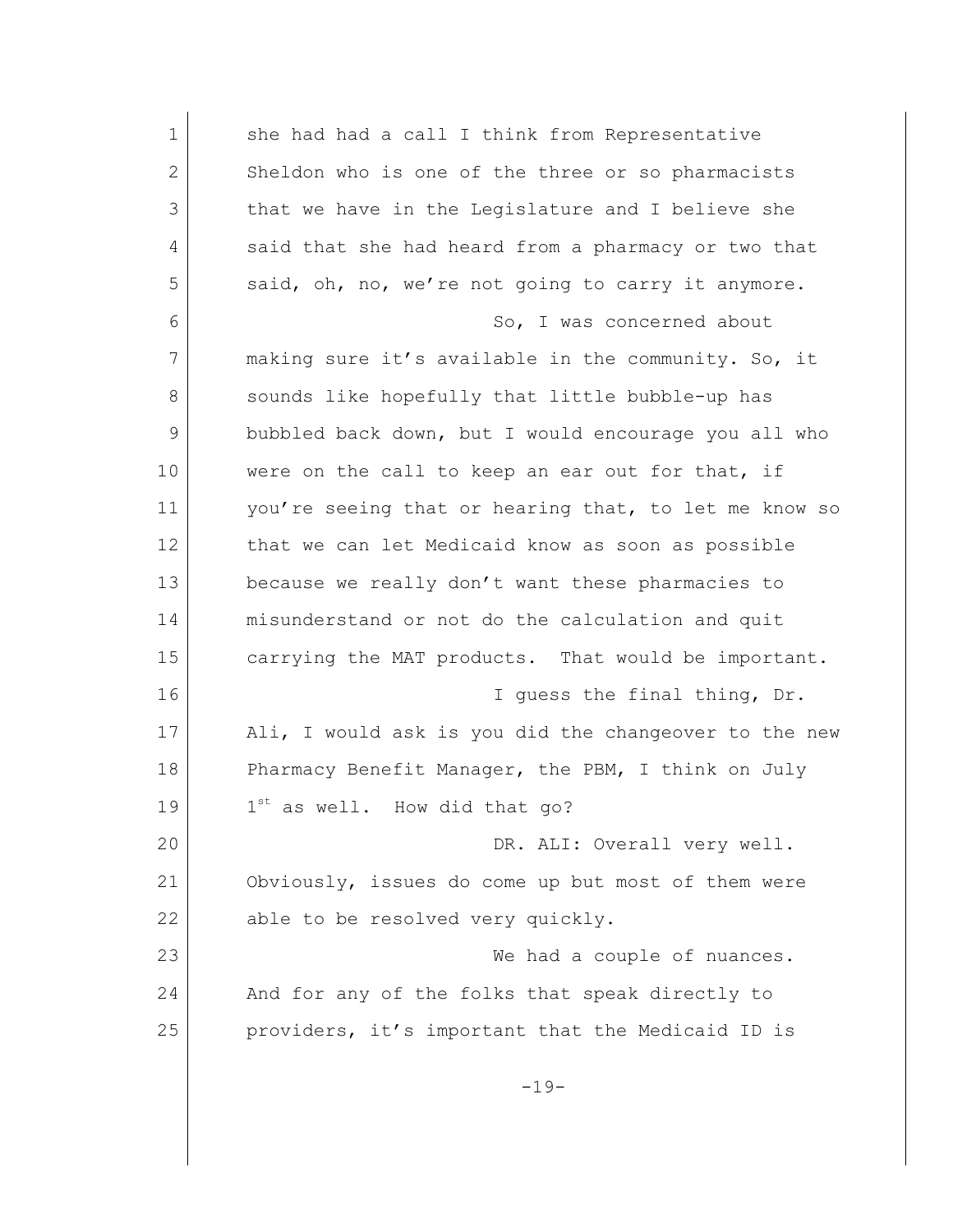1 being used for the member ID. Some MCOs have 2 proprietary member ID's for their members prior to  $3$   $7/1$ , but, again, the cadence is that the Medicaid ID 4 serves as the member's ID. 5 But overall I've been hearing 6 good feedback. I've been hearing about additional 7 issues which we've been working tirelessly to address 8 them, but I think overall the response has been 9 positive. 10 One thing that we do continue 11 to hear is with regards to the MedImpact Call Center, 12 and Medicaid is working very closely with MedImpact 13 to identify any issues and address them as soon as 14 possible; but other than that, a relatively smooth 15 transition. 16 DR. SCHUSTER: And MedImpact is 17 your new PBM. Is that right? 18 DR. ALI: That's correct, yes. 19 DR. SCHUSTER: Okay. So, let me 20 just pause here for a second and see if anyone who is 21 | in the meeting has any questions for Dr. Ali while 22 she has so graciously joined us about the switch-over 23 to the single Formulary. 24 I do want to thank Dr. Ali for 25 her responsiveness when I had gotten a panicky email  $-20-$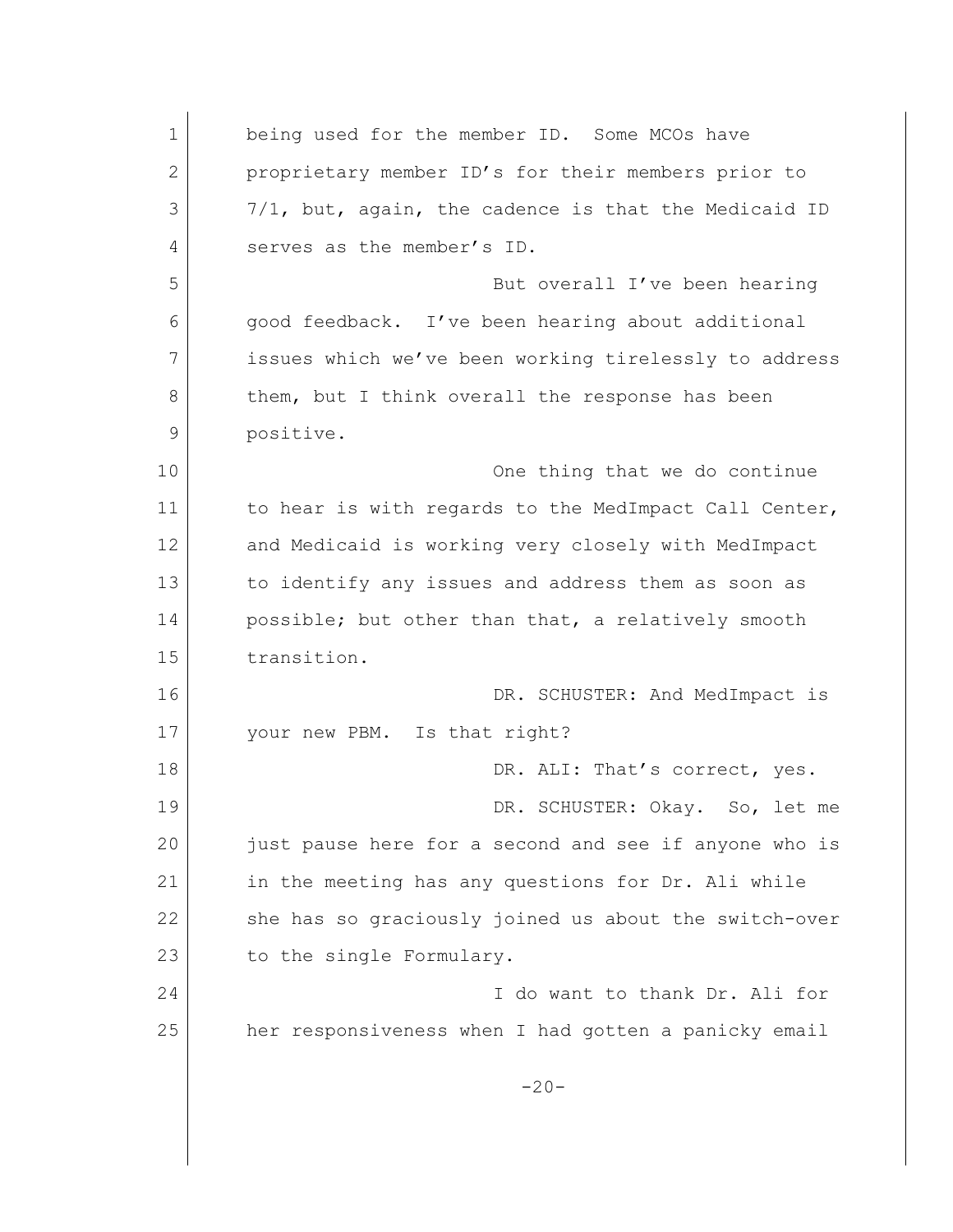1 from one of our prescribers, and I do appreciate that 2 information and I think we were able to satisfy 3 everyone about the rumors that were out there about 4 changes to the Formulary as it turned out to be the 5 non-PDL drugs. So, I appreciate that, Dr. Ali. 6 Any questions that anybody has 7 for Dr. Ali? 8 DR. BRENZEL: The ninety days is 9 wonderful but it really does just push the potential 10 for crisis down ninety days. So, providers need to 11 be educated. 12 DR. ALI: And one thing I forgot 13 to mention here is that if the ninety-day 14 grandfathering does apply for that product, the 15 point-of-sale pharmacist will receive that messaging 16 and it will say that the ninety-day grandfathering 17 ends on September  $29<sup>th</sup>$  and it will give them that 18 warning message. 19 So, when it comes closer to the 20 end of the ninety-day period, they can make the 21 necessary outreach and get that prior authorization 22 in place so that there's very little member 23 disruption, and we'll be communicating that as well. 24 DR. SCHUSTER: I was just going 25 to say, so, do you send out that kind of information -21-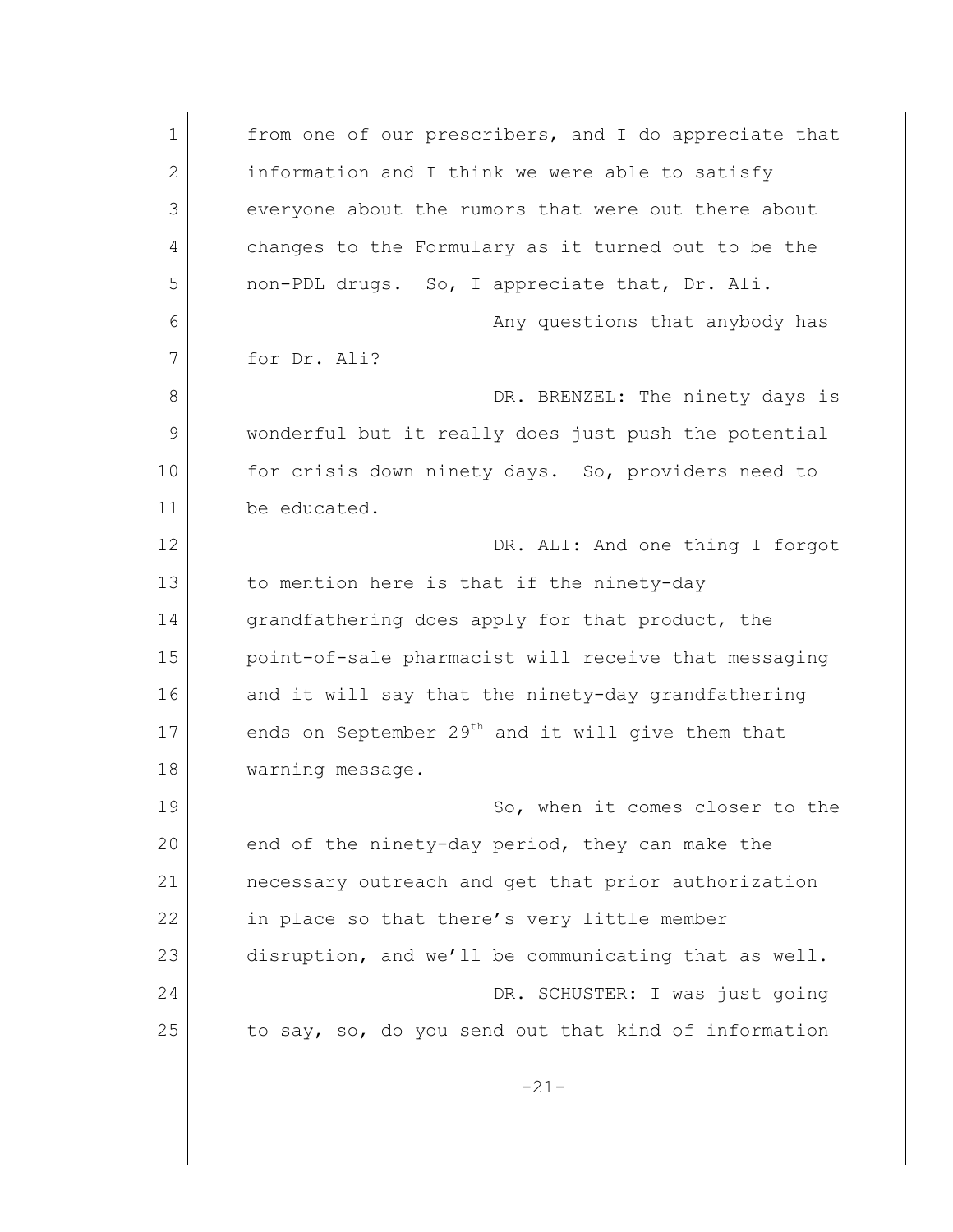| $\mathbf 1$    | directly to the prescribers?                          |
|----------------|-------------------------------------------------------|
| $\overline{2}$ | DR. ALI: Yes. So, thirty days                         |
| 3              | before, it will be sent to the providers and the      |
| 4              | prescribers so that they can take that appropriate    |
| 5              | step.                                                 |
| 6              | What we don't want to happen is                       |
| 7              | to send that communication now when it's still almost |
| 8              | ninety days out. So, we'll send it thirty days        |
| 9              | prior.                                                |
| 10             | DR. SCHUSTER: All right. So,                          |
| 11             | we need to remember that that notice would go out at  |
| 12             | the end of August, then.                              |
| 13             | DR. ALI: Correct, if not a few                        |
| 14             | days before.                                          |
| 15             | DR. SCHUSTER: Okay. So, those                         |
| 16             | of you who have - I'm thinking of Steve Shannon with  |
| 17             | the prescribers in the Comp Care system and so forth  |
| 18             | especially. So, those of you who have prescribers in  |
| 19             | your agencies, just be aware of that. And, again,     |
| 20             | we're talking about the drugs that are on the single  |
| 21             | Formulary that are not on the Preferred Drug List,    |
| 22             | right?                                                |
| 23             | DR. ALI: Right.                                       |
| 24             | DR. SCHUSTER: Thank you so                            |
| 25             | much, Dr. Ali. We appreciate your responsiveness and  |
|                | $-22-$                                                |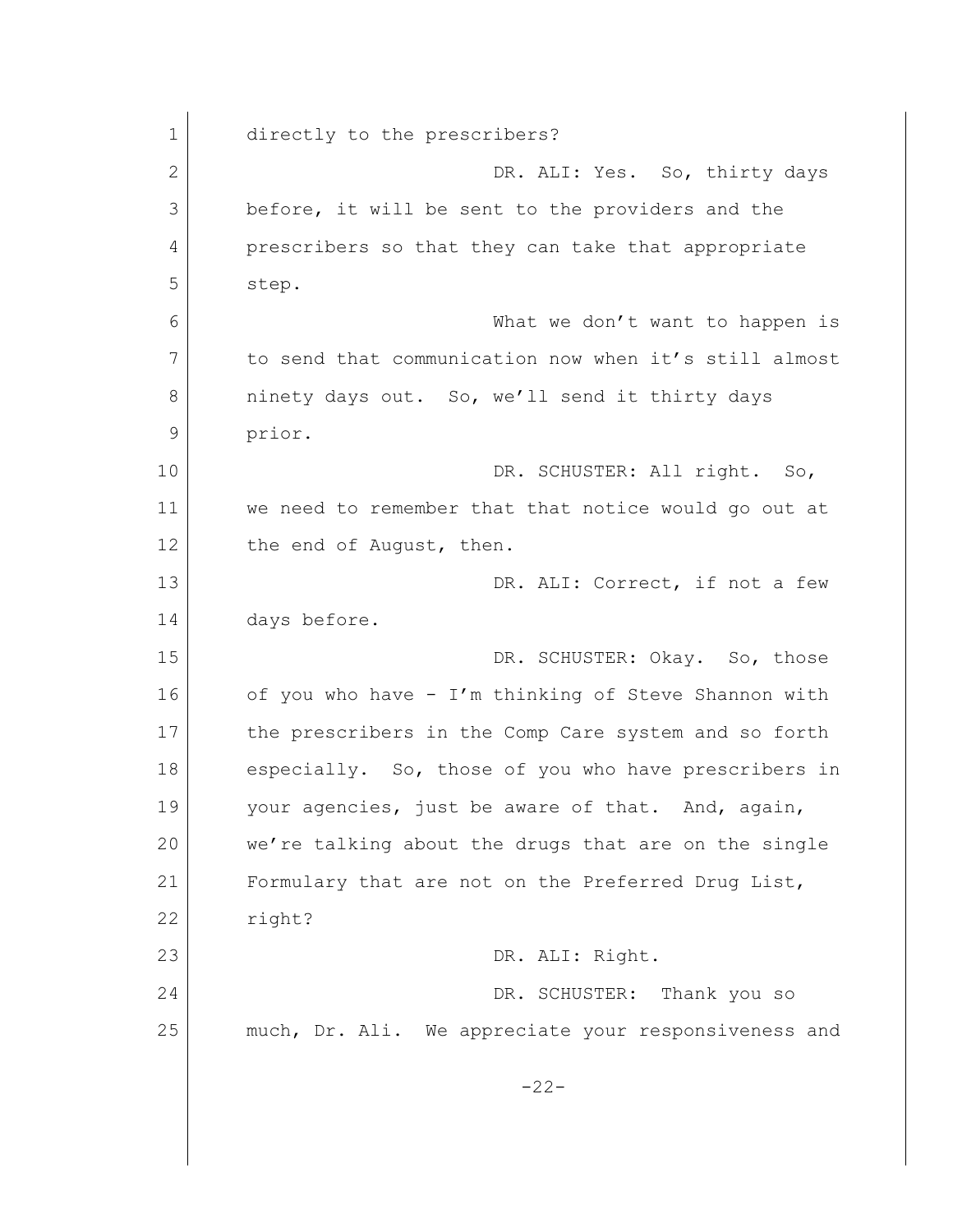| $\mathbf 1$ | your time in being on the call.                       |
|-------------|-------------------------------------------------------|
| 2           | This is where I hate Zoom                             |
| 3           | because I can't see anybody. If any of you out there  |
| 4           | have any questions, now is your chance to ask Dr.     |
| 5           | Ali.                                                  |
| 6           | Actually, I had a question. I                         |
| 7           | know you all did an emergency reg, Dr. Ali, I guess   |
| 8           | to implement the new PBM.                             |
| 9           | DR. ALI: That's correct.                              |
| 10          | DR. SCHUSTER: I'm sorry. It                           |
| 11          | was on payment for medications, I think. So, you all  |
| 12          | will be coming back with a regular reg and go through |
| 13          | the reg review process on that?                       |
| 14          | DR. ALI: Correct. Yes.                                |
| 15          | DR. SCHUSTER: Okay. All right.                        |
| 16          | Well, thank you so much.                              |
| 17          | MS. MUDD: I have a question and                       |
| 18          | I don't know if it's for this meeting or if I should  |
| 19          | keep waiting until that P&T Committee meets in        |
| 20          | September, but I know there are several new           |
| 21          | medications that are out and I'm assuming they will   |
| 22          | be on the PDL like the (inaudible), for example, for  |
| 23          | the treatment of TD, TMS treatments.                  |
| 24          | I assume that will be something                       |
| 25          | to talk about in the P&T Committee and there's really |
|             | $-23-$                                                |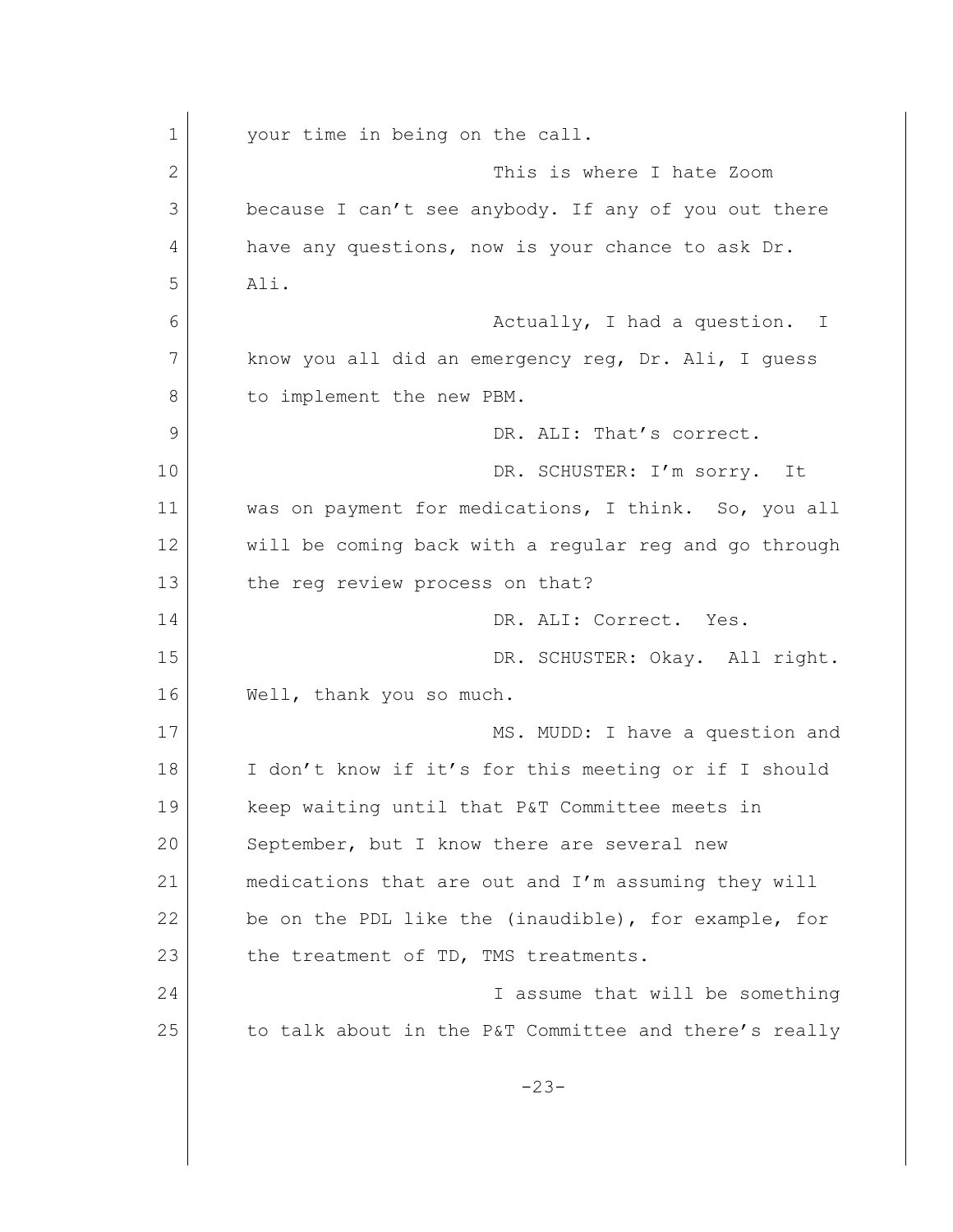| 1  | not a whole lot you could tell me about it right now,       |
|----|-------------------------------------------------------------|
| 2  | I guess.                                                    |
| 3  | DR. ALI: Right. It will be                                  |
| 4  | discussed then.                                             |
| 5  | DR. SCHUSTER: That meeting is -                             |
| 6  | I had the exact date. Do you remember, Val?                 |
| 7  | MS. MUDD: I have it written                                 |
|    |                                                             |
| 8  | down because I am ready. The 16 <sup>th</sup> of September, |
| 9  | 1:00.                                                       |
| 10 | DR. SCHUSTER: All right. Dr.                                |
| 11 | Ali, do people who want to attend and get the Zoom          |
| 12 | link, do they need to let you know or is the Zoom           |
| 13 | link to the P&T posted on the website? I don't              |
| 14 | remember.                                                   |
| 15 | DR. ALI: So, it is posted on                                |
| 16 | the Magellan provider portal. So, anyone who wants          |
| 17 | to attend the P&T meeting can access the link there.        |
| 18 | DR. SCHUSTER: Okay. I will get                              |
| 19 | that and send it. It used to be that you had to             |
| 20 | register if you wanted to speak. Is that still the          |
| 21 | case?                                                       |
| 22 | DR. ALI: Yes. For speakers who                              |
| 23 | would like to speak during the meeting, there's a           |
| 24 | Speaker Request Form on the provider portal as well.        |
| 25 | DR. SCHUSTER: Okay. All right.                              |
|    |                                                             |
|    | $-24-$                                                      |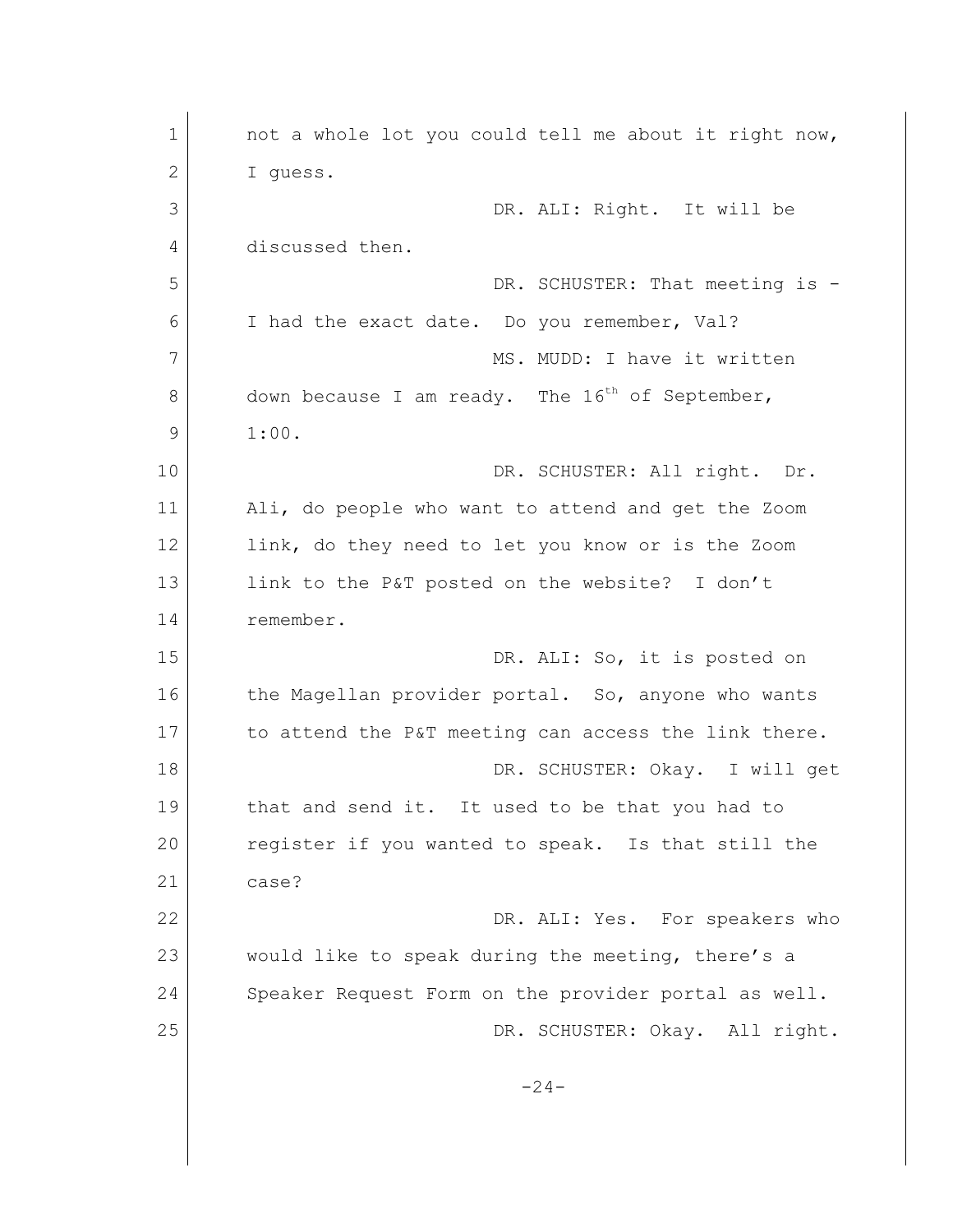1 Thank you very much. We will have a BH TAC meeting, 2 Val, before that because our next meeting is  $3$  September  $1^{st}$ . So, let's put that on the agenda for 4 that meeting for sure. 5 MS. MUDD: Are we not meeting in 6 August? 7 DR. SCHUSTER: No. We meet every 8 other month. The MAC meets every other month. So, 9 we meet every other month. I know these meetings are 10 so much fun and you want to have them every month but 11 | vou'll just have to wait until September. 12 Steve Shannon has raised these 13 issues about claims payments on services to dual 14 eligibles, and I think Lee Guice typically is the 15 person who is responding to that. So, I'll turn it 16 over to Steve or Lee. 17 MR. SHANNON: Go ahead, Lee. 18 MS. GUICE: Go ahead, Steve. 19 MR. SHANNON: Larry (inaudible) 20 submitted information and, then, we sent that to Lee 21 and her team since our last meeting. So, that's all 22 we have. It continues to be a problem for us. 23 MS. GUICE: So, I would like to 24 say this. We've run into a vocabulary issue. I let 25 that information sit for a little bit, then, I opened  $-25-$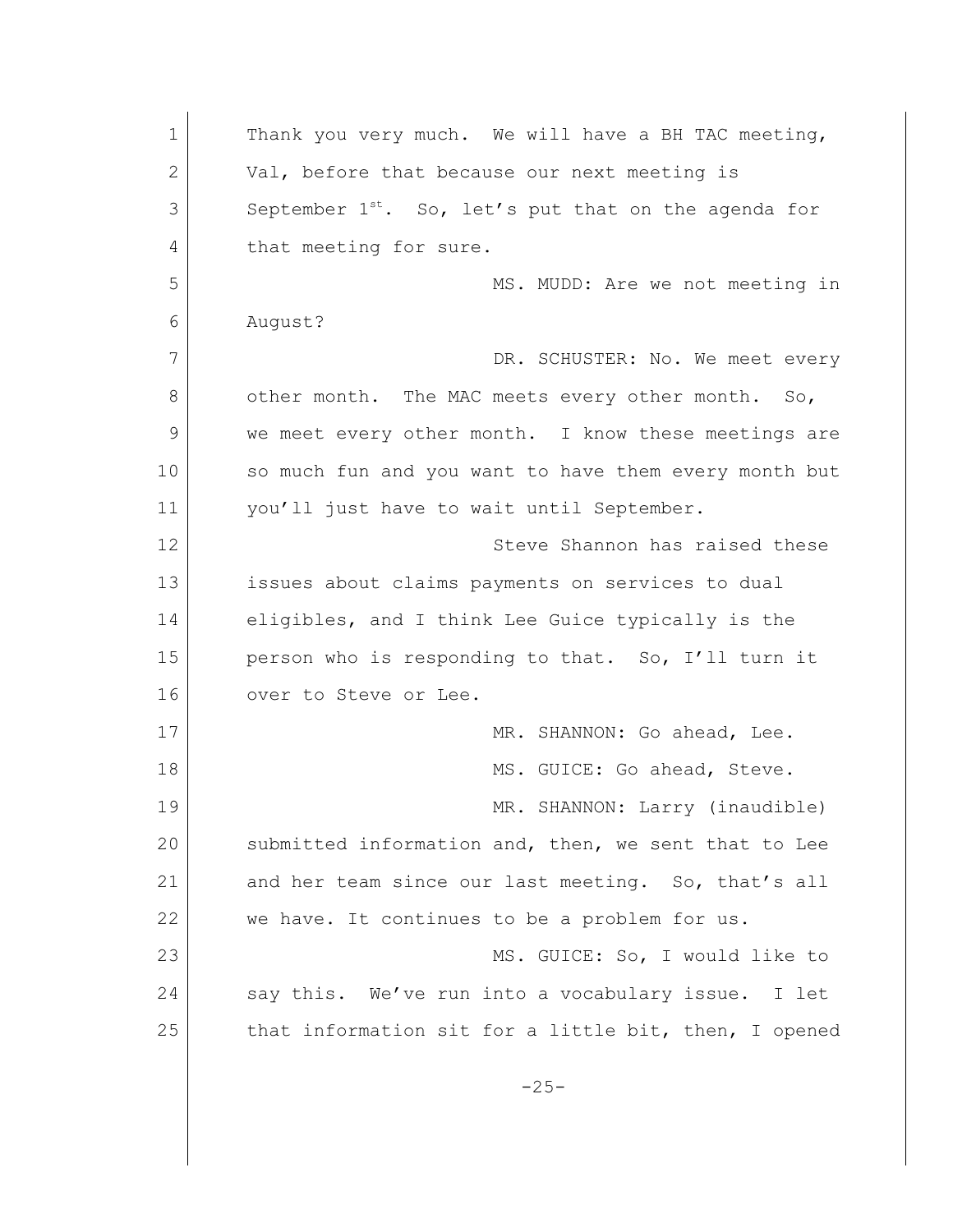1 it up and realized what the issue was and then didn't 2 back to you on this. 3 So, when I hear dual eligibles, 4 what I hear is somebody who has Medicaid and Medicare 5 and that's what that means to me. What the 6 information was that I received are members that have 7 commercial insurance and Medicaid and that is an MCO 8 issue, if the MCOs are not paying what you think is 9 the appropriate amount because, as we all know, 10 Medicaid is the payer of last resort. 11 So, if I have any kind of 12 commercial insurance and my commercial insurance pays 13 | \$30 and Medicaid would have paid \$40, then, there is 14 a bill that needs to come to Medicaid and Medicaid 15 Should pay \$40. When I say to Medicaid, I mean the 16 MCOs as well. 17 So, if the MCO is going to pay 18 you \$40 if that person didn't have commercial 19 insurance, then, they should make you whole for that 20 \$40 by sending you \$10. 21 The information I got said they 22 weren't paying and they weren't paying up to their 23 allowed amount. I can't do anything about that 24 whatsoever because there's a process to go through. 25 You have to talk to your MCOs. You have to sit down  $-26-$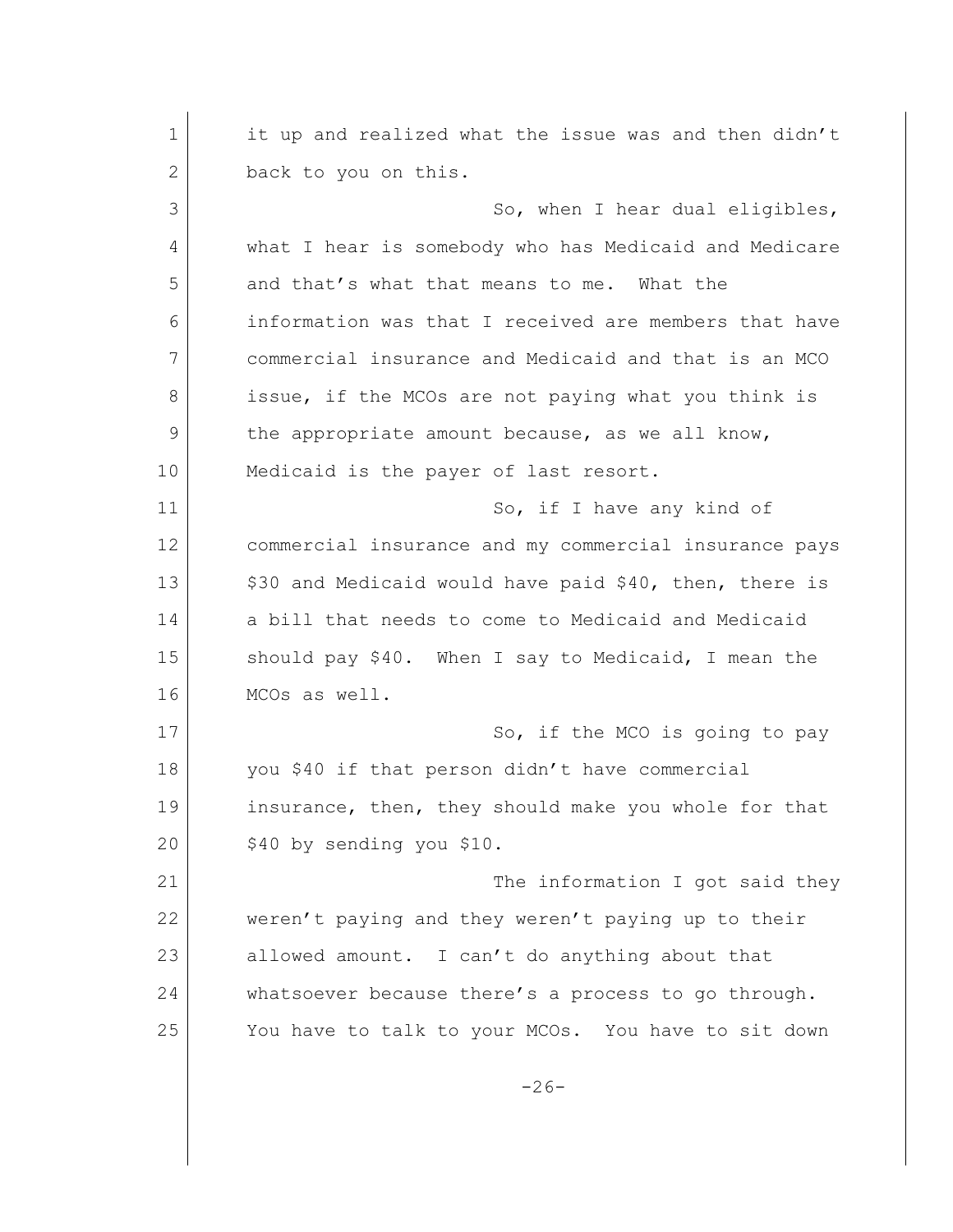| $\mathbf 1$  | and go through that process with the provider         |
|--------------|-------------------------------------------------------|
| $\mathbf{2}$ | representatives and, then, there's a complaint        |
| 3            | process to go through if the MCOs still aren't        |
| 4            | following the appropriate guideline.                  |
| 5            | I apologize for letting that                          |
| 6            | sit for two months and not getting back to you but    |
| 7            | that's where we are with that information.            |
| 8            | MR. SHANNON: Okay. One, I'll                          |
| 9            | get you Medicare and Medicaid claims. I mean, I       |
| 10           | thought those were sent to you but I'll confirm       |
| 11           | they're Medicare and Medicaid, just not commercial.   |
| 12           | And the real issue we have, one                       |
| 13           | of them is - and we've had these conversations with   |
| 14           | the MCOs and we've gone through a formalized          |
| 15           | complaint process - however, what happens is either   |
| 16           | with Medicare or commercial, they don't pay for the   |
| 17           | service, okay?                                        |
| 18           | They don't pay for case                               |
| 19           | management, as an example, or community supports as   |
| 20           | an example, and we never get, since they don't pay    |
| 21           | for it, we get no information from those other        |
| 22           | insurers - Medicare or whatever commercial product it |
| 23           | might be - with a denial because they don't deny      |
| 24           | services they don't provide.                          |
| 25           | So, we can't get documentation,                       |
|              | $-27-$                                                |
|              |                                                       |
|              |                                                       |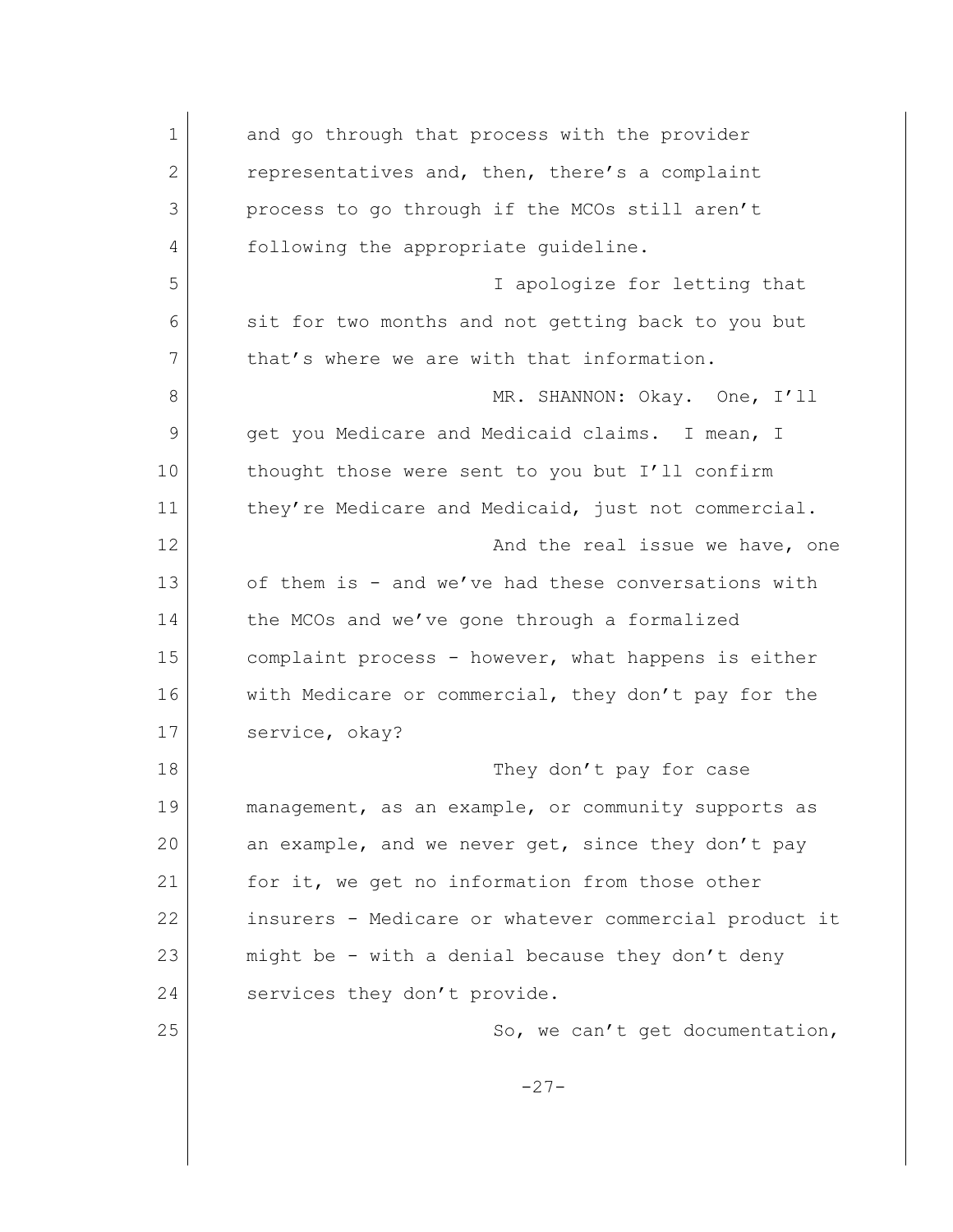1 right, that this has not been paid because it will 2 never be paid and we keep getting told by the MCOs 3 they're waiting on a list from Medicaid that has 4 those codes that should be paid. 5 And I will get you Medicare and 6 Medicaid claims because that's the first issue. I 7 want to get them to you because we're on a decade of 8 this topic. 9 MS. GUICE: You're talking about 10 the bypass list, Steve, right? 11 MR. SHANNON: Yes. There are 12 some things that are missing on the bypass list. 13 MS. GUICE: If there are things 14 that are still missing from the bypass list, I could 15 use certainly an email that says what those codes 16 are. 17 MS. HOFFMANN: Lee, this is 18 Leslie. I'll chime in since we're talking about the 19 bypass now. 20 We have looked at the bypass 21 list and we have revised it and it is with S.K. to 22 have the information put in the system. 23 We still had some COVID-related 24 priorities that had to go in before that, and S.K. 25 has offered - and I was working with Steve just on -28-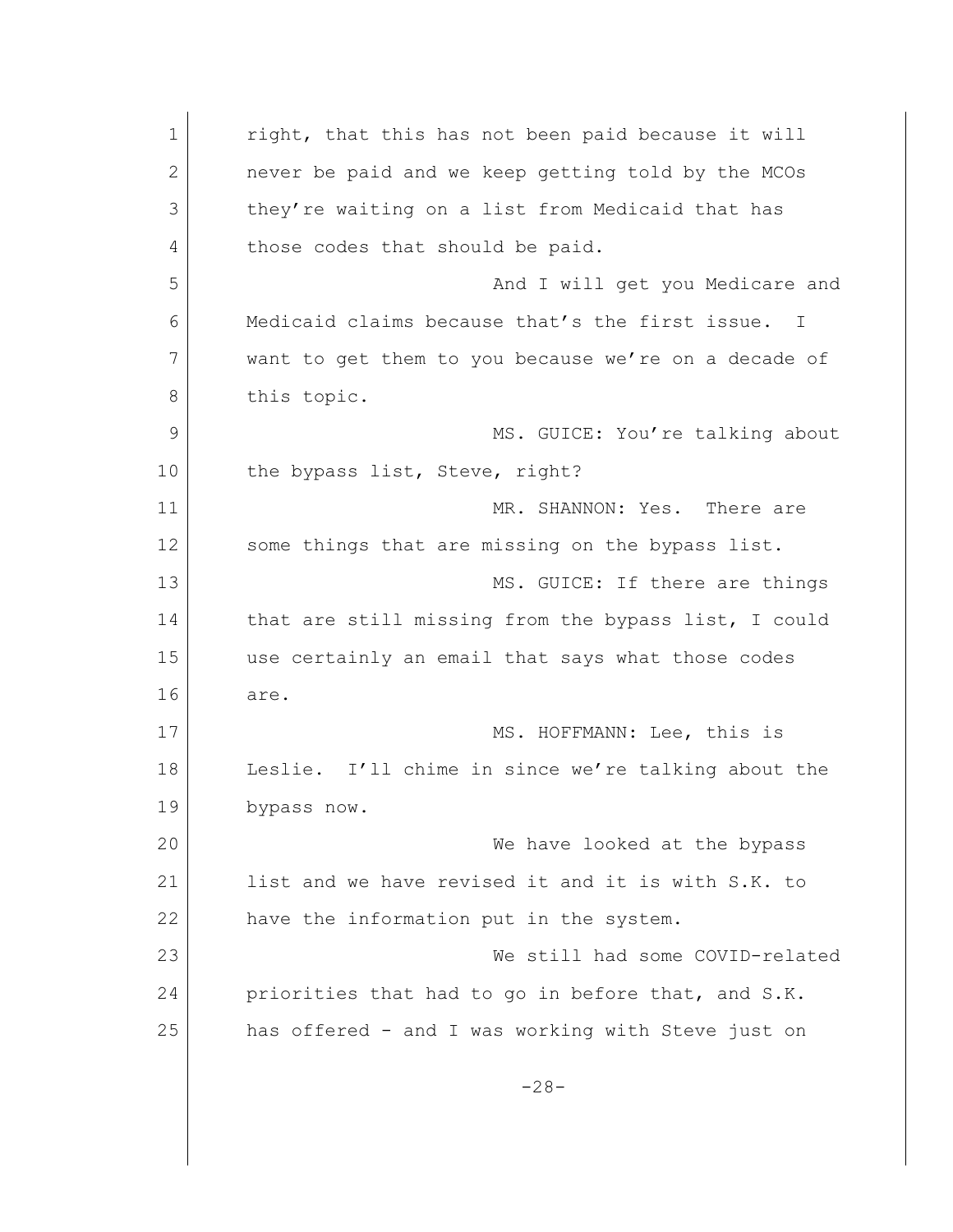| $\mathbf 1$    | the CMHC side - but they can contact him if it's a    |
|----------------|-------------------------------------------------------|
| $\overline{2}$ | particular code that should be on the list that's not |
| 3              | and they've got an inappropriate denial or an EOB     |
| 4              | that they can reach out to him, and I have his        |
| 5              | information. I think I've shared that with Steve.     |
| 6              | So, again, I was working                              |
| 7              | specifically with the CMHC's but we do have the       |
| 8              | bypass revisions done, completed and we're waiting    |
| 9              | for them to be put into the system. Once they're in   |
| 10             | the system, then, we can let the MCOs know.           |
| 11             | MS. GUICE: So, we're waiting                          |
| 12             | until they're in the system to talk to the MCOs?      |
| 13             | MS. HOFFMANN: Yes. That's my                          |
| 14             | understanding.                                        |
| 15             | MS. GUICE: Okay.                                      |
| 16             | MS. HOFFMANN: And I can give                          |
| 17             | S.K.'s information again. He said if there was        |
| 18             | anything specific that folks thought was              |
| 19             | inappropriate as far as a denial or an EOB that we    |
| 20             | could contact him directly.                           |
| 21             | MR. SHANNON: I think it would                         |
| 22             | be helpful to have that contact again. We'll send     |
| 23             | that out, and hopefully the bypass list addresses the |
| 24             | Medicare/Medicaid issue as well. Commercial is a big  |
| 25             | concern with kids but we still have concerns with     |
|                | $-29-$                                                |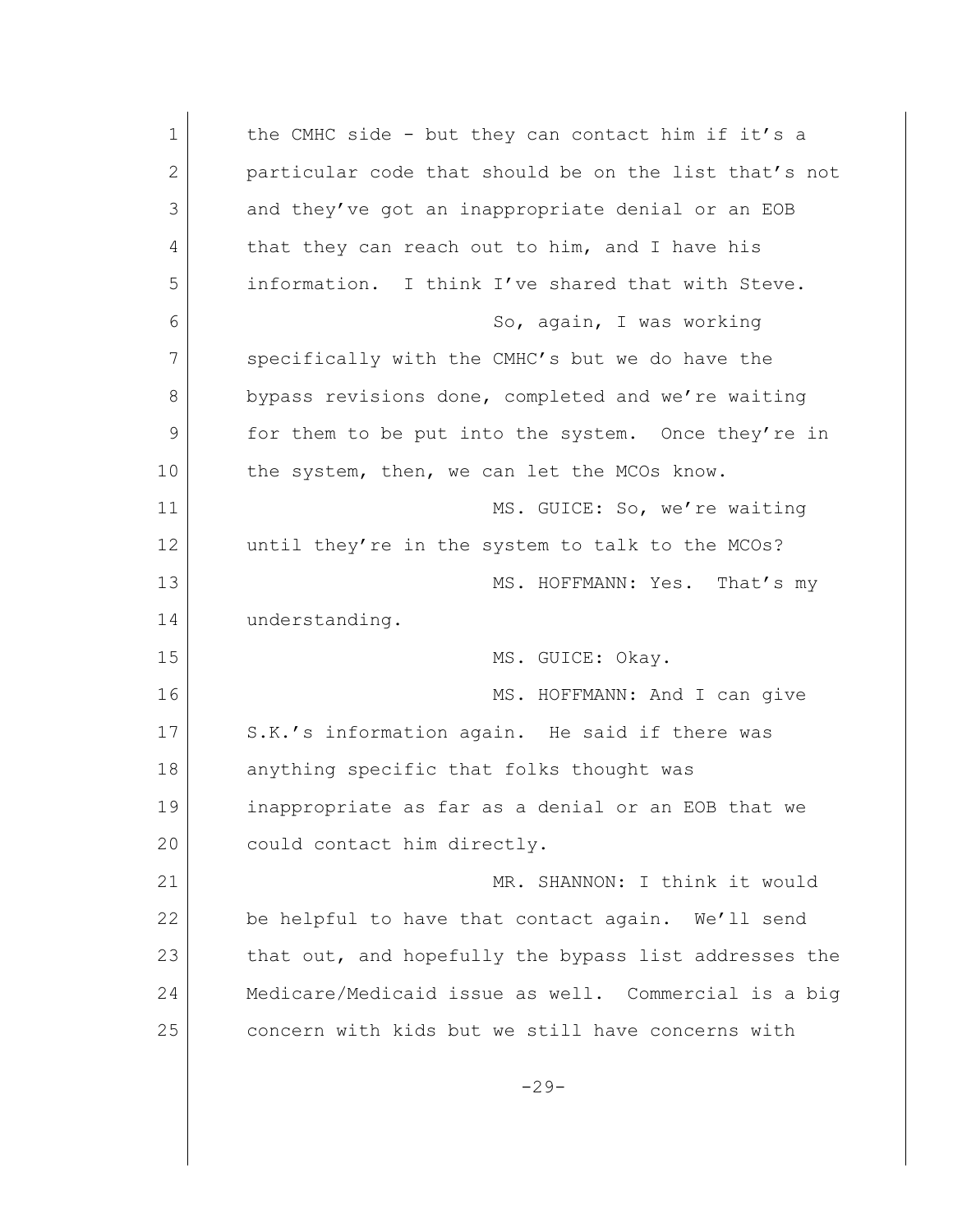1 those as well and it really relates to, again, we're 2 not getting an EOB. They're not getting a denial. 3 We're getting nothing, and, then, the MCO says, well, 4 we're not paying for that without some sort of 5 documentation. 6 MS. HOFFMANN: So, sorry about 7 the back and forth, Steve. It's a little bit of a 8 play on words, depending on what we're discussing, 9 but we call him S.K. but he was very gracious to 10 offer to have a direct contact for you. 11 MR. SHANNON: Okay. Sounds 12 good. 13 MS. HOFFMANN: Okay. 14 DR. SCHUSTER: So, if I might 15 Summarize, it sounds like there's movement on getting 16 together this list for the bypass, specifically on 17 the Medicaid/Medicare cases. Would it apply also to 18 the ones that Lee talked about that are Medicaid and 19 private insurance? 20 MS. HOFFMANN: Lee, I'm not sure 21 on that question. Let me send this email. 22 MS. GUICE: Generally speaking, 23 if they added the codes that commercial insurance 24 doesn't pay for kids, the process is the process is 25 the process. -30-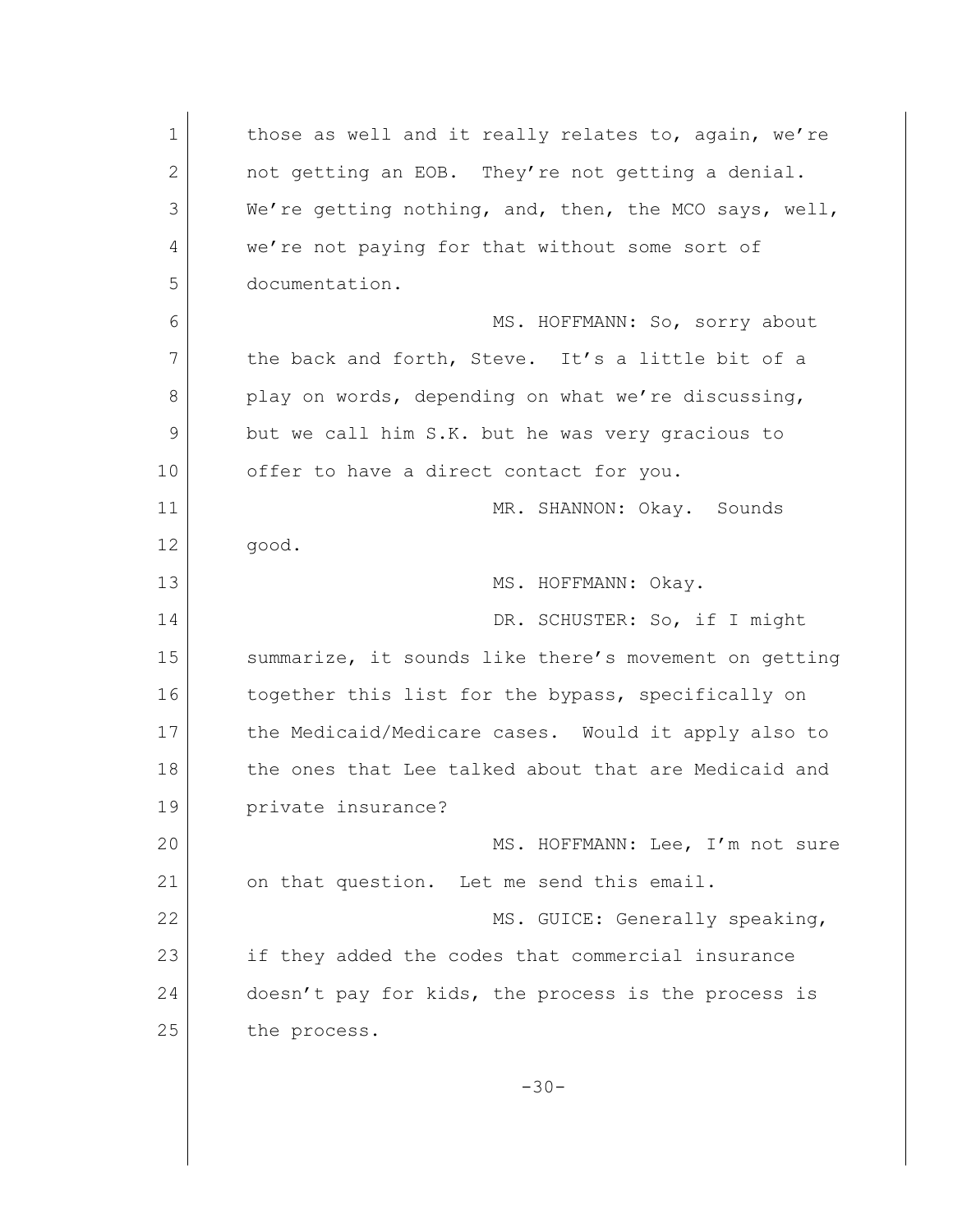| $\mathbf 1$  | So, the bypass list, what that                        |
|--------------|-------------------------------------------------------|
| $\mathbf{2}$ | bypass list does is remove the edit that requires an  |
| 3            | EOB. So, it bypasses that edit.                       |
| 4            | MR. SHANNON: So, there's not a                        |
| 5            | Medicare bypass list. There's just a bypass list.     |
| 6            | MS. GUICE: Well, there is no                          |
| 7            | other audience besides this one that we speak to that |
| 8            | has this problem with commercial insurance.           |
| 9            | So, it's one of those things                          |
| 10           | where everybody talks about Medicare bypass list but  |
| 11           | it's really in place to bypass the edit that requires |
| 12           | an EOB. So, if somebody has TPL and they're not -     |
| 13           | third-party liability which is commercial insurance - |
| 14           | then, the same process needs to be in place for them  |
| 15           | as well.                                              |
| 16           | MS. GORDON: Hi, Lee. This is                          |
| 17           | Lori Gordon from WellCare. Can I ask a question?      |
| 18           | MS. GUICE: Sure.                                      |
| 19           | MS. GORDON: Many years ago with                       |
| 20           | this Medicare bypass list, we had a communication I   |
| 21           | think it was from Stephanie Bates that said that this |
| 22           | was Medicare only because commercial plans often paid |
| 23           | for different things and there was no way to know     |
| 24           | that one commercial plan would pay for one thing and  |
| 25           | another would not.                                    |
|              |                                                       |

-31-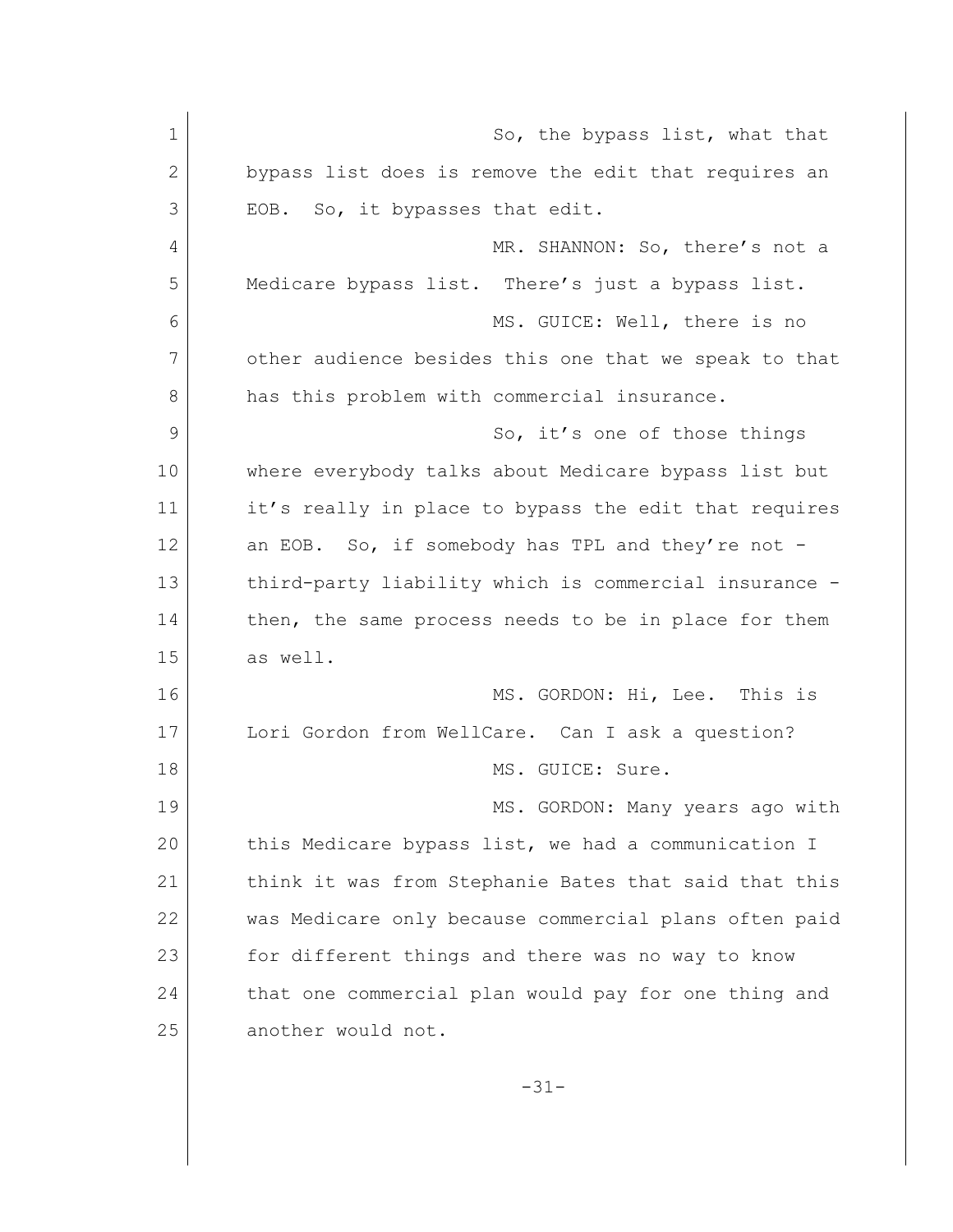1 So, could you send - when we 2 get this new bypass list, if that quidance has 3 changed, could you put that in writing, please? That 4 would be very helpful. 5 MR. SHANNON: I agree, Lori 6 because we heard it as the Medicare bypass list. 7 MS. GUICE: So, that logic about 8 the commercial plans remains true today, okay, my 9 point being is that if there is something that would 10 apply across the board for commercial plans, then, 11 yes, of course, it will be on the list. 12 | Tes, it is always referred to 13 as the Medicare bypass list. 14 MS. ADAMS: Sheila, this is 15 | Kathy Adams. Would I be able to ask a question? 16 DR. SCHUSTER: Sure, because I 17 know you've been involved with this also, Kathy. So, 18 ask away. 19 MS. ADAMS: Thank you. One of 20 the things in my mind as I think through this is we 21 have gone through this in the past about whether it's 22 a Medicare bypass code list or whether it applies to 23 commercial insurances. 24 And then, the other thing that 25 we have found is that the MCOs, a lot of the MCOs -32-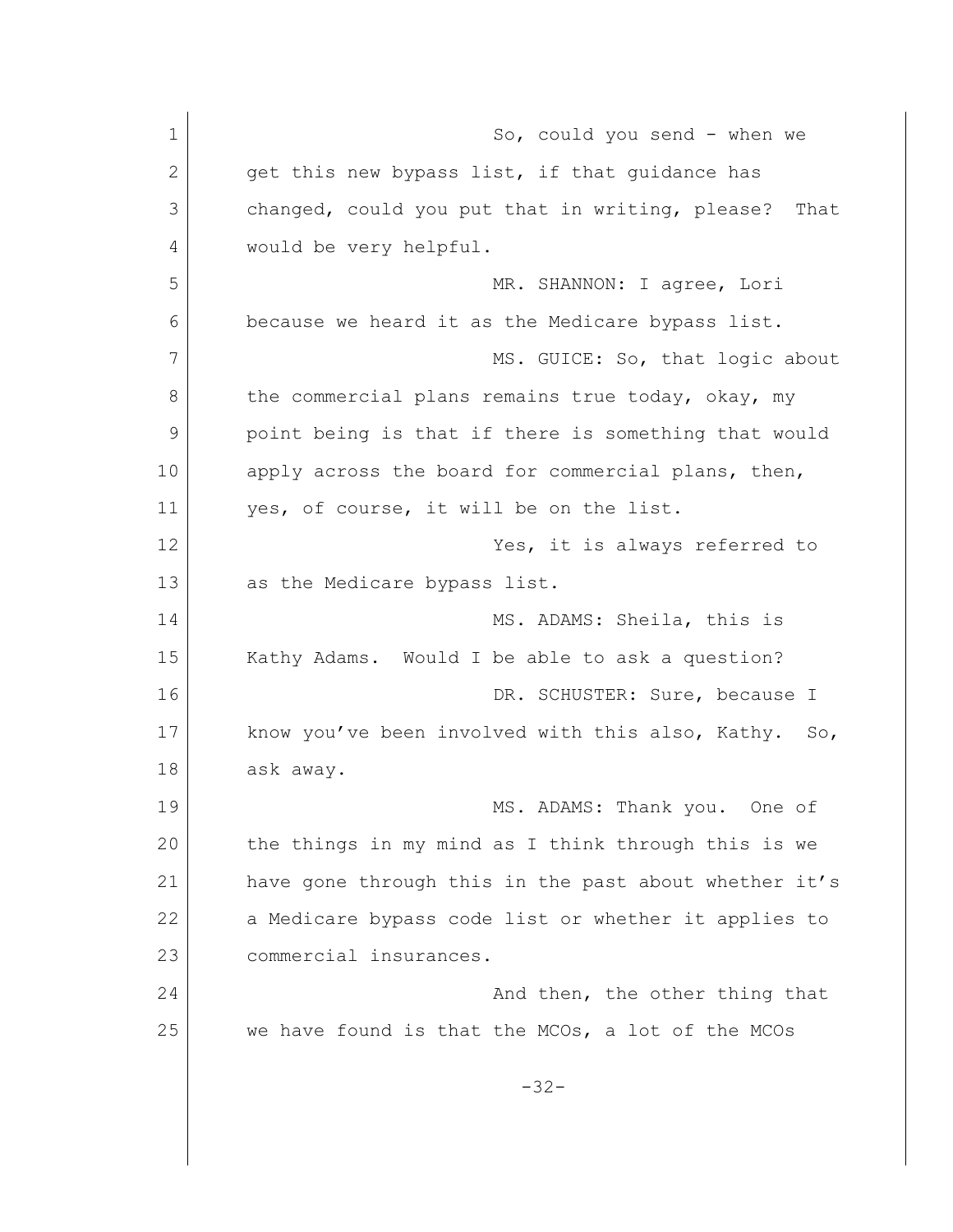1 Will have their own bypass list and some call it a 2 Medicare bypass list and others don't and they allow 3 us to use those bypass codes for the commercial 4 insurance. 5 So, my question is, are the 6 MCOs required to have the same Medicare bypass code 7 list that Medicaid has because, as far as I 8 understand, their lists are very different? 9 MR. SHANNON: Yes. 10 MS. GUICE: I don't know the 11 answer to that question. 12 MS. PARKER: As we have just 13 discussed, there is a bypass list that's already out 14 there. There are some codes that are being updated 15 for this list. 16 all MCOs should be using the MCOs should be using the 17 Same Medicare bypass list that Medicaid has 18 developed. If they're not, then, we need to know who 19 is not. 20 DR. SCHUSTER: Angie, is that 21 you? 22 MS. PARKER: Yes. I'm sorry. 23 This is Angie Parker. 24 DR. SCHUSTER: That's all right. 25 I just wanted to identify for the court reporter. -33-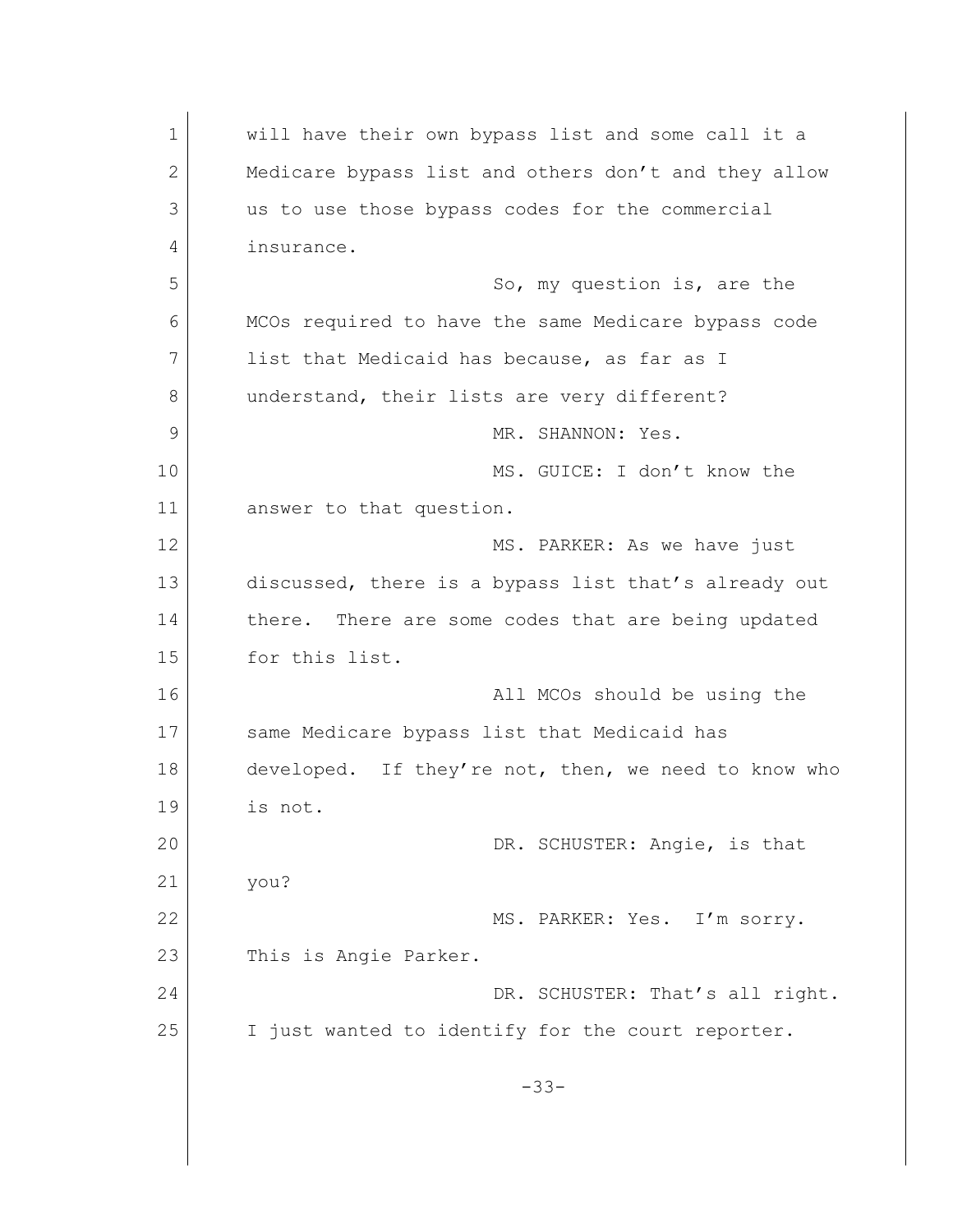| $\mathbf 1$  | MS. ADAMS: This is Kathy again.                      |
|--------------|------------------------------------------------------|
| $\mathbf{2}$ | I'm sorry. So, like, one MCO has told us for years   |
| 3            | now that they do not have a bypass code list. So,    |
| 4            | they need to be using the Medicaid one as all the    |
| 5            | MCOs should be using.                                |
| 6            | MS. PARKER: Correct.                                 |
| 7            | MS. ADAMS: And does that list                        |
| 8            | or does it not apply to commercial insurance?        |
| 9            | MS. PARKER: Per our discussion                       |
| 10           | and what Lee has discussed as far as the Medicaid    |
| 11           | side of things, at this point, it's called the       |
| 12           | Medicare bypass list. There are certain codes that   |
| 13           | is known that commercial does not pay for. It may be |
| 14           | considered part of commercial as well.               |
| 15           | If you all on this TAC know of                       |
| 16           | certain codes that no commercial insurer pays for,   |
| 17           | that would be very helpful.                          |
| 18           | DR. SCHUSTER: So, what you're                        |
| 19           | looking for, Angie, as I understand this discussion, |
| 20           | is that it's very hard to have a single bypass list  |
| 21           | for commercial insurers because they vary greatly    |
| 22           | insurer to insurer which is not the case with        |
| 23           | Medicare, correct?                                   |
| 24           | MS. PARKER: Correct. Thank                           |
| 25           | you, Dr. Schuster.                                   |
|              | $-34-$                                               |
|              |                                                      |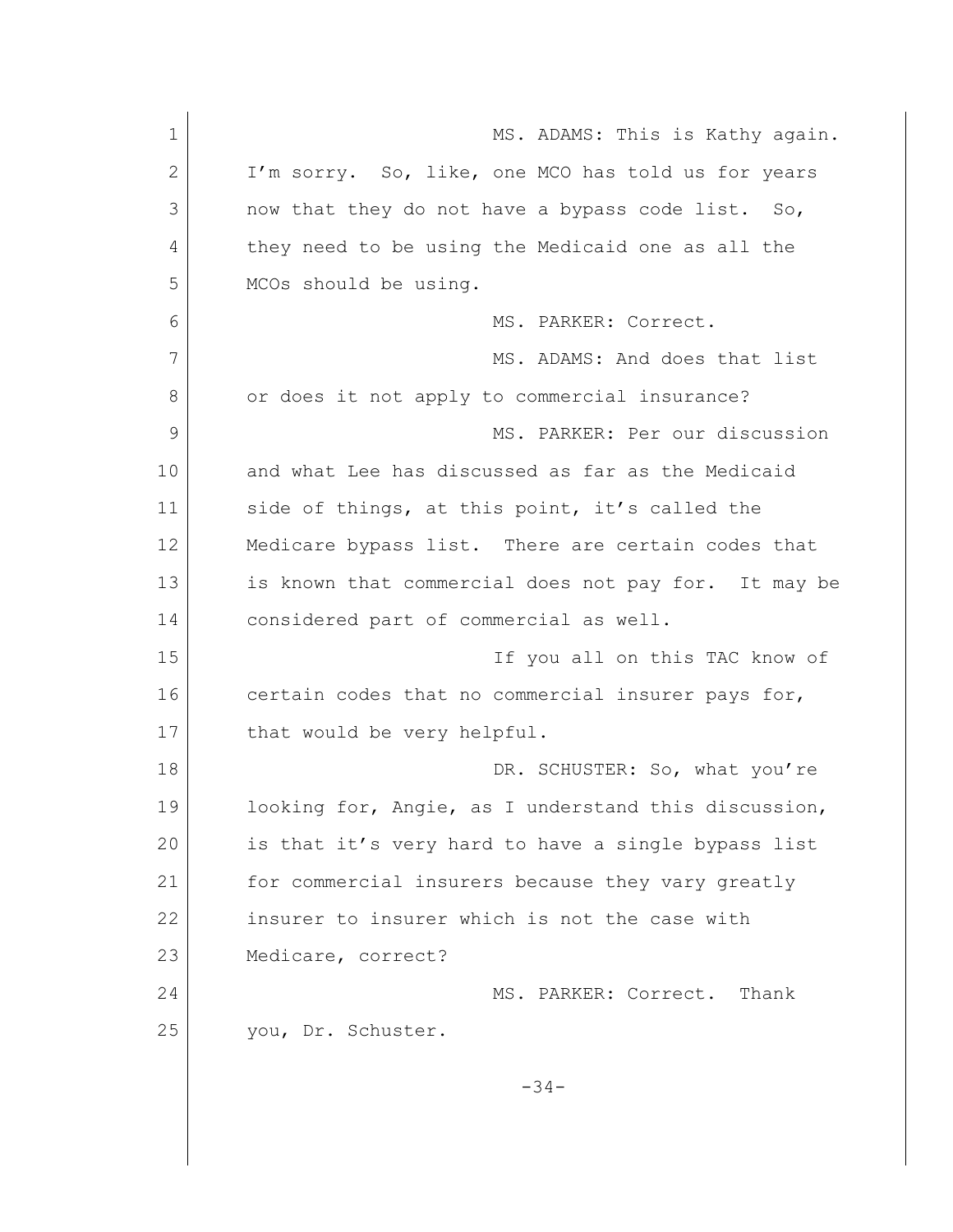| $\mathbf 1$ | DR. SCHUSTER: Okay. So, if our                       |
|-------------|------------------------------------------------------|
| 2           | providers, the people that are struggling with this, |
| 3           | see a service that 100% of the time is not paid for  |
| 4           | by any of the insurers that they deal with, it would |
| 5           | be helpful for you all to know that and it could     |
| 6           | possibly be asterisked on this list or something.    |
| 7           | MS. PARKER: Yes, that would be                       |
| 8           | great.                                               |
| 9           | DR. SCHUSTER: If there is such                       |
| 10          | a service or services maybe. I don't know.           |
| 11          | MS. PARKER: I mean, we                               |
| 12          | understand that if it's a commercial insurer, the    |
| 13          | expectation would be to bill that commercial insurer |
| 14          | to obtain a denial in order to process that claim if |
| 15          | it's something that Medicaid would cover, but what   |
| 16          | I'm hearing correctly is that you aren't getting     |
| 17          | that.                                                |
| 18          | MR. SHANNON: Correct.                                |
| 19          | MS. PARKER: It is or is not                          |
| 20          | being billed?                                        |
| 21          | MR. SHANNON: It's being billed.                      |
| 22          | MS. PARKER: It's being billed                        |
| 23          | but you're not getting that back.                    |
| 24          | MR. SHANNON: Yes. So, we could                       |
| 25          | probably stop billing it because we get no           |
|             | $-35-$                                               |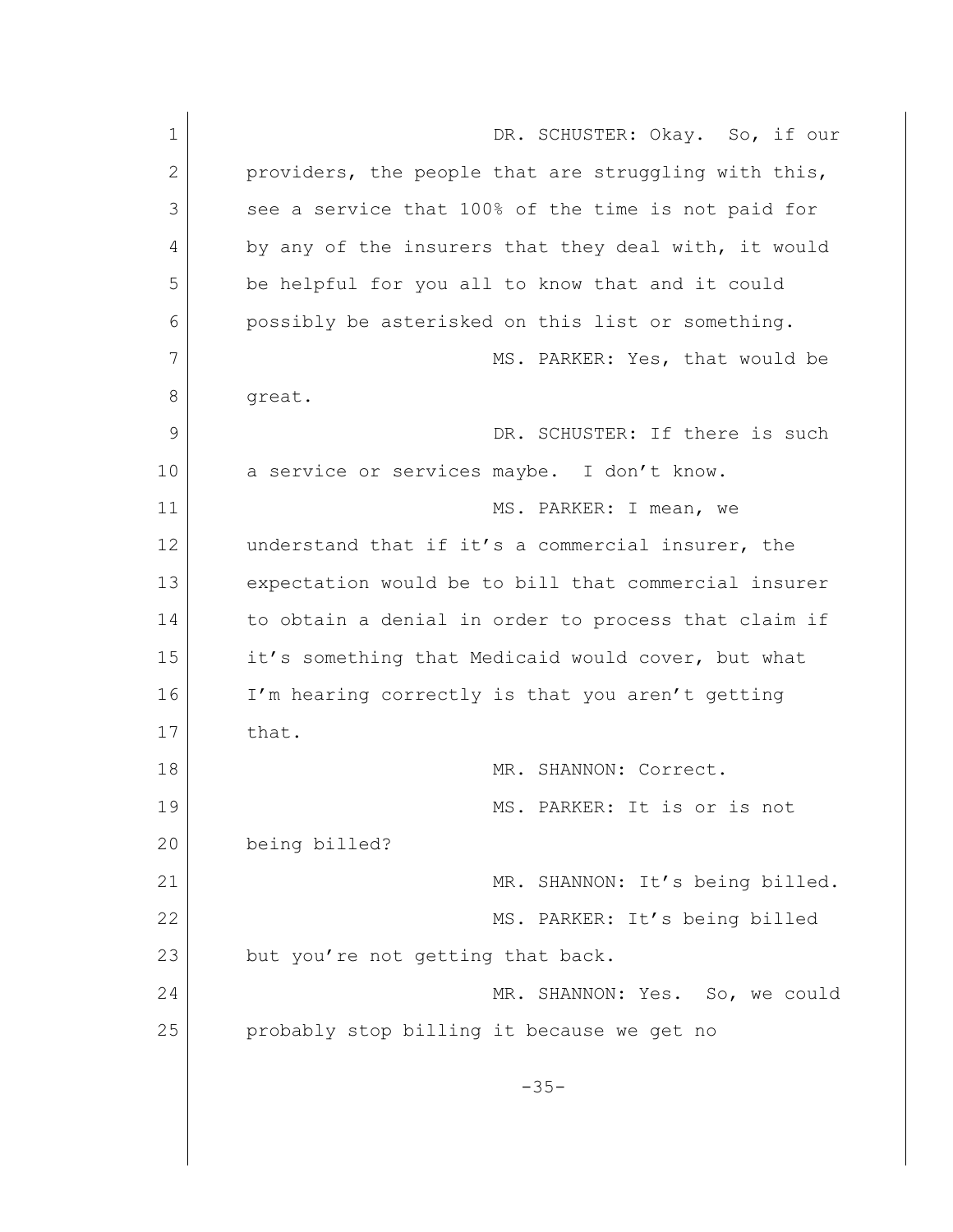| $\mathbf 1$ | communication back. We get nothing in response to   |
|-------------|-----------------------------------------------------|
| 2           | that process because they're not going to process a |
| 3           | claim for things they don't cover. So, we have no   |
| 4           | information and, then, we can't go back and, then,  |
| 5           | the MCOs say, well, can you send us a denial?<br>We |
| 6           | don't have the denial. We don't get a denial.       |
| 7           | It both affects classes of                          |
| 8           | professionals as well as some services and I think  |
| 9           | those are challenges that we've had for a very long |
| 10          | time now, but I can get you that list and I think   |
| 11          | Kathy Adams can probably get you a list for         |
| 12          | children's services as well.                        |
| 13          | One thing I heard today is it's                     |
| 14          | called the Medicare bypass list but it really is a  |
| 15          | bypass list, right?                                 |
| 16          | MS. PARKER: Correct.                                |
| 17          | MR. SHANNON: And I think that's                     |
| 18          | a change. I think Lee alluded at the beginning it's |
| 19          | a semantic issue, but I think Lori Gordon had the   |
| 20          | same communication that she has in something at one |
| 21          | time with Stephanie Bates that said this is the     |
| 22          | Medicare bypass list, therefore, it didn't apply to |
| 23          | commercial insurance, but it sounds like, the       |
| 24          | impression is that it does apply to commercial      |
| 25          | insurance. It's the code that matters. It's not the |

-36-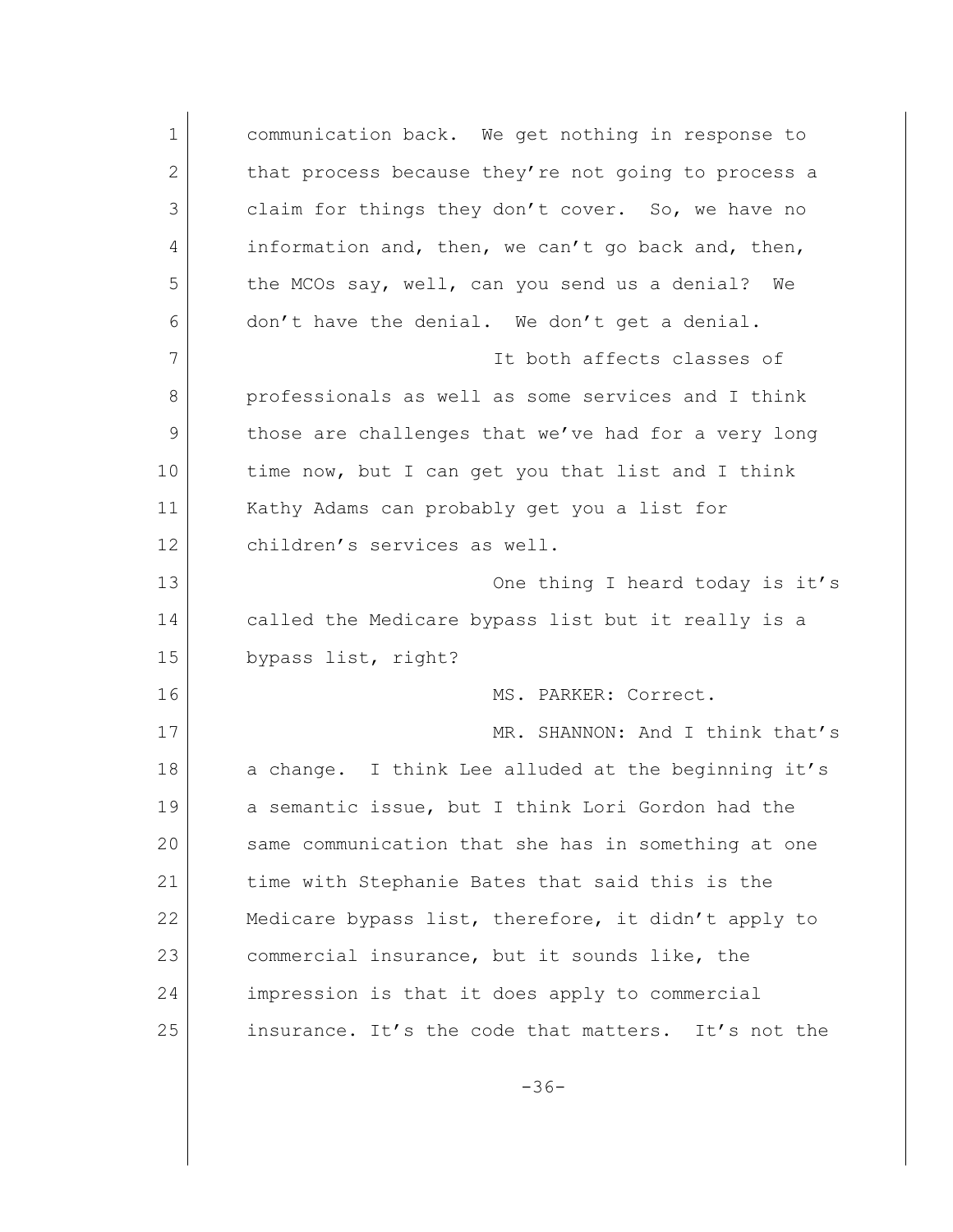| 1  | title of the list.                                    |
|----|-------------------------------------------------------|
| 2  | MS. PARKER: If it's been added                        |
| 3  | to that list and we know it's something that a        |
| 4  | commercial insurer would not cover which is why we    |
| 5  | need that information from you to help us ensure      |
| 6  | whether or not that is added to your list or not; but |
| 7  | if you want to say it's semantics, it kind of is.     |
| 8  | But at this point, because of                         |
| 9  | what Dr. Schuster had mentioned, it is because we     |
| 10 | don't know because there are so many commercial       |
| 11 | insurers out there to see what they do or do not      |
| 12 | cover because there may be some self-funded plans     |
| 13 | that would cover some of this that----                |
| 14 | MR. SHANNON: Correct.<br>$\mathbf{T}$                 |
| 15 | understand you all can't keep track of every plan.    |
| 16 | It's just I think some communications I've heard from |
| 17 | MCOs is this is the Medicare bypass list. There is    |
| 18 | not anything related to commercial insurance with a   |
| 19 | similar product available, but maybe this Medicare    |
| 20 | bypass list might be a bypass list to start.          |
| 21 | MS. PARKER: I think what we're                        |
| 22 | saying here at this point is we are looking to expand |
| 23 | that further than Medicare. And the MCOs are not      |
| 24 | right saying it is a Medicare bypass list because     |
| 25 | that's what it was called, it is certainly called but |
|    |                                                       |

-37-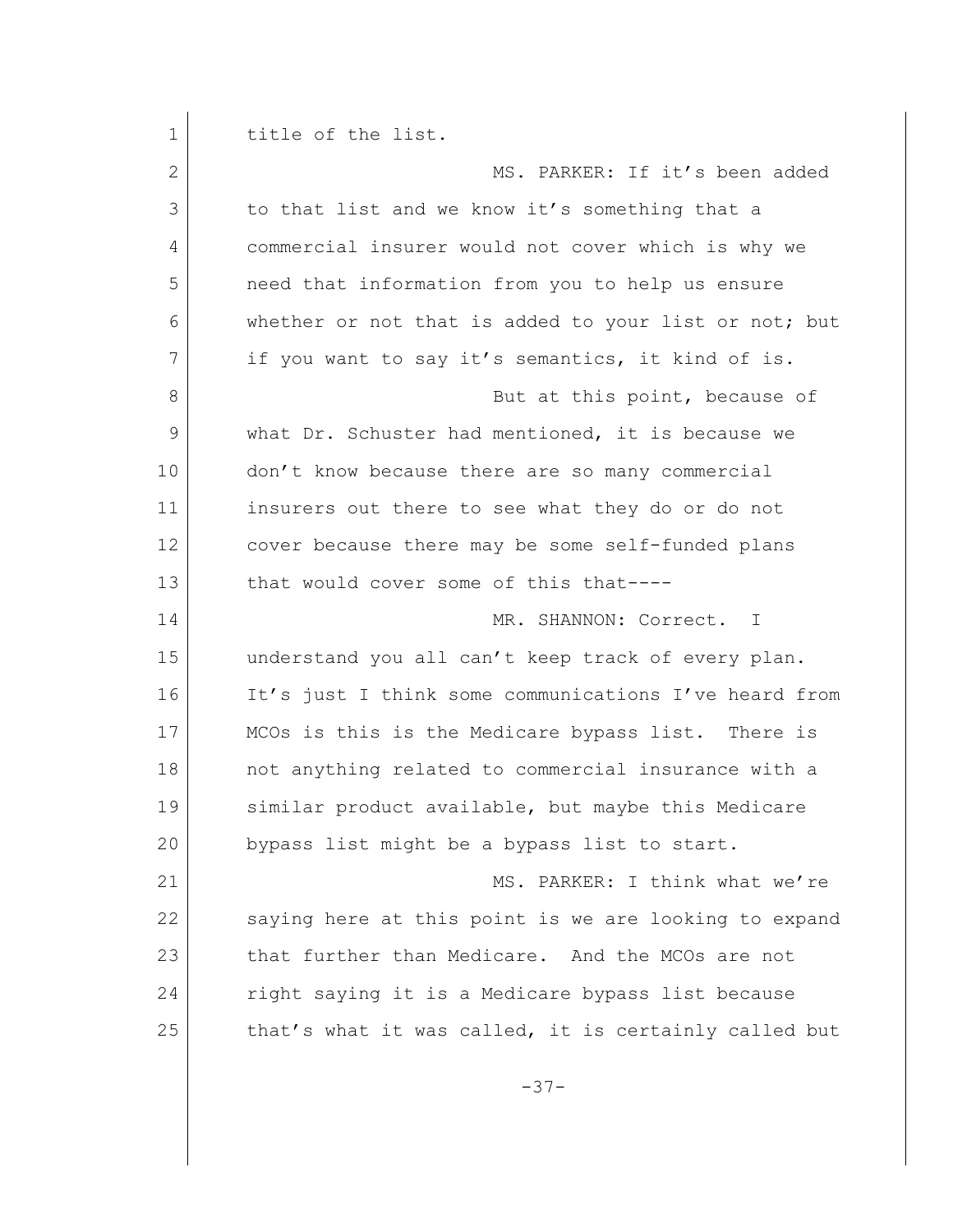1 Medicaid is working to ensure that all codes that a 2 commercial insurer does not pay for be added to that 3 list. 4 MR. SHANNON: Okay. Super. 5 MS. ADAMS: If I may - this is 6 Kathy Adams again. So, the practicality in all this, 7 I totally agree with what's been said and how he has 8 explained it, but the reality is we can't keep 9 billing - you know, a lot of our members bill 10 commercial insurance because it's for children and 11 most of them aren't on Medicaid. 12 | They can't keep billing 13 insurances that are not going to give them an EOB. I 14 mean, that's wasting all kinds of people's time that 15 we don't have. It's wasting resources, but that's 16 what is required to do. You have to give me an EOB; 17 and when they can't, the MCO doesn't pay it. 18 So, ultimately, what has 19 happened with some of these services is providers 20 just don't provide that service anymore if the kid 21 has commercial insurance because they know ultimately 22 the MCO won't reimburse them. 23 and that's the really sad part 24 of all of this is that people aren't getting the 25 services they need because they can't do it for free -38-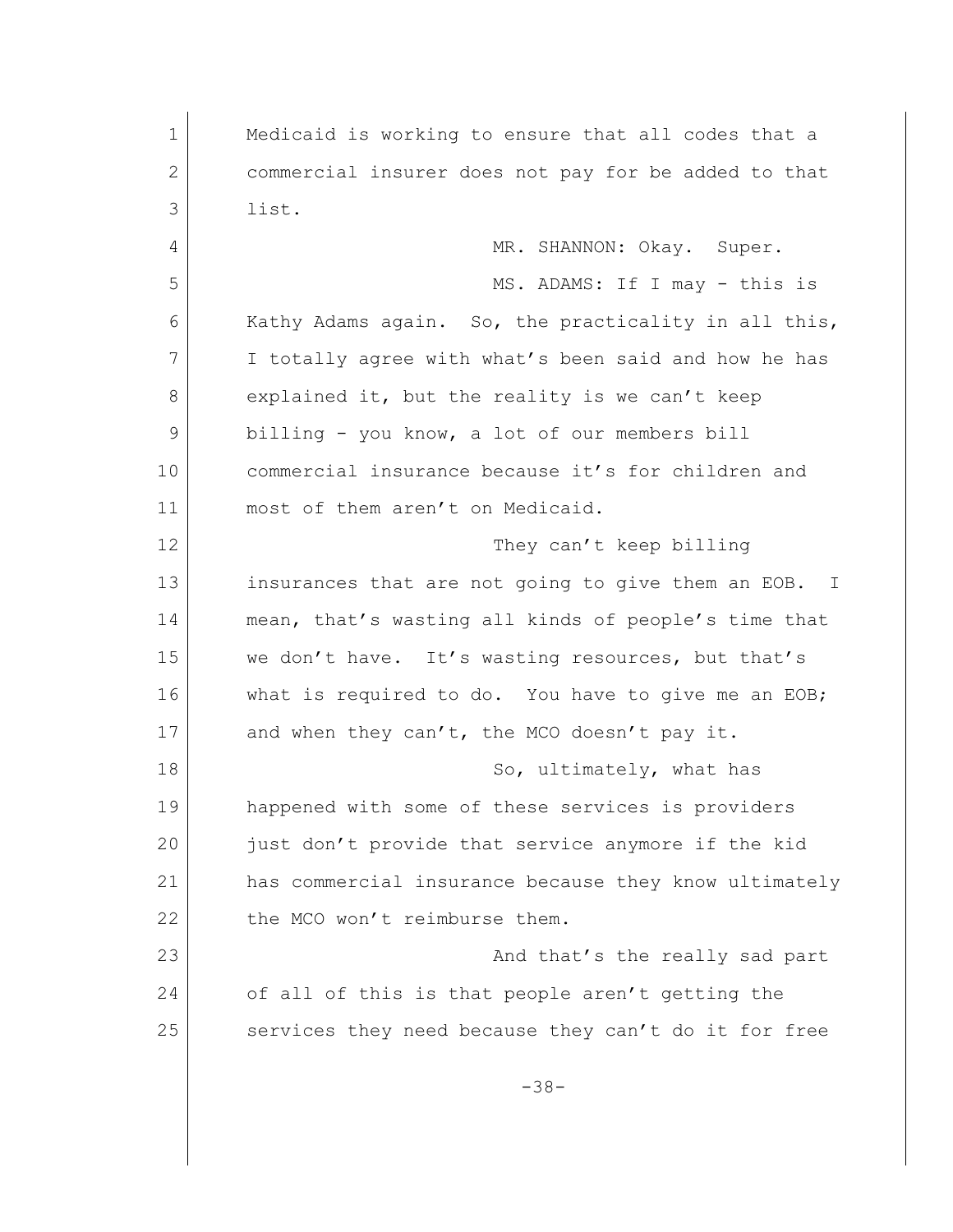1 and that's essentially what it is. 2 We are so grateful for those 3 MCOs that have the bypass list and that have been so 4 helpful in allowing us to use those codes with the 5 commercial insurance. It has been a huge, huge help 6 and all that allows us to do is that it means that 7 the MCO is going to pay that claim without the EOB 8 because the commercial insurance doesn't provide it 9 and they're not going to give us an EOB. 10 | So, it saves everybody a whole 11 lot of extra work for nothing and ultimately the 12 client gets the service. 13 MS. GUICE: I would like to 14 offer that perhaps a negotiation with your provider 15 rep and the MCO about some of your patients and what 16 services that you always provide that their 17 particular insurance, you know, ABC commercial 18 insurance plan does not cover and could you get a 19 letter from the insurance company and give it to the 20 MCO? I mean, there have to be pathways forward 21 besides not providing the services. 22 MS. ADAMS: There used to be a 23 TPL form. I think it's a third-party liability form 24 that Medicaid had that some of the MCOs would honor 25 so that after you submitted the EOB to the commercial

-39-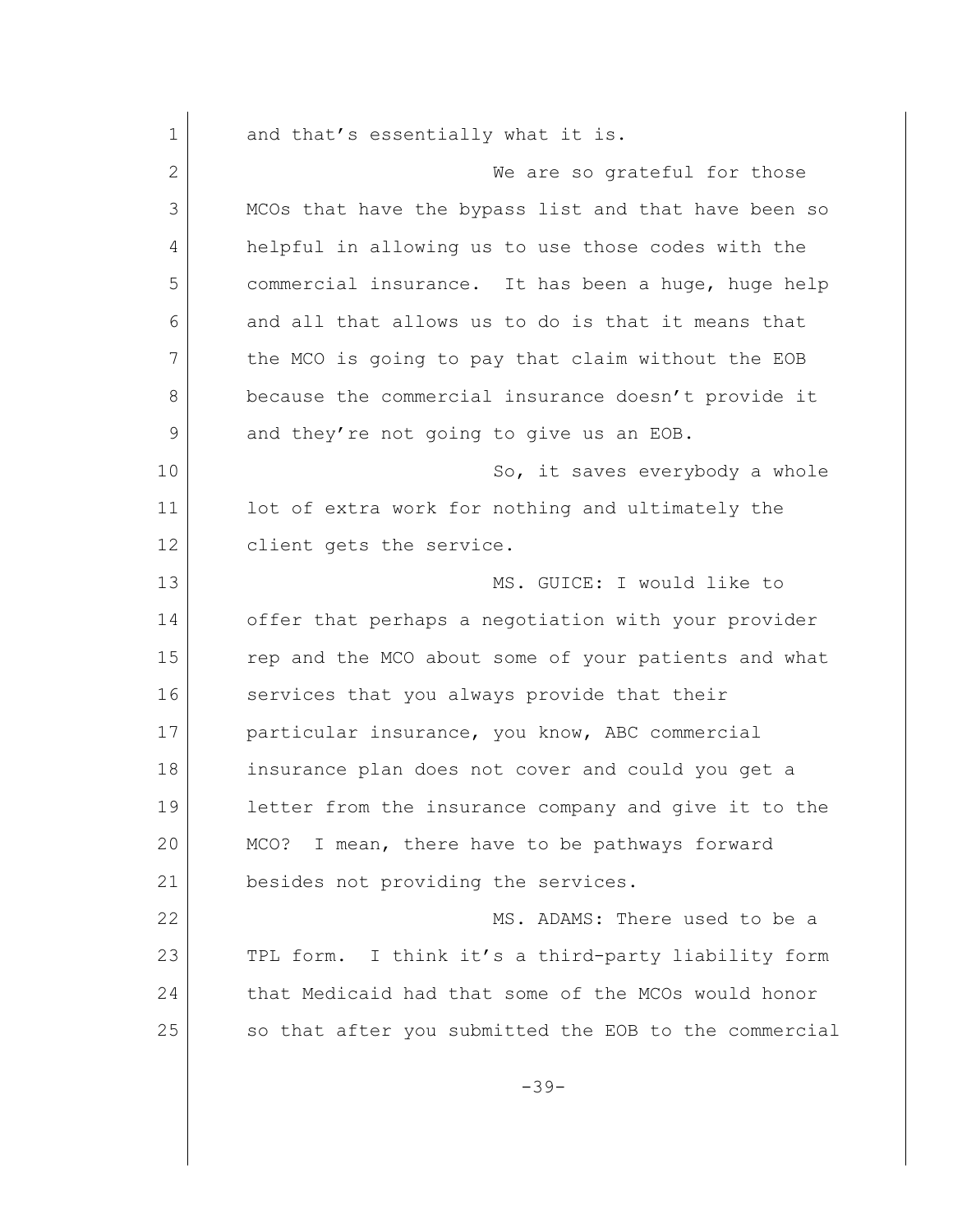| 1  | insurance, if you had not heard anything in ninety    |
|----|-------------------------------------------------------|
| 2  | days, you could complete the TPL form and they would  |
| 3  | bypass it and pay it; but it's my understanding that  |
| 4  | Medicaid doesn't have that form anymore, and, so, the |
| 5  | MCOs don't honor it any longer either. And not all    |
| 6  | the MCOs honored it but some did.                     |
| 7  | MS. PARKER: Yes, I believe that                       |
| 8  | form was shared with all the MCOs and they could use  |
| 9  | it at their discretion. This is Angie Parker.         |
| 10 | DR. SCHUSTER: The third-party                         |
| 11 | liability form was shared with the MCOs, Angie?       |
| 12 | MS. PARKER: Yes, ma'am.                               |
| 13 | DR. SCHUSTER: Okay. So, it                            |
| 14 | still exists. We don't know whether the MCOs are      |
| 15 | using it or not. Is that an accurate statement?       |
| 16 | MS. PARKER: It was provided to                        |
| 17 | use at their discretion. So, I cannot personally say  |
| 18 | who is using it or who is not.                        |
| 19 | MS. GUICE: I don't think                              |
| 20 | anybody is on the call, Sheila, that can confirm      |
| 21 | whether or not Medicaid uses that form anymore.       |
| 22 | MS. ADAMS: I think it used to                         |
| 23 | be in the billing manuals and it's not in the billing |
| 24 | manuals any longer but I could be wrong. I know       |
| 25 | there was a place I could go and access it and I      |
|    |                                                       |

-40-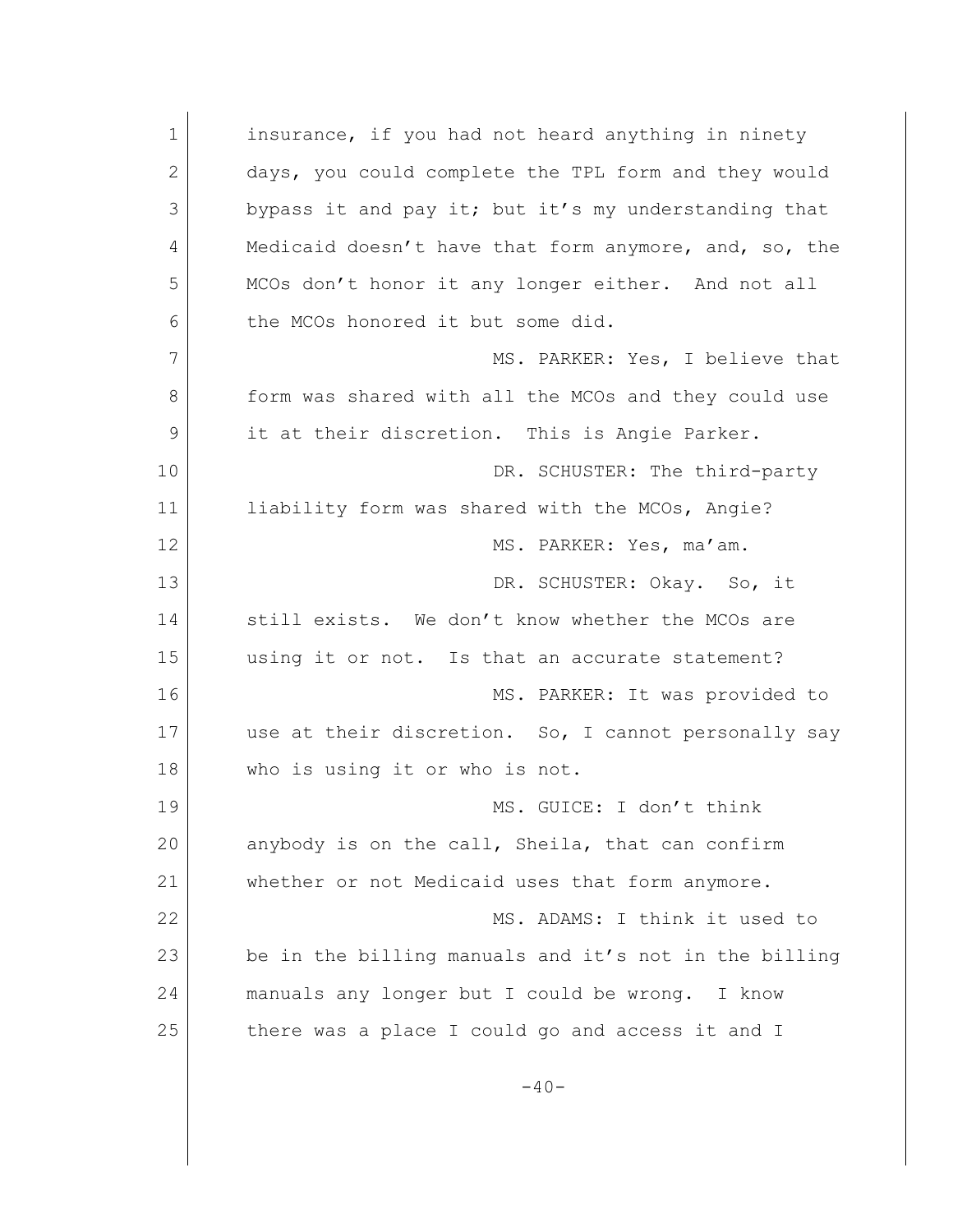| $\mathbf 1$ | don't know how to find it now. Thank you.             |
|-------------|-------------------------------------------------------|
| 2           | DR. SCHUSTER: Okay. So, next                          |
| 3           | steps. Let me see if I've got this. Leslie, the       |
| 4           | codes that you all have put together would be entered |
| 5           | into the system and, then, the MCOs will be provided  |
| 6           | with that list.                                       |
| 7           | MS. HOFFMANN: Yes, and I just                         |
| 8           | sent that to Angie and Lee. So, if we need to do      |
| 9           | something differently, I'll speak with them about     |
| 10          | that, about letting the MCOs know. I just forwarded   |
| 11          | everything to them.                                   |
| 12          | DR. SCHUSTER: Okay. Thank you.                        |
| 13          | And, then, Steve, you're going to follow up with      |
| 14          | specific Medicaid/Medicare issues.                    |
| 15          | MR. SHANNON: Yes, I will,                             |
| 16          | correct.                                              |
| 17          | DR. SCHUSTER: Okay. And, then,                        |
| 18          | all of us should be on the lookout, I guess, for      |
| 19          | instances of codes or services - start with services  |
| 20          | because some of us don't know the codes - that are we |
| 21          | think always or not maybe available by commercial     |
| 22          | insurers to see if there are any that could be added  |
| 23          | to that list.                                         |
| 24          | Let's start there. We'll keep                         |
| 25          | this on the agenda.                                   |
|             |                                                       |
|             | $-41-$                                                |
|             |                                                       |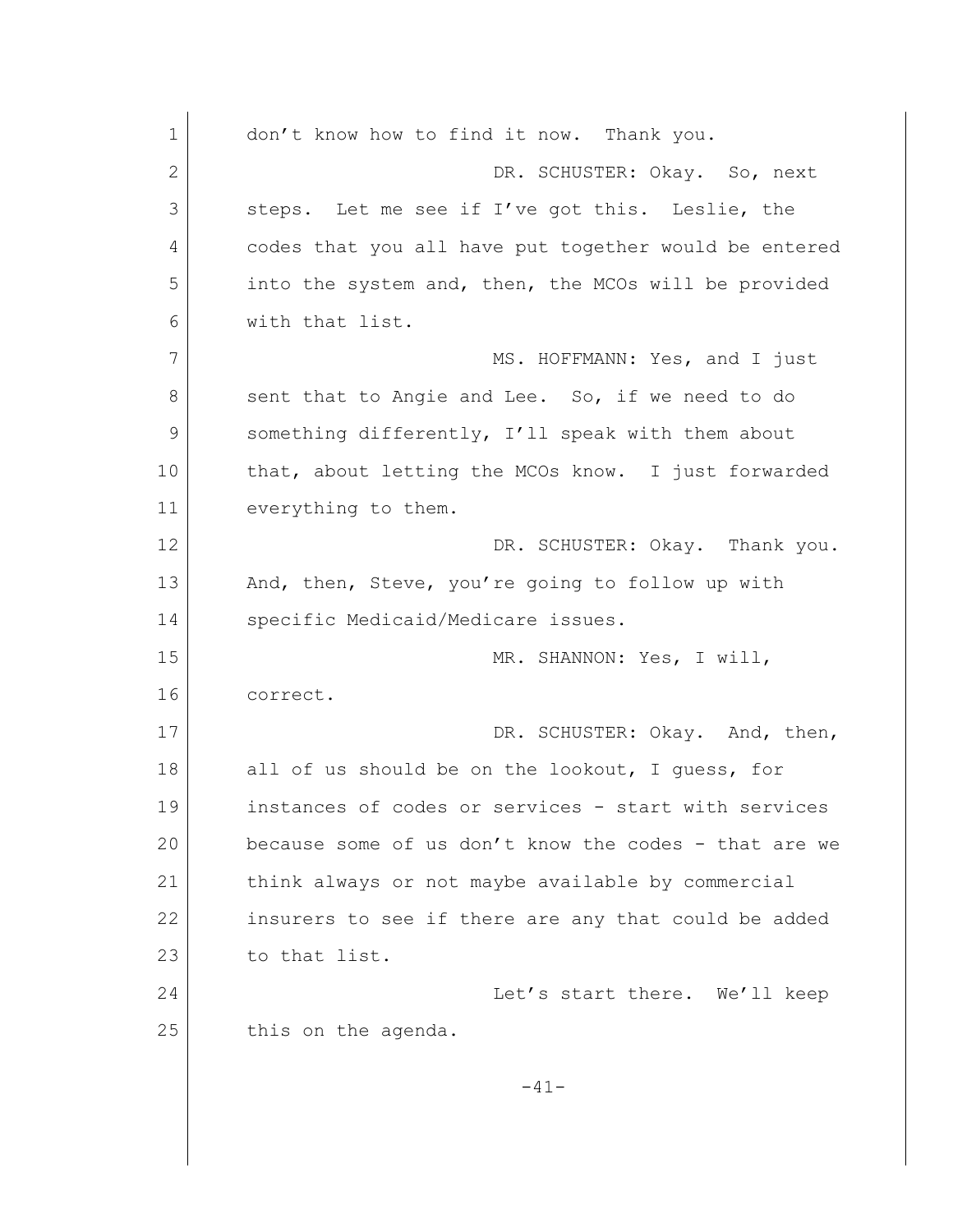1 MS. ADAMS: I just wanted to put 2 that out there. 3 DR. SCHUSTER: Thank you. So, I 4 think this is an issue that we need to keep on for 5 September. We'll see where we are. Hopefully the 6 new "Medicare bypass list" will be updated and in the 7 system at that point. 8 a contract the state of the one of think you were the one 9 that suggested negotiations or communications with 10 those MCOs that are simply not providing either a 11 bypass or some way around this. 12 I think it's a bad situation if 13 people are not prescribing the services that somebody 14 needs, particularly a kid, quite frankly, because we 15 can't get the reimbursement worked out. 16 Kathy, let's get some more 17 information from you about the kinds of services that 18 those are. Can you do that before the next meeting? 19 MS. ADAMS: I sure will. 20 DR. SCHUSTER: Okay. 21 MR. SHANNON: I'll reach out and 22 do that. It's just kind of ironic to me that people 23 with two insurances aren't a lot better off than 24 people who are uninsured. 25 DR. SCHUSTER: Yes, or the  $-42-$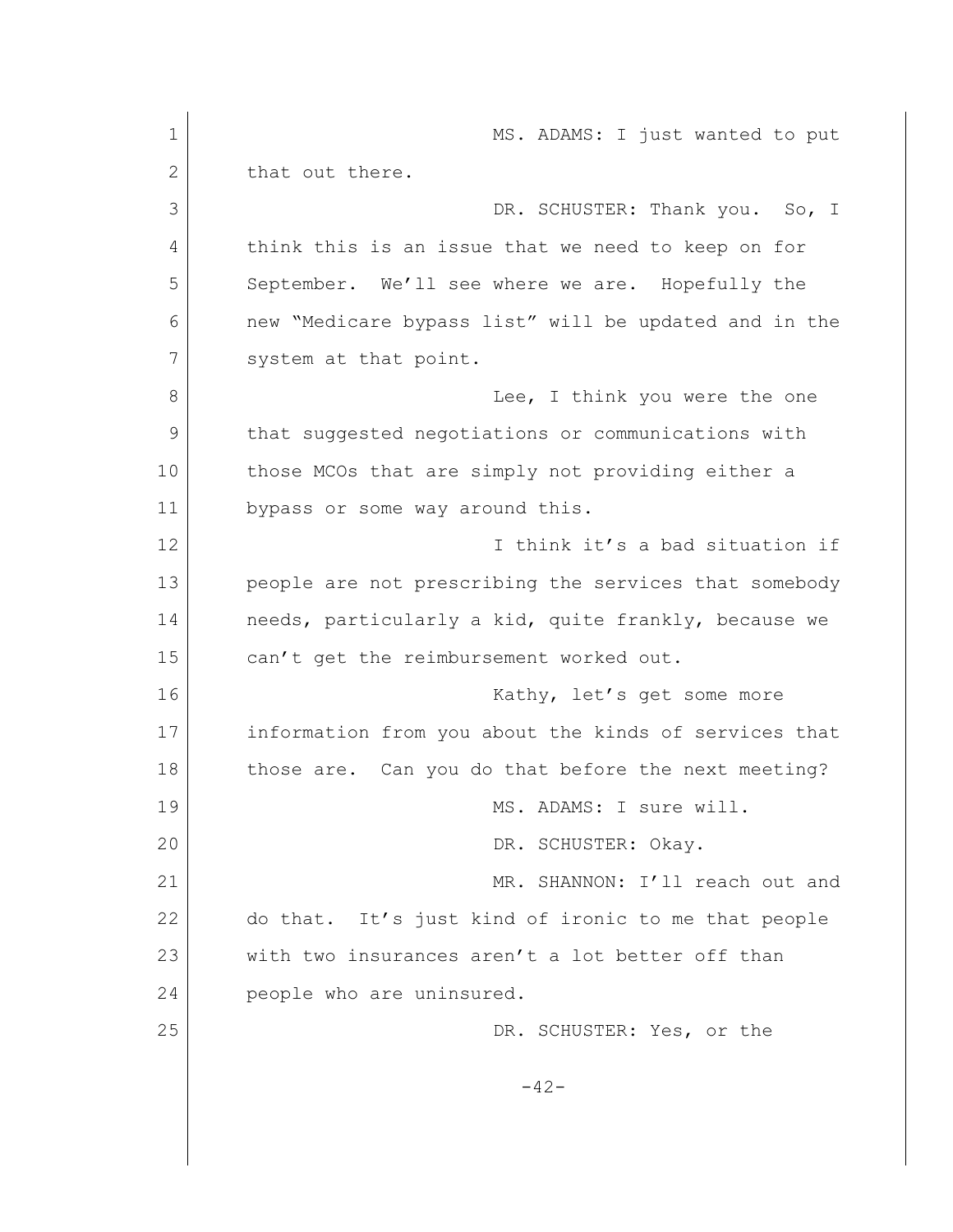1 **people that have Medicaid only.** We've said that for 2 years. I'm sorry. Somebody started to say 3 something. 4 MR. BALDWIN: That was me. This 5 is Bart, Sheila. I think I heard this but I just 6 want to clarify on the bypass code list that Leslie 7 referenced that they're updating and going to get out 8 soon. Thank you all for updating that and adding 9 codes, the necessary codes to it, and we'll try to 10 get, if there's any ones that need to be added, that 11 information to you from other groups. 12 But the clarifying question is 13 once that goes out and sent to the MCOs, that is a 14 requirement that they follow that or that's just 15 Something that Medicaid is sending to the MCOs? 16 My assumption would be that 17 that's a new requirement, but based on the 18 conversation today, I'm not 100% clear that it would 19 be. 20 MS. HOFFMANN: Angie, once we 21 notify the MCOs of the approved list from us, how is 22 that looked at? 23 MS. PARKER: Once we provide the 24 bypass list to the MCOs, yes, they are to follow. 25 MR. BALDWIN: Okay, because -43-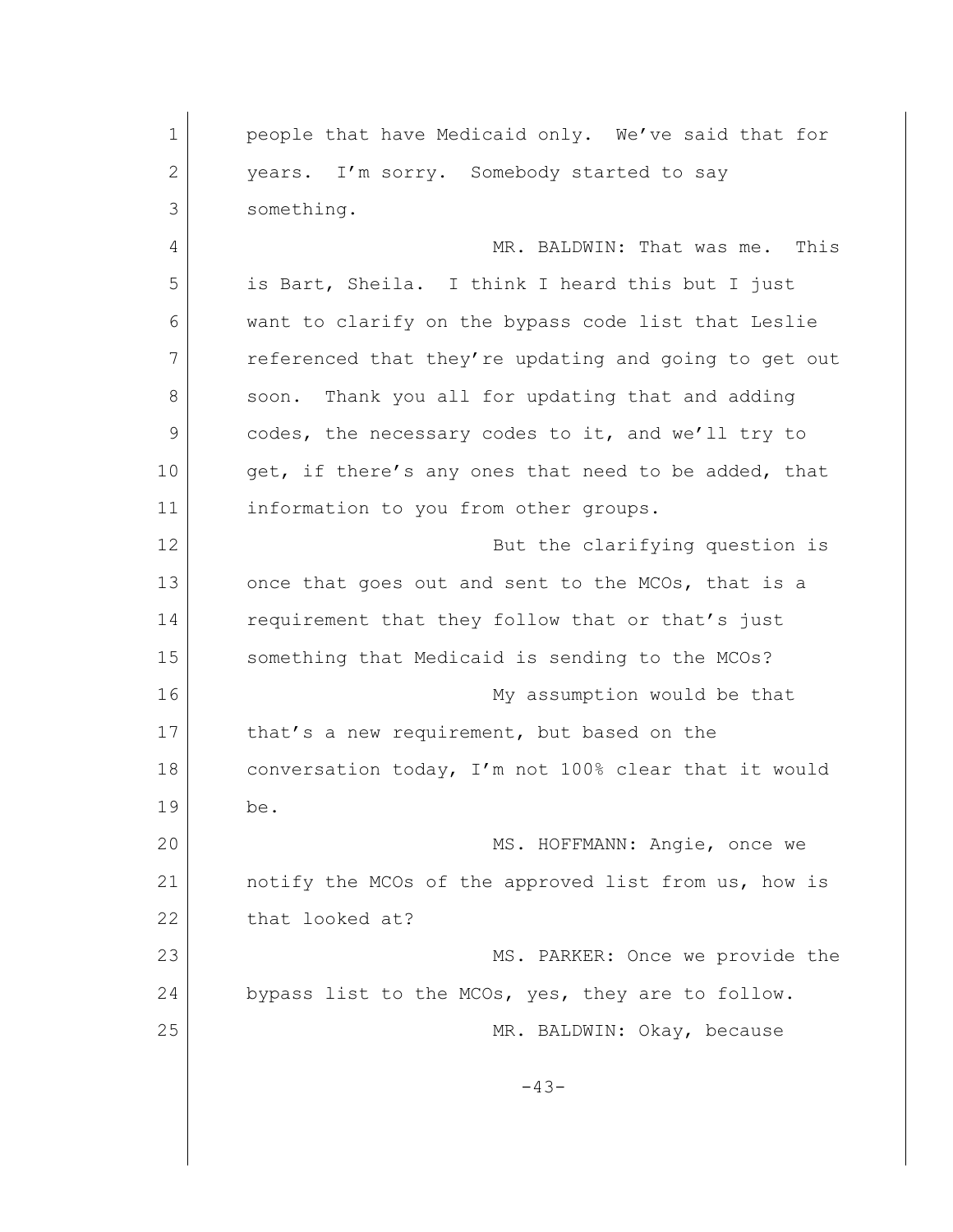| $\mathbf 1$ | basically this is communicated to them the codes that |
|-------------|-------------------------------------------------------|
| 2           | that they don't - to remove that edit that require    |
| 3           | the EOB, right. So, the purpose of the list is to     |
| 4           | communicate to the MCOs to remove that requirement.   |
| 5           | MS. HOFFMANN: Yeah. And, Bart,                        |
| 6           | the name and information I gave you in the Chat, in   |
| 7           | between time, if there's new codes that haven't been  |
| 8           | or the revision piece hasn't been entered into the    |
| 9           | system, he said that you could send that information  |
| 10          | to him directly. So, he'll work on those for you.     |
| 11          | MR. BALDWIN: Okay. Great.                             |
| 12          | Thank you all.                                        |
| 13          | MS. HUGHES: Leslie, when you                          |
| 14          | posted that in Chat, you put it privately only to     |
| 15          | myself.                                               |
| 16          | MS. HOFFMANN: Sorry, Sharley.                         |
| 17          | I probably did because I was talking to Sharley       |
| 18          | earlier. I'll send it to everyone. I apologize,       |
| 19          | guys.                                                 |
| 20          | DR. SCHUSTER: No problem.                             |
| 21          | MR. BALDWIN: Thank you, Leslie                        |
| 22          | and Angie.                                            |
| 23          | DR. SCHUSTER: So, that's S.K.                         |
| 24          | MS. HOFFMANN: Yes.                                    |
| 25          | DR. SCHUSTER: The famous S.K.                         |
|             | $-44-$                                                |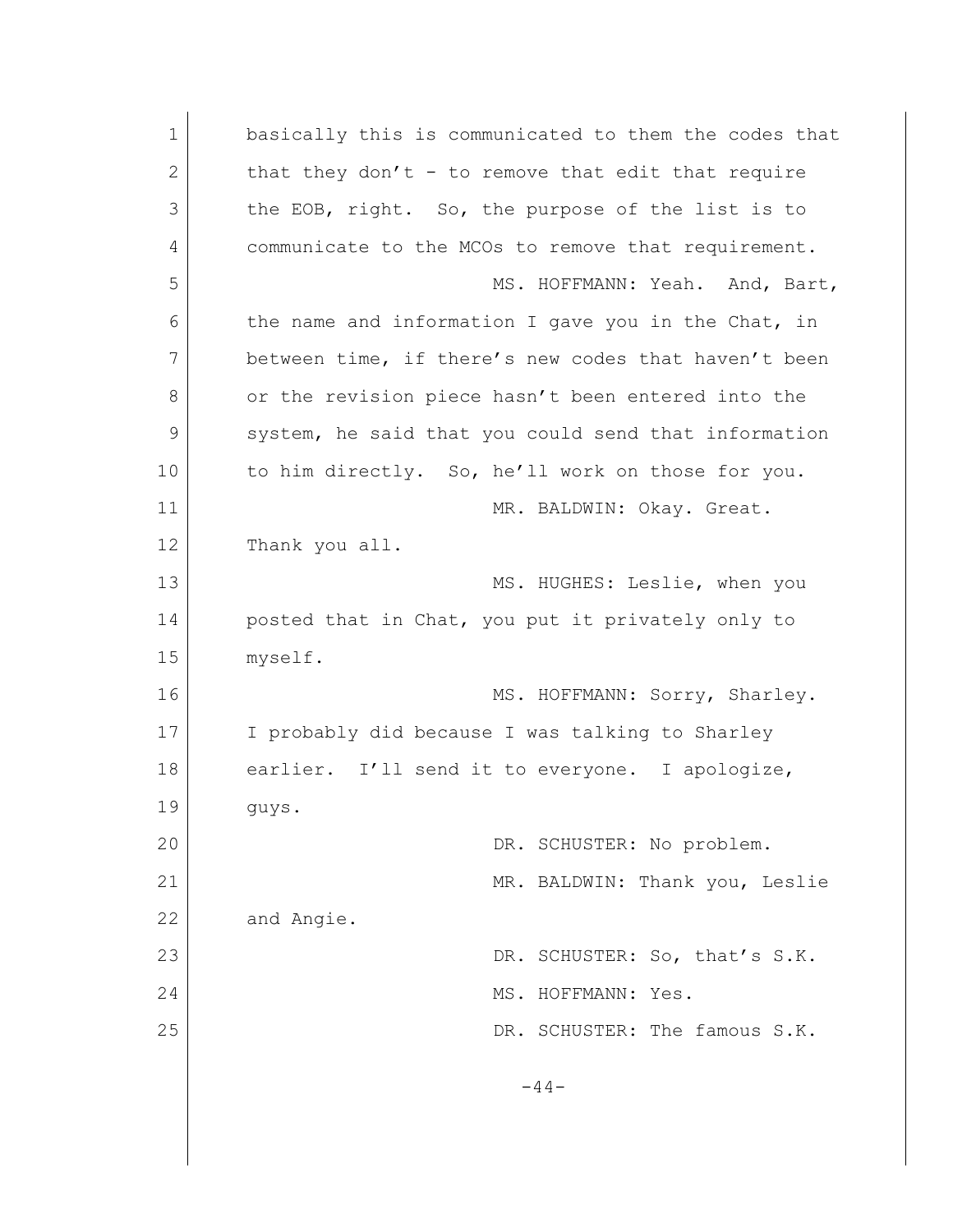1 that you're talking about. 2 MS. HOFFMANN: Yes. I'm sorry. 3 Yes. I had put it in earlier but I only sent it to 4 Sharley. I'm sorry. 5 DR. SCHUSTER: No problem at 6 all. Okay. Good. I feel like we're finally making 7 some progress on this. We've had it on here since 8 the beginning of the year. 9 The issue on limitations on the 10 use of 99214 and 215 is again going to have to roll 11 over to the next meeting. That's Dr. John Sullivan 12 who is a child psychiatrist in Louisville and he 13 wants to be at the BH TAC to discuss that and he's 14 having clinical duties that call and we want him to 15 do his clinical duties. So, we'll roll it over. 16 I wonder if Dr. Abner Rayapati 17 is on? 18 DR. RAYAPATI: I'm here, Sheila. 19 DR. SCHUSTER: Great. Hello, 20 Abner. How are you? 21 DR. RAYAPATI: I'm well. How 22 are you? 23 DR. SCHUSTER: Just fine. So, 24 you asked me to put on this issue of the policy on 25 lock-ins for pharmacies and providers. So, the floor  $-45-$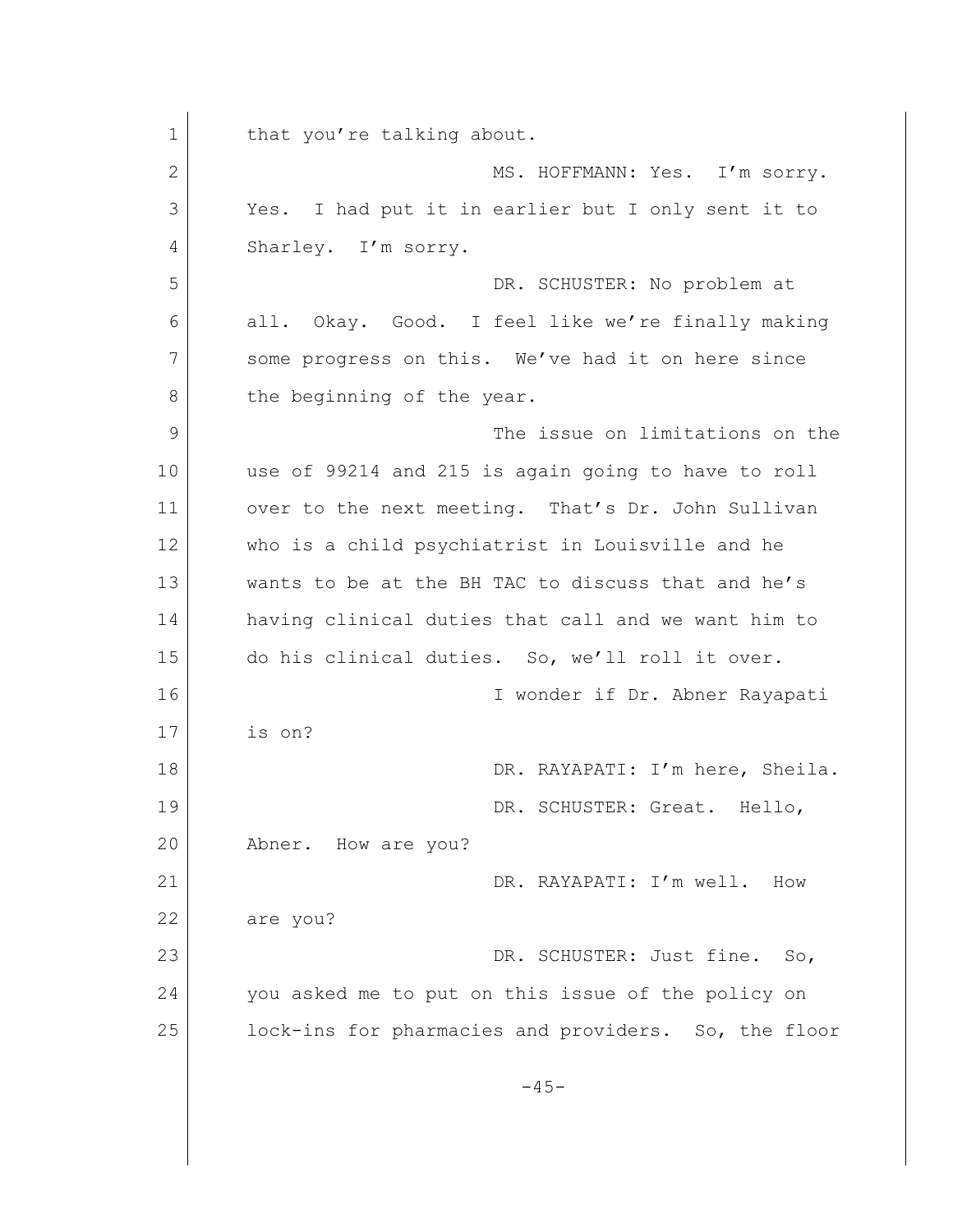1 is yours. 2 DR. RAYAPATI: I did, and thank 3 you for the time, Sheila. My name is Abner Rayapati. 4 I'm a psychiatrist here in Lexington at UK and also 5 serve as Director of Oliver Winston which provides 6 urgent services here in Lexington. 7 We ran into a couple of 8 occurrences of the lock-in with both pharmacy and 9 provider which had an immediate impact on patient 10 care and I brought a couple of examples, one at my UK 11 office. 12 **I** got a letter in the mail from 13 WellCare and it said that a patient - and I had to 14 look this up in the record - that I took care of on 15 the inpatient unit was locked into me for controlled 16 substances and at a pharmacy in another town, and I 17 haven't seen this patient beyond the acute care I 18 provided within the hospital floor and told us there 19 was not - that it did not have controlled substances 20 associated. It was an antipsychotic provided. 21 The one I have a bit more 22 detail on within the Oliver Winston system and the 23 MAT Program was a patient that had been consistent in 24 treatment for an extended period of time, over a 25 year, if not more, had been compliant but had been

 $-46-$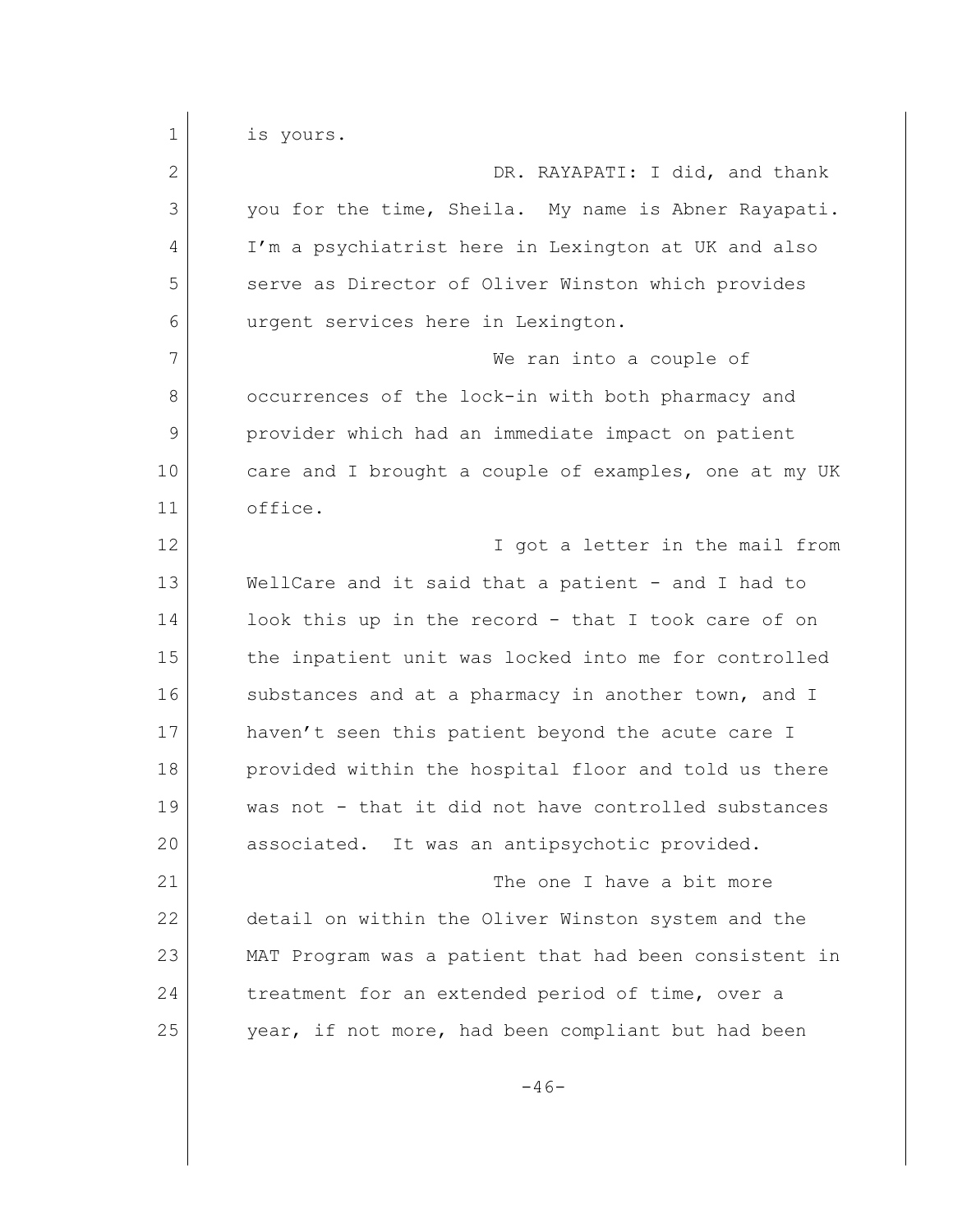1 switched providers because of the system changing 2 providers to a point where the most recent change 3 which occurred I think a month or two ago, the 4 prescription provided was not honored because the 5 patient was locked into the previous provider who is 6 no longer within that program, and, so, that was the 7 immediate issue.

8 a strategies of the follow-up with that is the 9 patient called the insurance and said that they had a 10 new provider and the lag associated, of which they 11 were given a claim number, told it would take up to 12 seventy-two hours which it took almost five days for 13 when this patient's prescriptions would need to run 14 and they could get medicine from the provider that 15 they were seeing.

16 and, so, that was something 17 that I thought was important enough to bring to this 18 group to get an understanding if there's other cases 19 similar.

20 I do have another example in 21 which the pharmacy who had filled the patient's 22 controlled substance two cycles tried to fill it on 23 the third visit and was unable to because they were 24 locked into another pharmacy and that, too, took some 25 time to resolve which impacted direct patient care.

-47-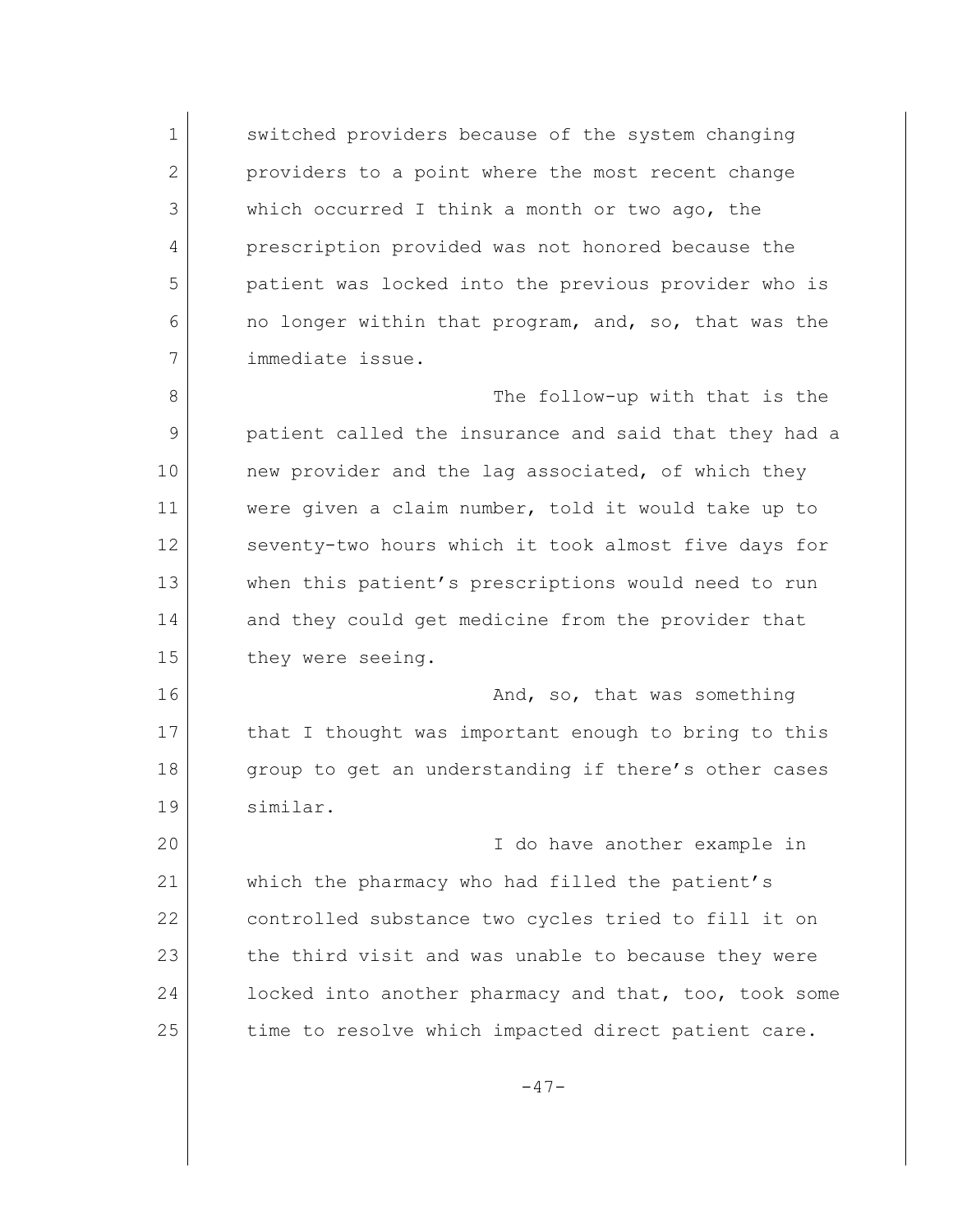1 So, that's what I wanted to 2 bring to this group to get some clarity, maybe some 3 understanding of individuals in the weeds on how we 4 can advocate for patients, get past these issues of 5 being given numbers. 6 I think one of our case 7 managers did advocate for the patient, talked to an 8 immediate supervisor which also got the response that 9 there's nothing they could do which is concerning. 10 DR. SCHUSTER: Dr. Ali, are you 11 still on the call? 12 DR. ALI: Yes, I am. 13 DR. SCHUSTER: Can you speak to 14 us about what happens with a lock-in and why it 15 happens? 16 DR. ALI: So, there are a few 17 reasons why a member could be locked into a pharmacy. 18 It's really to avoid the doctor-shopping or the 19 pharmacy-shopping issues that some members might try 20 to get done. 21 There could be instances where 22 a certain member goes to multiple prescribers or 23 multiple pharmacies trying to fill things like 24 controlled substances. 25 So, what the plans will do is  $-48-$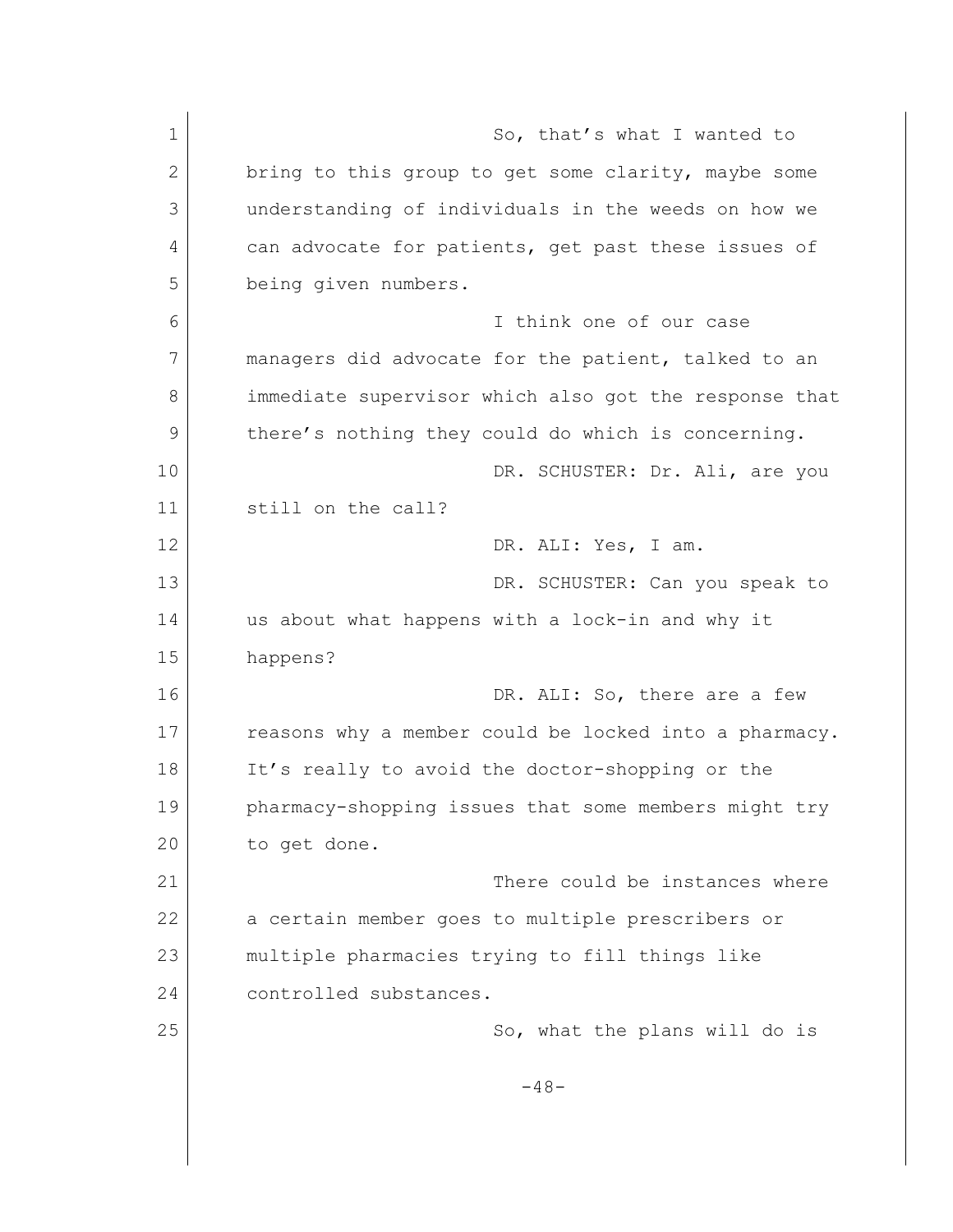| $\mathbf 1$ | that they will lock in a member to a specific         |
|-------------|-------------------------------------------------------|
| 2           | pharmacy so that member can only fill their           |
| 3           | prescription at one specified pharmacy.               |
| 4           | DR. SCHUSTER: When you say the                        |
| 5           | plan, you mean the MCO does that?                     |
| 6           | DR. ALI: Correct, yes. The MCO                        |
| 7           | is still responsible for lock-ins, and any overrides  |
| 8           | in terms of the lock-in program are still completed   |
| 9           | by the MCOs.                                          |
| 10          | DR. SCHUSTER: Okay. Can you                           |
| 11          | address any of the instances that Dr. Rayapati has    |
| 12          | described?                                            |
| 13          | DR. ALI: I apologize. I was in                        |
| 14          | between other emails. Can you repeat some of those?   |
| 15          | DR. RAYAPATI: I'm happy to.                           |
| 16          | Probably the most specific example I gave is a        |
| 17          | patient that was in an MAT program, compliant with    |
| 18          | care and had been seen for an extended period of time |
| 19          | within the same practice.                             |
| 20          | The practice changed providers                        |
| 21          | a couple of times and with the most recent provider   |
| 22          | assuming this patient's care, the patient was locked  |
| 23          | into the previous provider that was no longer         |
| 24          | providing care in this setting.                       |
| 25          | DR. SCHUSTER: And that                                |
|             | $-49-$                                                |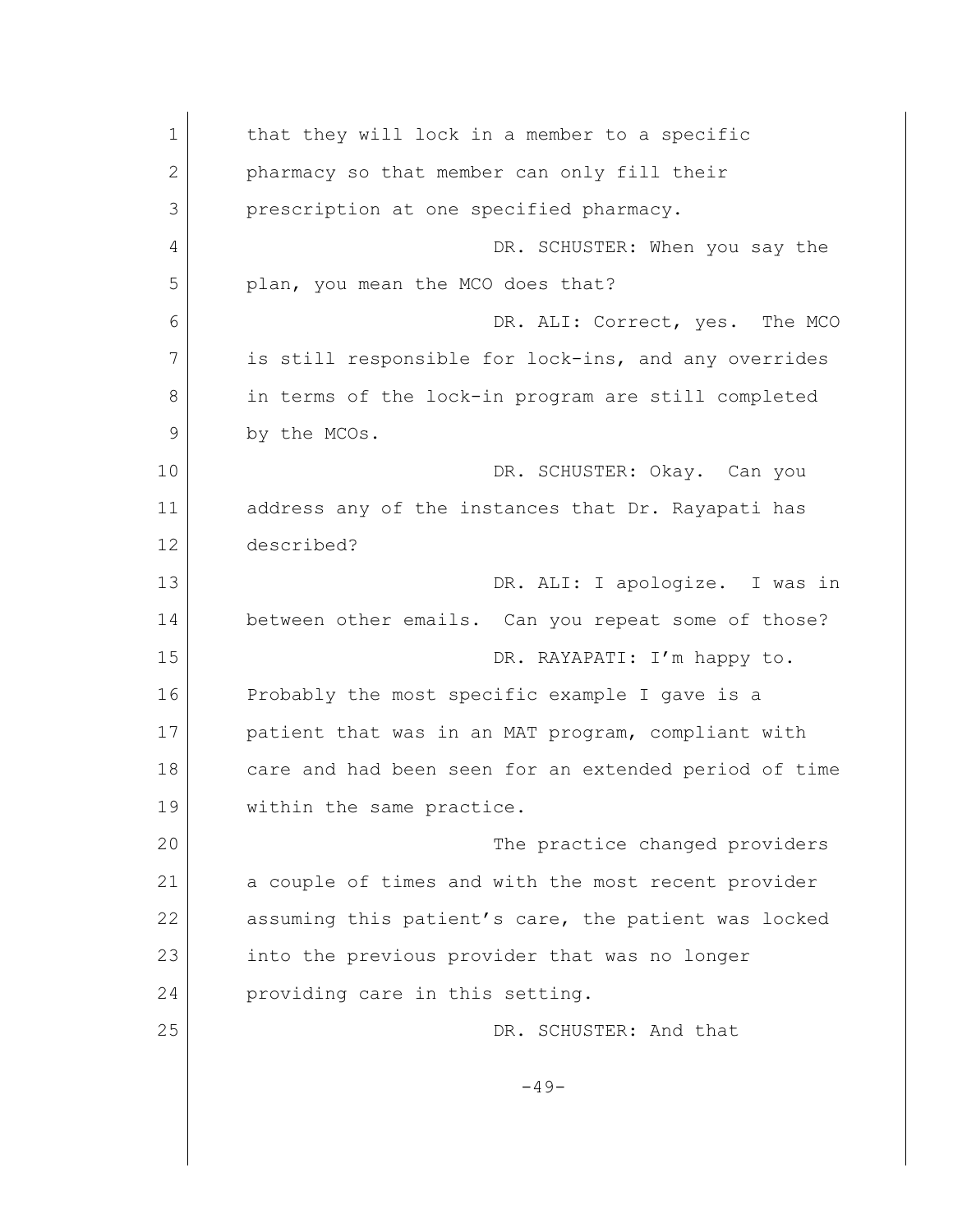1 **c** resulted, I think you said, Abner, in a significant 2 delay in the patient being able to get the MAT, 3 correct? 4 DR. RAYAPATI: Not to get 5 dramatic, but when we think about opioid overdoses 6 and such, this patient did not get their medications 7 for several days because of this. 8 DR. ALI: Do you remember which 9 MCO this member belonged to? 10 DR. RAYAPATI: I've given three 11 examples. Two were WellCare and one was Molina 12 Passport. 13 DR. ALI: If you can send me 14 some of that information, I can triage that over to 15 the MCOs and see what the underlying issue was there. 16 DR. SCHUSTER: I'll send you Dr. 17 Ali's email, Abner. 18 DR. RAYAPATI: Thank you, Dr. 19 Ali. 20 DR. SCHUSTER: I guess maybe a 21 broader question, Dr. Ali, is what does the provider 22 do when they realize this is what has happened? I 23 mean, do you call the MCO? Who do you call who at 24 the MCO and say this is a mistake? They're in the 25 Same practice. They just have a different provider.  $-50-$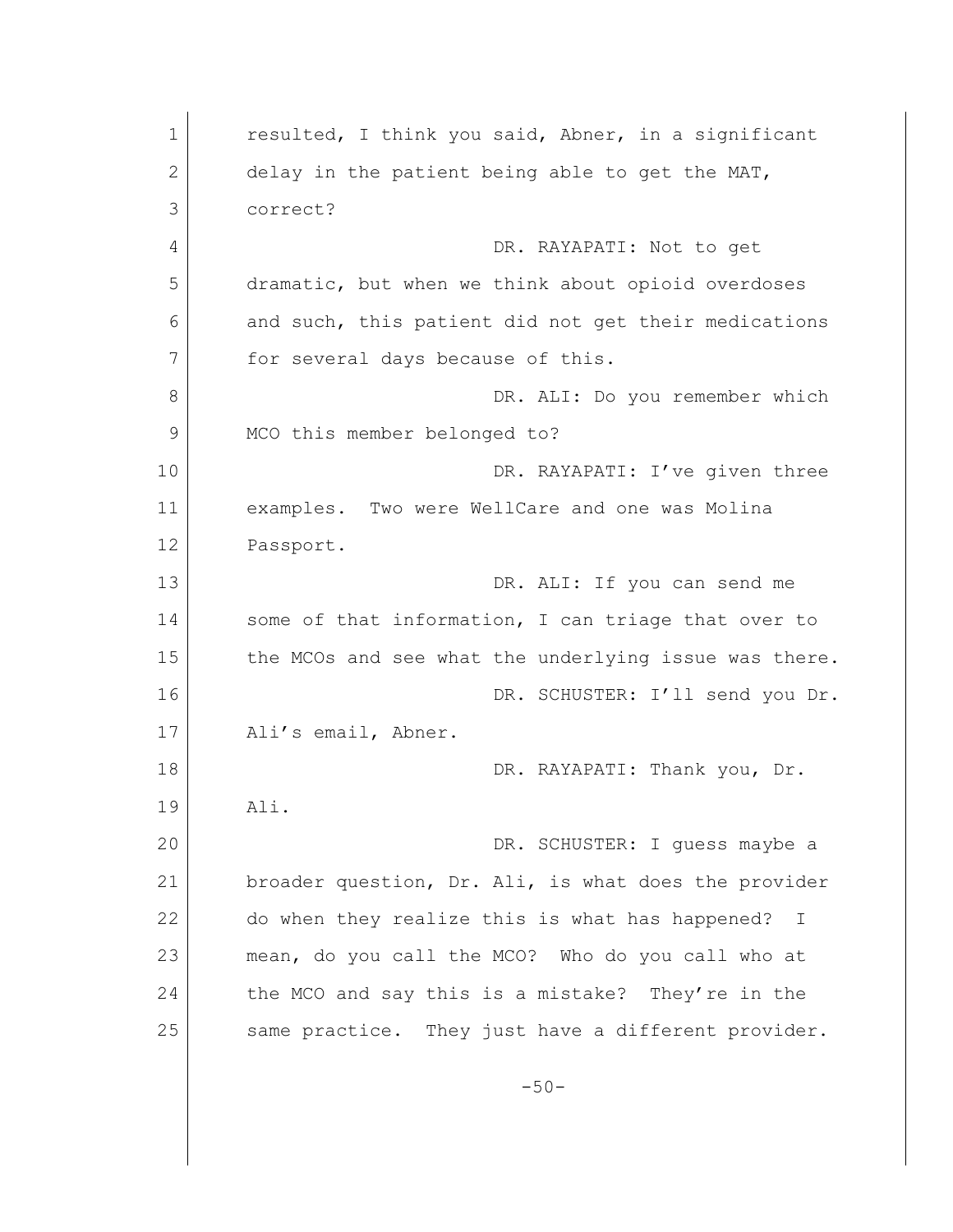| $\mathbf 1$  | I mean, how does it get unlocked, I guess is the      |
|--------------|-------------------------------------------------------|
| $\mathbf{2}$ | question?                                             |
| 3            | DR. ALI: They would have to                           |
| 4            | contact the MCO and the MCO Call Center rep would     |
| 5            | have to triage it appropriately. I'm not too          |
| 6            | familiar with the details on that process but I can   |
| 7            | certainly inquire with the specific MCOs and see (a)  |
| 8            | what happened for those specific members, and, (b)    |
| 9            | what their process is around it.                      |
| 10           | DR. SCHUSTER: Okay. Do any of                         |
| 11           | the MCOs----                                          |
| 12           | MS. HUGHES: Do you have any -                         |
| 13           | I'm sorry, Dr. Schuster. Angie, is there anything     |
| 14           | that you could maybe add on the lock-in? Maybe not.   |
| 15           | DR. SCHUSTER: I was going to                          |
| 16           | ask. I know Lori Gordon is on from WellCare and I     |
| 17           | assume we have somebody on from Molina Passport. Can  |
| 18           | you tell us what the process would be if somebody     |
| 19           | gets locked in or locked out?                         |
| 20           | MS. GORDON: This is Lori Gordon                       |
| 21           | from WellCare. So, for any member that is locked in   |
| 22           | and there is a problem with the lock-in, either wrong |
| 23           | prescriber, wrong pharmacy, that can be handled       |
| 24           | through our Customer Service line.                    |
| 25           | And, so, Provider Customer                            |
|              | $-51-$                                                |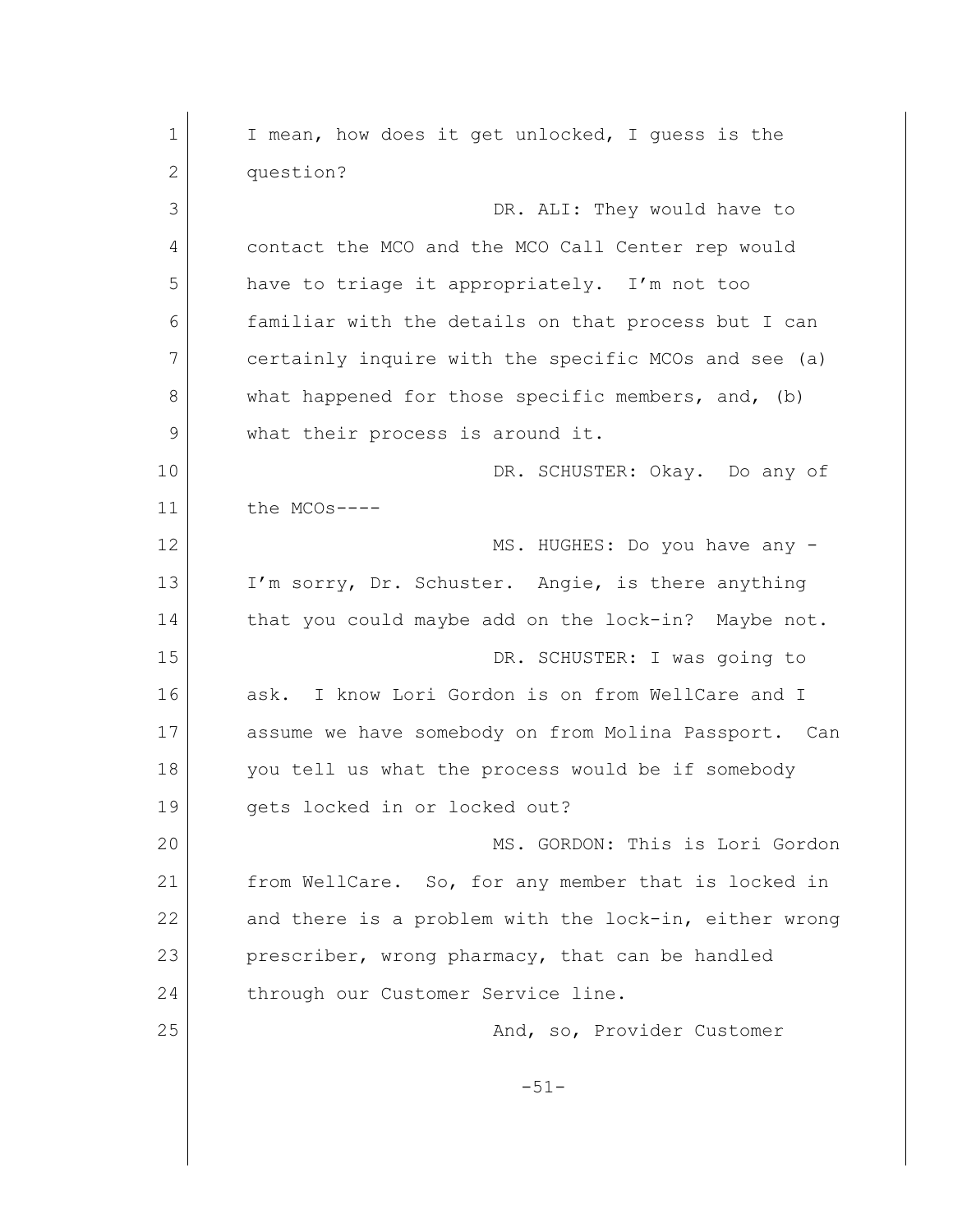1 Service would be the number to call and, then, they 2 can triage that over to our pharmacy team that could 3 then address whatever the lock-in issue is. 4 DR. RAYAPATI: Thank you, Lori. 5 The patient did call and got a reference number and 6 we had one of our case managers follow up and they 7 were given a second reference number with the 8 knowledge that they were able to see the first. 9 Lori, I spoke to Dr. Houchins 10 about this as well. He always asks me to reach out 11 to him and he saw that we had the right contacts. 12 MS. GORDON: Right. My contact 13 is [lori.gordon@wellcare.com.](mailto:lori.gordon@wellcare.com.) We're not hard to find 14 because of the first name/last name, but if I can be 15 of any help. Our local pharmacy team can address 16 that. Our pharmacist is Dr. Thea Rodgers, and, so, 17 hers is [thea.rodgers@wellcare.com](mailto:thea.rodgers@wellcare.com). So, we can 18 address that through the pharmacy team as well. 19 DR. SCHUSTER: Would you put 20 those in the Chat, please, Lori? That might be 21 helpful information for folks. 22 MS. GORDON: Absolutely. 23 DR. SCHUSTER: Thank you. And 24 do we have anybody on from Molina Passport, Passport 25 by Molina? -52-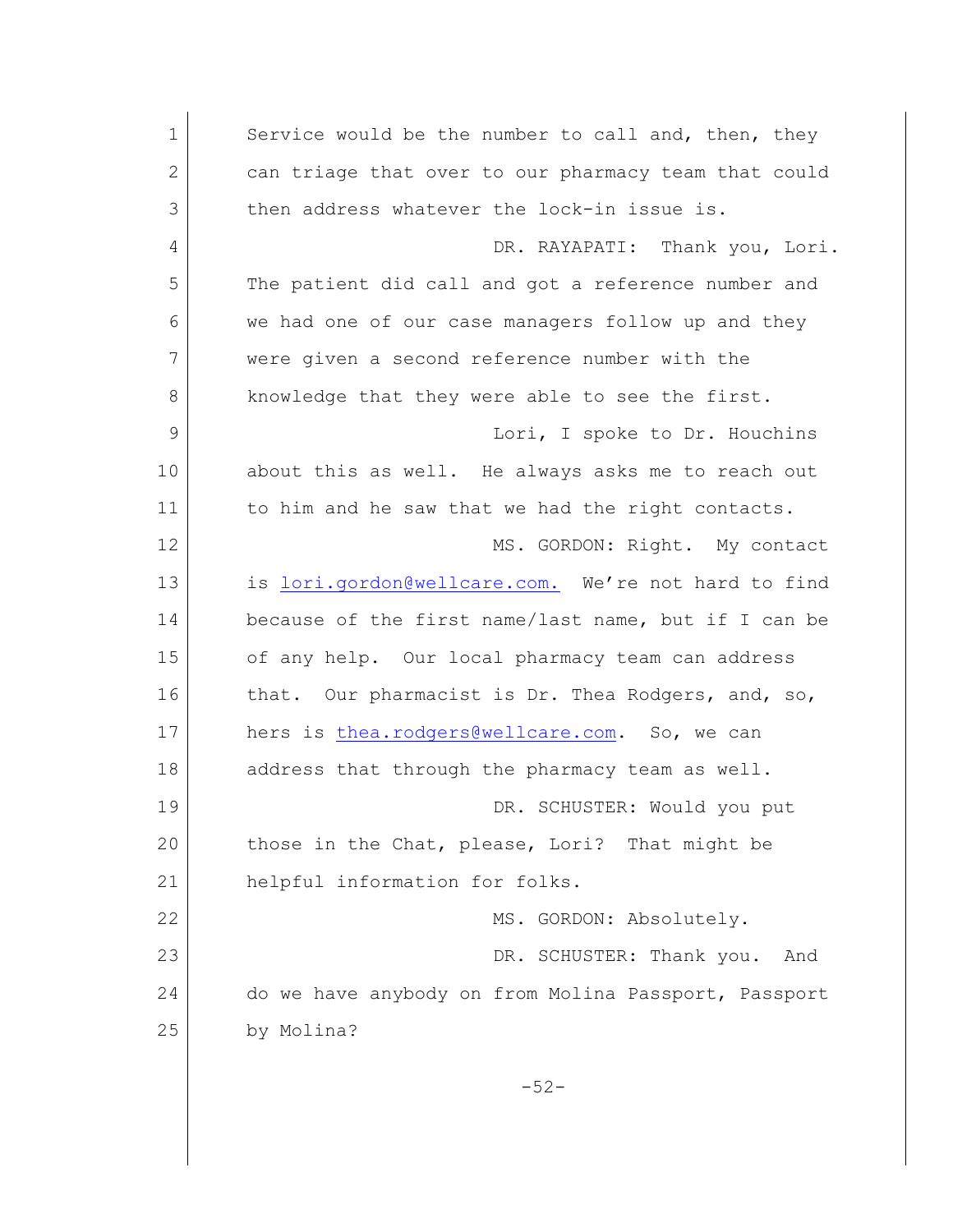| $\mathbf 1$  | Dr. McKUNE: Hi, Sheila. It's                          |
|--------------|-------------------------------------------------------|
|              |                                                       |
| $\mathbf{2}$ | Liz. This is Liz McKune, and I would think that we    |
| 3            | would follow a more process where if they want to     |
| 4            | call in to Customer Service, we'll get them over to   |
| 5            | the pharmacy team, or if you're having difficulty     |
| 6            | getting through there, if you want to reach out to me |
| 7            | directly, I'll connect you to the pharmacy team.      |
| 8            | MS. GUICE: I would think that                         |
| 9            | it's important to note - this is Lee Guice, by the    |
| 10           | way - the provider would be a good person to make the |
| 11           | first contact. Folks who are drug-shopping and are    |
| 12           | doctor-shopping often can call Customer Service and   |
| 13           | say, no, no, no, it's not me, but it can be much more |
| 14           | persuasive if the provider calls first. Would that    |
| 15           | be fair, the professionals?                           |
| 16           | DR. THERIOT: Yes, ma'am. I was                        |
| 17           | just going to bring that up. That's a great idea.     |
| 18           | DR. SCHUSTER: Okay. And, Liz,                         |
| 19           | would you put your email address in the Chat also?    |
| 20           | DR. McKUNE: Sure.                                     |
| 21           | DR. SCHUSTER: Thank you. This                         |
| 22           | is a good item, though, for us to - I don't think     |
| 23           | we've talked about this before. So, I appreciate      |
| 24           | your bringing it up, Abner. It's done for a reason    |
| 25           | from the part of the MCO.                             |
|              |                                                       |

-53-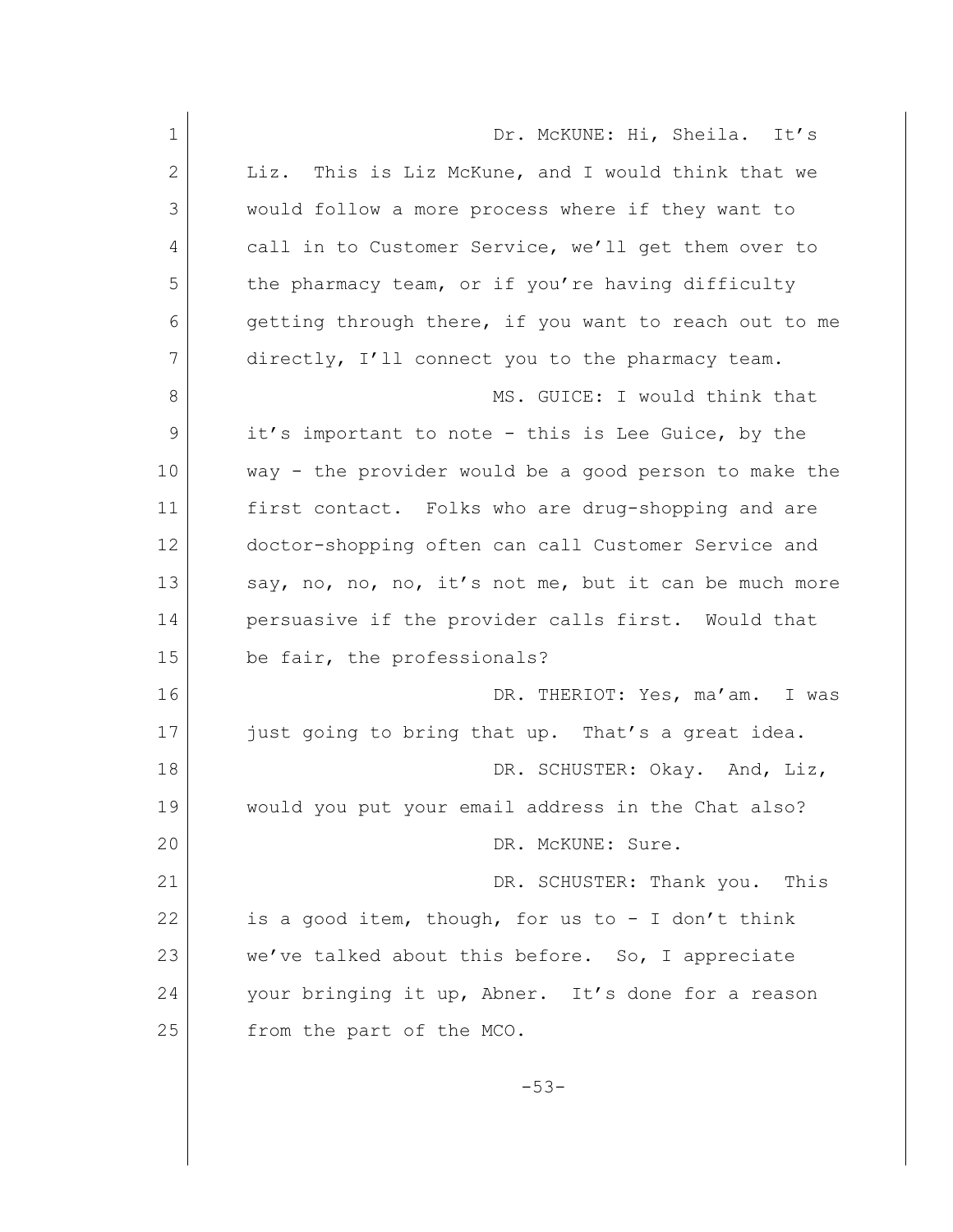1 I do agree with Lee that 2 probably the provider, at least the case manager 3 making the call helps since the purpose is to prevent 4 doctor- and pharmacy-shopping and particularly with 5 the MAT medications I would think is a much bigger 6 issue. 7 So, let's keep an eye on it, 8 not just you, Abner, but other prescribers and see if 9 we're hearing any other problems, we can come back 10 and touch base on it again at our next meeting. 11 and, thank you, Dr. Ali. I 12 know you have to leave this meeting soon but we 13 appreciate your being on. 14 I apparently forgot my 15 numerical order and we'll go back to Number 6 which 16 is the no-show cancellation fee. Lee, you sent an 17 email out about this and about the ability of the 18 providers to enter missed or cancelled appointments. 19 We are hearing from providers 20 that it takes more than just a few seconds to 21 complete that form. Have you heard that from other 22 folks? 23 MS. GUICE: I have not. 24 | DR. SCHUSTER: So, apparently, 25 there's a good deal of information that needs to be -54-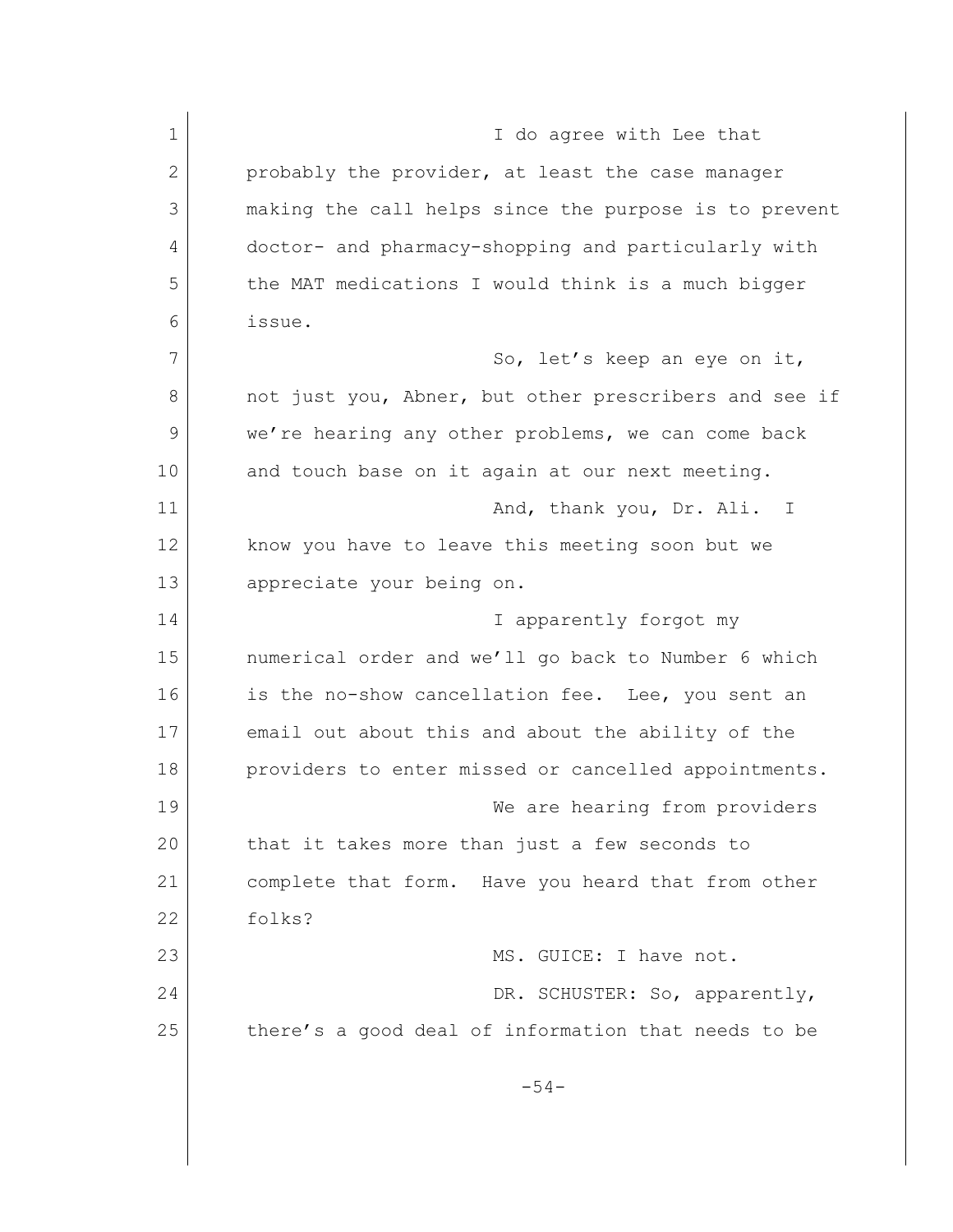1 entered about the individual which leads me to my 2 **next questions which are how is this data being used?** 3 I guess I worry a little bit. We talked about it at 4 another meeting. 5 I don't want to see our folks 6 get somehow labeled as not good Medicaid recipients. 7 If they have a number of no-shows or cancellations, I 8 don't want them to get on somebody's bad list. 9 MS. GUICE: I think, Dr. 10 Schuster, the point of this is to be able to pull 11 reports and send information to the MCOs so that 12 their care coordination or care management teams can 13 **13** review the information and do some outreach and try 14 to assist whoever it is that's having an issue 15 getting to appointments, and that's what the 16 information is for. 17 We don't have a good and bad 18 list, well, not officially. 19 DR. SCHUSTER: Well, that's my 20 point, I guess, and I'm being a little bit facetious 21 but not really. 22 MS. GUICE: No. Sure. I 23 understand exactly. 24 DR. SCHUSTER: We already 25 struggle with stigma always even among providers -55-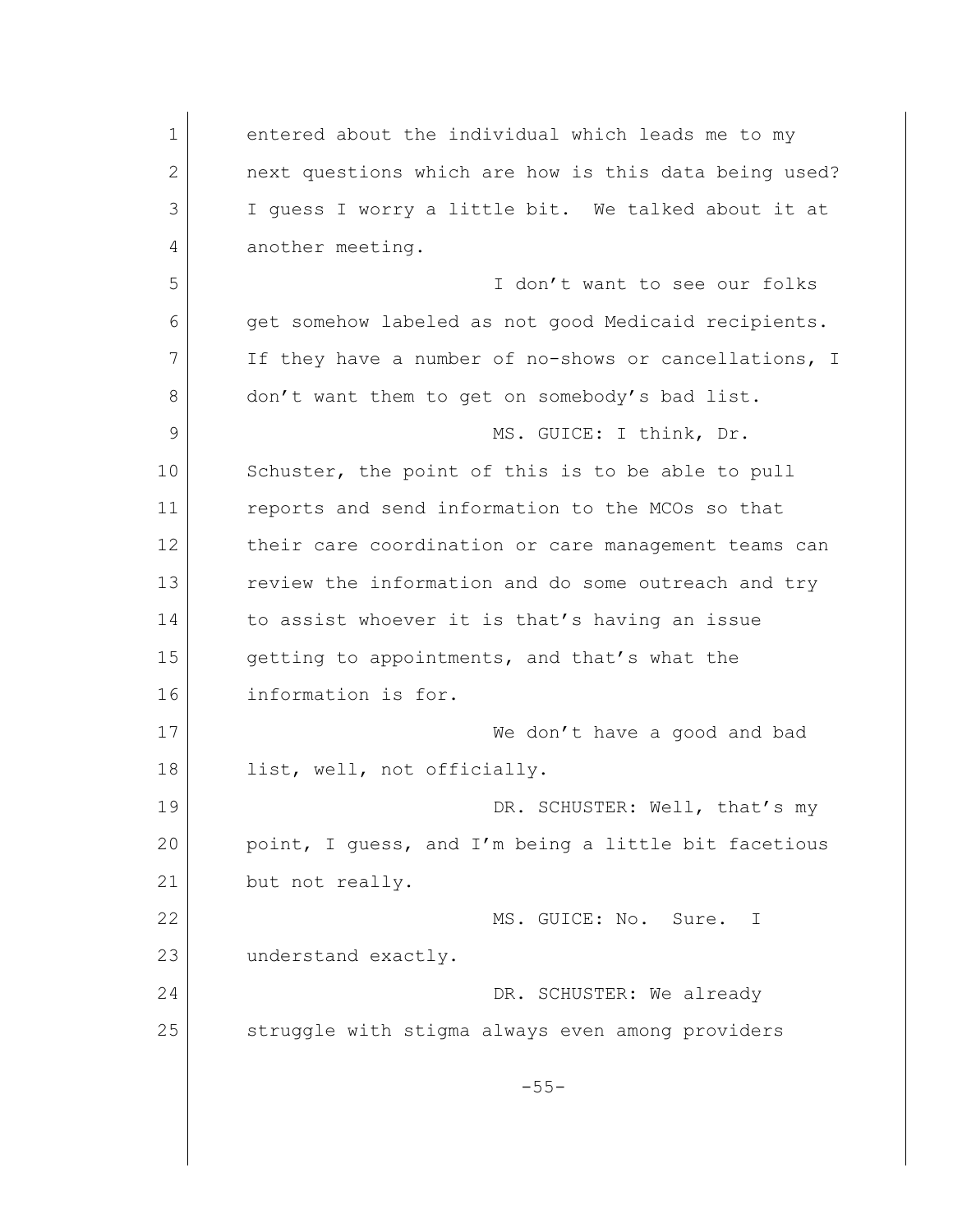1 sometimes and among payers sometimes. And, so, 2 anything that might add to that is a concern to us. 3 So, at what point or in what 4 way, I guess, do you gather that data? So, let's say 5 Sheila Schuster is a Medicaid recipient and I have 6 three missed appointments in a two-month period or 7 something. Do you have some criteria about when you 8 send that over? Does it go over to the MCO the first 9 | time I have a missed appointment? 10 MS. GUICE: Angie, do you know 11 any more about the reporting schedule because I'm 12 afraid that I did not come prepared with that 13 information in the meeting about how often reports 14 are going to go? I believe it's going to be 15 automated so that that information would go 16 periodically. 17 MS. PARKER: Right, and I 18 haven't heard anything. I'm not sure it's - I mean, 19 it's in development. I don't think it's ready to go 20 yet. 21 MS. GUICE: Right. The 22 reporting piece is still in development. I'm sorry. 23 I didn't say that, did I? 24 DR. SCHUSTER: All right. I'm 25 going to put this on the agenda for next time. And, -56-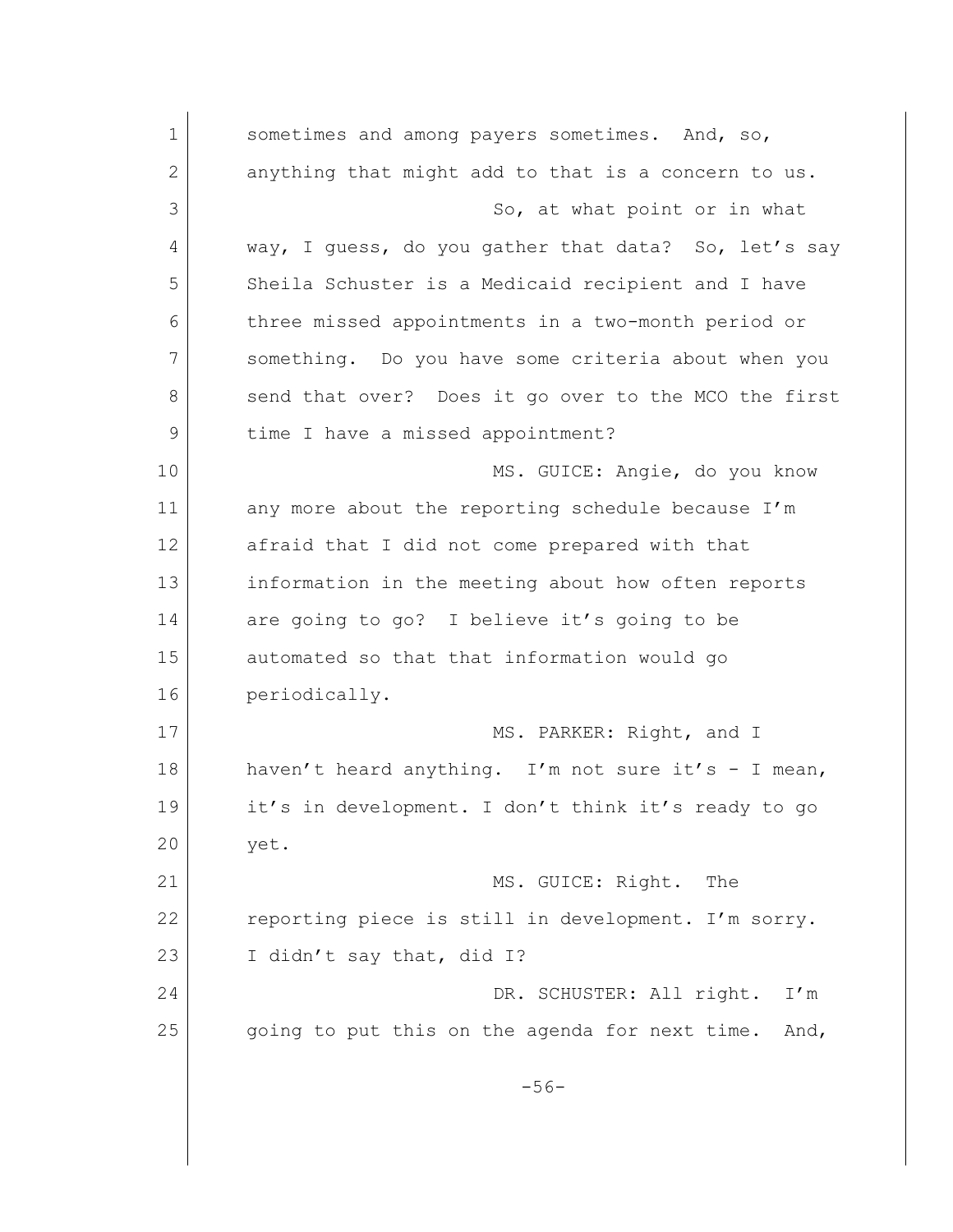1 again, I understand the utility of having that 2 information. We just really want to be protective of 3 our folks, quite frankly. 4 MS. HUGHES: Dr. Schuster, I 5 know I think it was the Consumer Rights TAC, maybe 6 another TAC, Commissioner Lee was there and commented 7 about what we wanted to use this data for. 8 **I** don't think it was ever 9 intended to harm anybody, but if we looked at the 10 data and we saw that Sharley Hughes was no-shows and 11 it was due to the fact that I had no transportation, 12 that we would be able to possibly reach out to 13 Sharley Hughes and say we understand you're missing a 14 lot of your doctors' appointments because you don't 15 have transportation. What can we do to assist you 16 getting the transportation where you're able to get 17 to your appointments? 18 So, I think that's the type of 19 information that Commissioner Lee is thinking this is 20 for, nothing that----21 DR. SCHUSTER: Believe me, I am 22 in no way thinking that anybody at DMS or any of us 23 are doing anything that would be harmful but there 24 are unintended consequences sometimes. 25 MS. HUGHES: I understand. -57-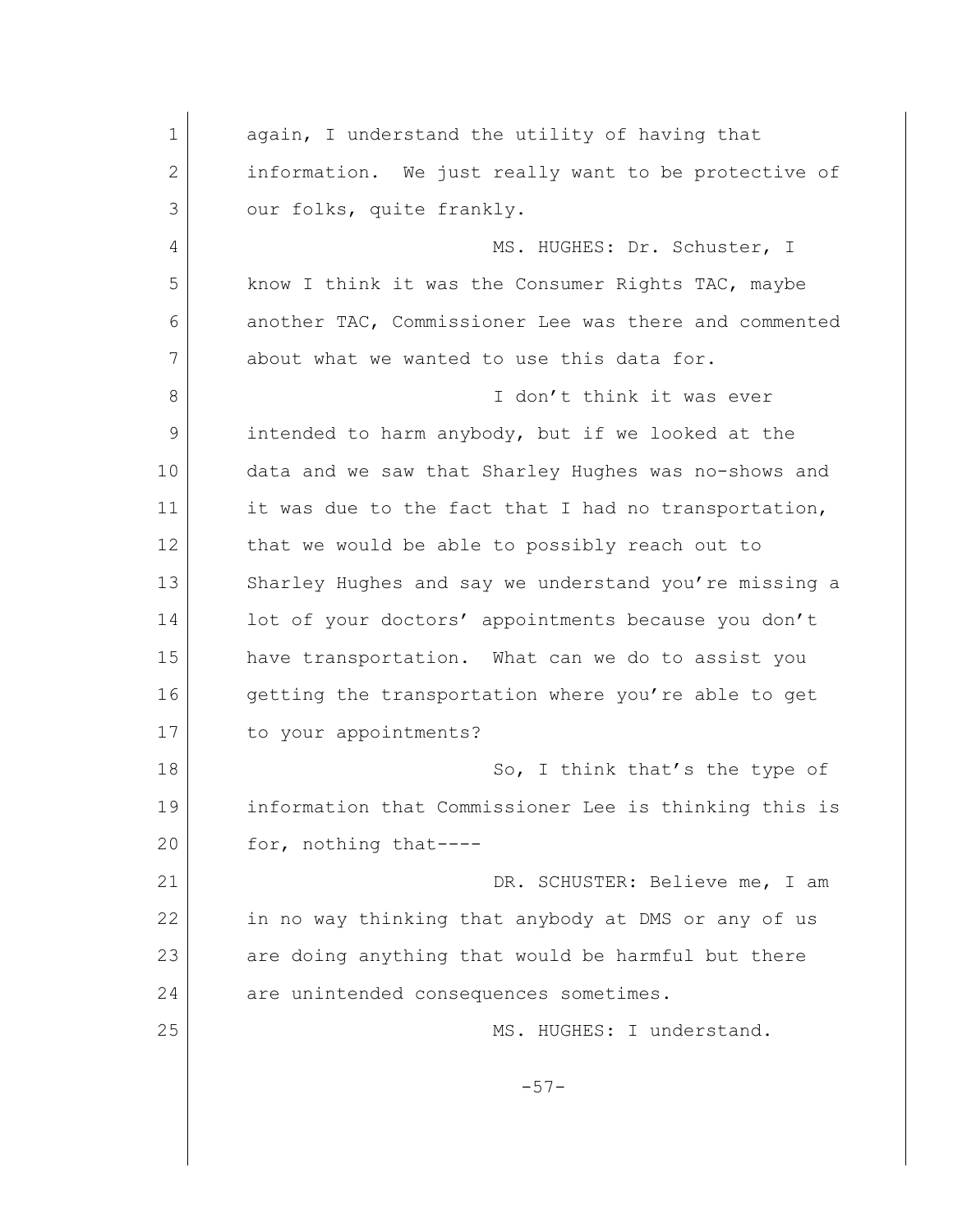| $\mathbf 1$ | DR. SCHUSTER: So, we worry                          |
|-------------|-----------------------------------------------------|
| 2           | about somebody's name continually popping up and so |
| 3           | forth. So, maybe by the time we meet in September,  |
| 4           | you all will have a better idea about the frequency |
| 5           | of reporting and that kind of thing.                |
| 6           | MS. GUICE: We'll make sure to                       |
| 7           | come with that information, Dr. Schuster.           |
| 8           | DR. SCHUSTER: Okay. Thank you                       |
| 9           | very much. And I wonder if, because I'm not a       |
| 10          | Medicaid provider, so, I'm not on this portal, does |
| 11          | it ask the reason why somebody has missed or no-    |
| 12          | showed?                                             |
| 13          | MS. GUICE: I have been in                           |
| 14          | possession of screen shots but have not really      |
| 15          | unfortunately paid attention to that. So, I will    |
| 16          | bring more information for you all to look at next  |
| 17          | time.                                               |
| 18          | DR. SCHUSTER: Okay. Thank you.                      |
| 19          | MS. GUICE: If you will put it                       |
| 20          | back on the agenda again.                           |
| 21          | DR. SCHUSTER: Yes, I will and                       |
| 22          | thank you very much. And, again, I'm certainly not  |
| 23          | in any way thinking that there are $-$ I'm just     |
| 24          | concerned about unintended consequences.            |
| 25          | MR. SHANNON: Sheila, I just                         |
|             | $-58-$                                              |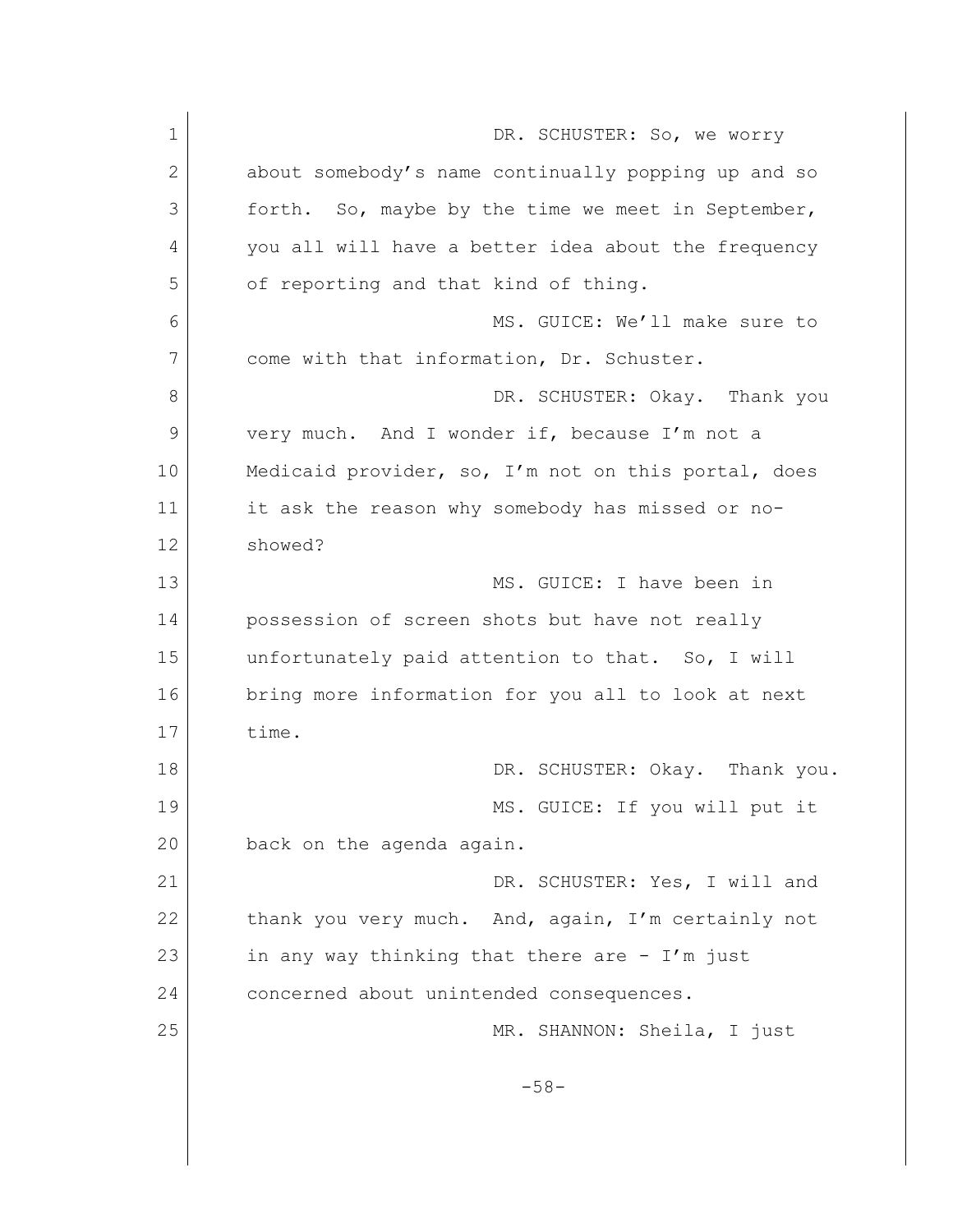| $\mathbf 1$ | want to weigh in as well. I have heard also that it   |
|-------------|-------------------------------------------------------|
| 2           | takes longer than people thought it would take to go  |
| 3           | through the portal and fill out the form.             |
| 4           | The staff at CMHC's are pretty                        |
| 5           | busy as is. So, I just want people to realize that    |
| 6           | it's not - it takes a little bit longer than they     |
| 7           | want to spend is what I was told.                     |
| 8           | DR. SCHUSTER: Thank you, Steve.                       |
| 9           | Nina.                                                 |
| 10          | MS. EISNER: Just real quick.<br>$\mathbb{I}$          |
| 11          | look forward to seeing some of the data and           |
| 12          | understanding it, and I've told my staff you've got   |
| 13          | to enter it because if we don't have the data, I      |
| 14          | think we'll be less apt to be able to make some of    |
| 15          | the changes to ensure that people can get to those    |
| 16          | follow-up appointments and so on and not no-show.     |
| 17          | You know, to what extent is                           |
| 18          | transportation an issue, for example, which is really |
| 19          | big on the Hospital TAC agenda in terms of people     |
| 20          | being able to access care, or if transportation is    |
| 21          | the biggest barrier, what does that do to help        |
| 22          | support that some of the telehealth flexibility       |
| 23          | that's been added to the pandemic continue to be      |
| 24          | supported?                                            |
| 25          | So, I have heard as well that                         |
|             | $-59-$                                                |
|             |                                                       |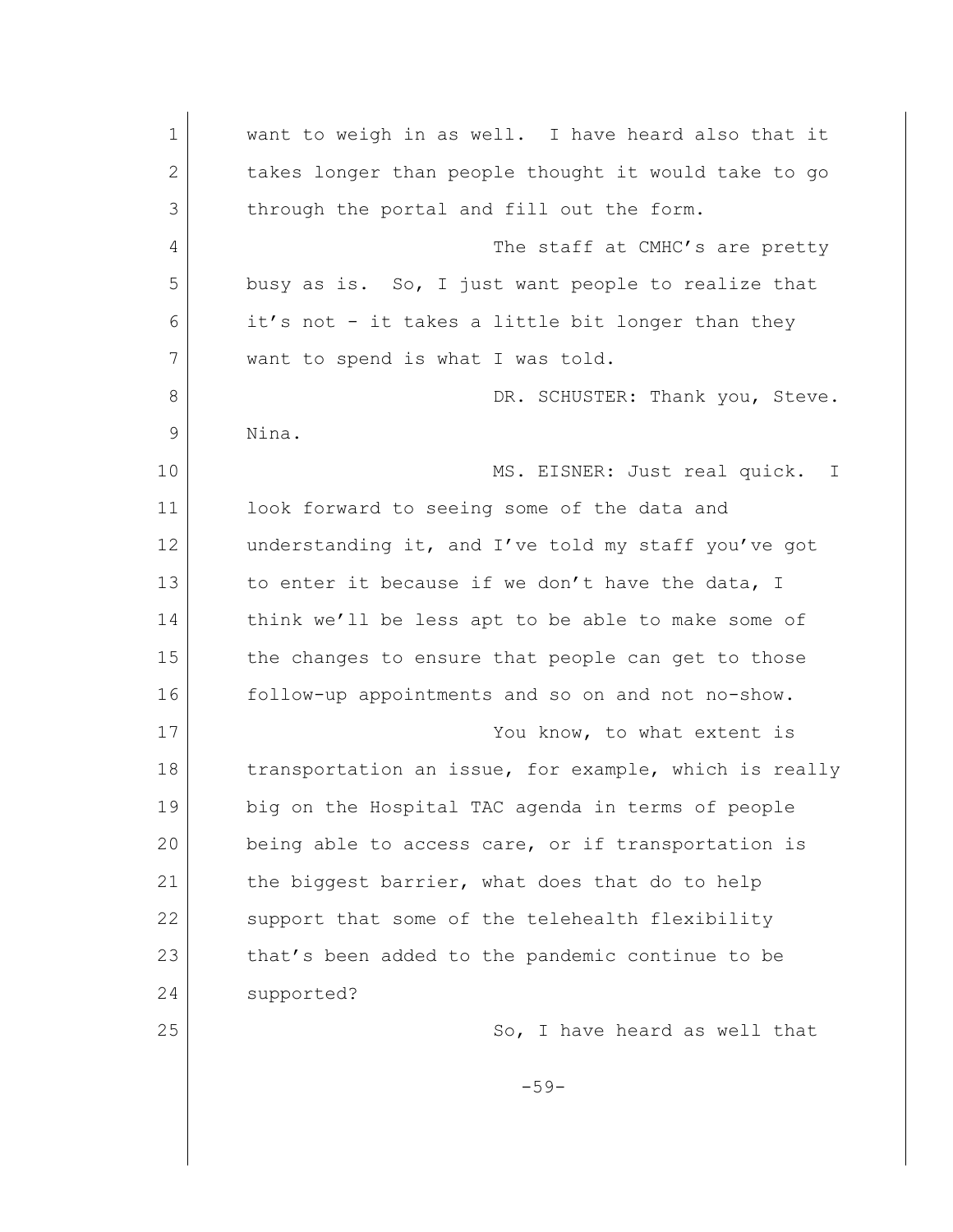| 1  | it's a little bit cumbersome to put it in. It's not   |
|----|-------------------------------------------------------|
| 2  | quite as sufficient, and maybe the Cabinet can help   |
| 3  | us figure out a way to make it a little more          |
| 4  | efficient to put in; but I'm still hopeful that       |
| 5  | people will do it and kind of get through this        |
| 6  | process because I think that the data - and I hear    |
| 7  | what you're saying, Sheila, in terms of the list and  |
| 8  | how it gets used - but if it's used appropriately, in |
| 9  | my mind, it would help to point out problems and      |
| 10 | barriers to being able to access care and also        |
| 11 | perhaps activate the case management component a      |
| 12 | little bit more from the MCOs to make sure that that  |
| 13 | gets done.                                            |
| 14 | So, I know it's cumbersome.<br>$\mathbb{I}$           |
| 15 | guess I'm saying I don't want to throw the baby out   |
| 16 | with the bath water.                                  |
| 17 | DR. SCHUSTER: And we're not                           |
| 18 | suggesting that. I appreciate that, Nina, and I do    |
| 19 | think that it fits in with our feeling that case      |
| 20 | management, particularly targeted case management for |
| 21 | people with more severe illness, is helpful and this  |
| 22 | may be a good example of that.                        |
| 23 | So, we will definitely put it                         |
| 24 | on and, Lee, we'll look to you and Angie and whoever. |
| 25 | It might be helpful for you to bring a screen shot    |
|    | $-60-$                                                |
|    |                                                       |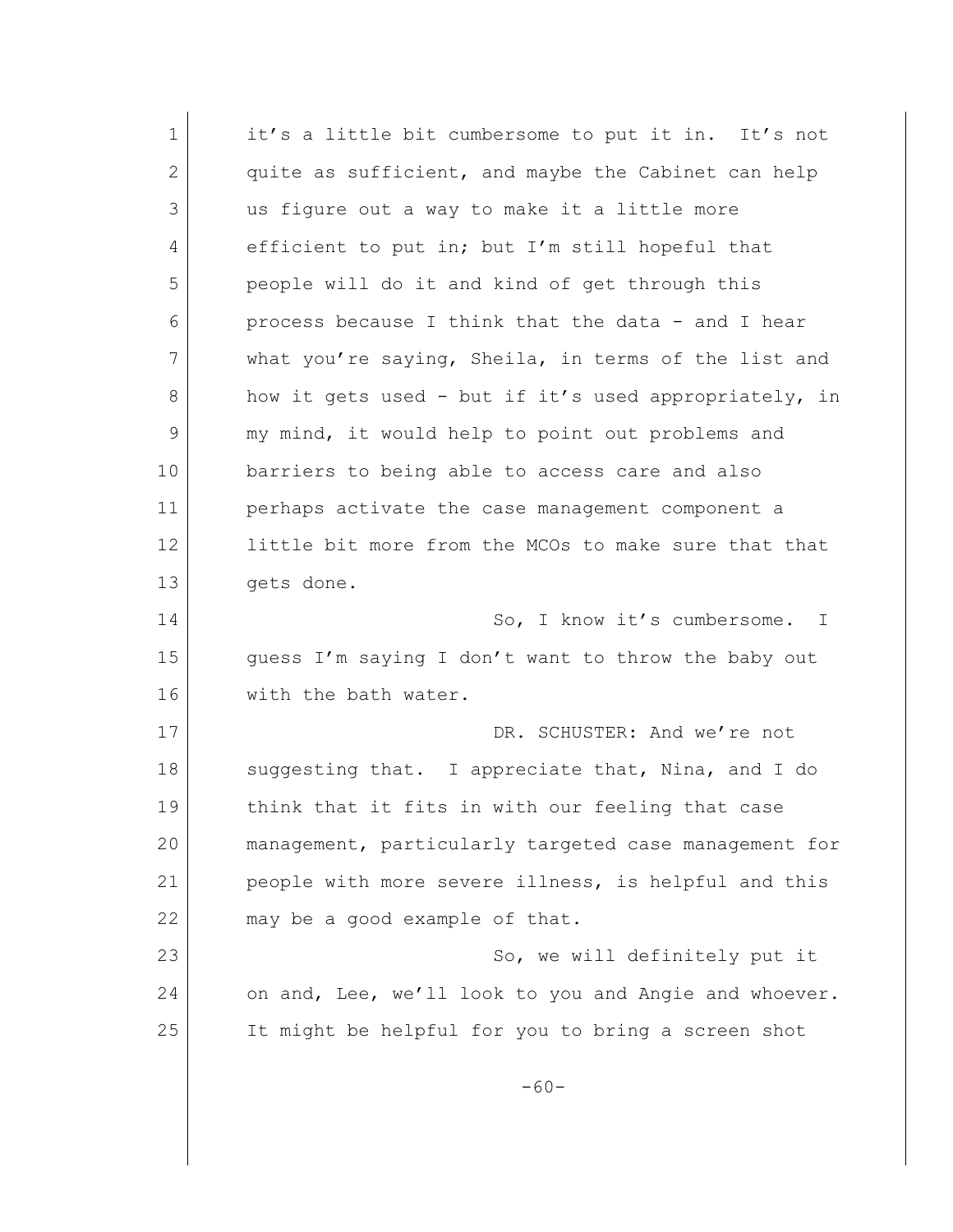1 **next time so we could put it up for those of us who** 2 are not providers and don't go on the portal. 3 MS. GUICE: I've already made 4 myself a note. 5 DR. SCHUSTER: Great, just to 6 see if there's maybe some streamlining that could be 7 done. So, appreciate that. 8 Leslie, if you're still on, 9 when are we going to have our waiver? 10 MS. HOFFMANN: So, every time I 11 meet with them, they're not ready to discuss. And, 12 of course, I told you - I may have told you this the 13 last meeting, Sheila, that last month when I met with 14 them, they told me that their administrative changes 15 actually only occurred in May. 16 So, I thought that their 17 executive staff had been put in place before May but 18 they said that that only occurred at the end of May. 19 So, they were waiting for quidance on policies and a 20 path forward - that's what they told me - and not 21 just with the incarceration amendment but just in 22 general with everything they're working on with their 23 new Administration. 24 I did want to tell you that I 25 do have another call with them on the  $12^{th}$ , and, of -61-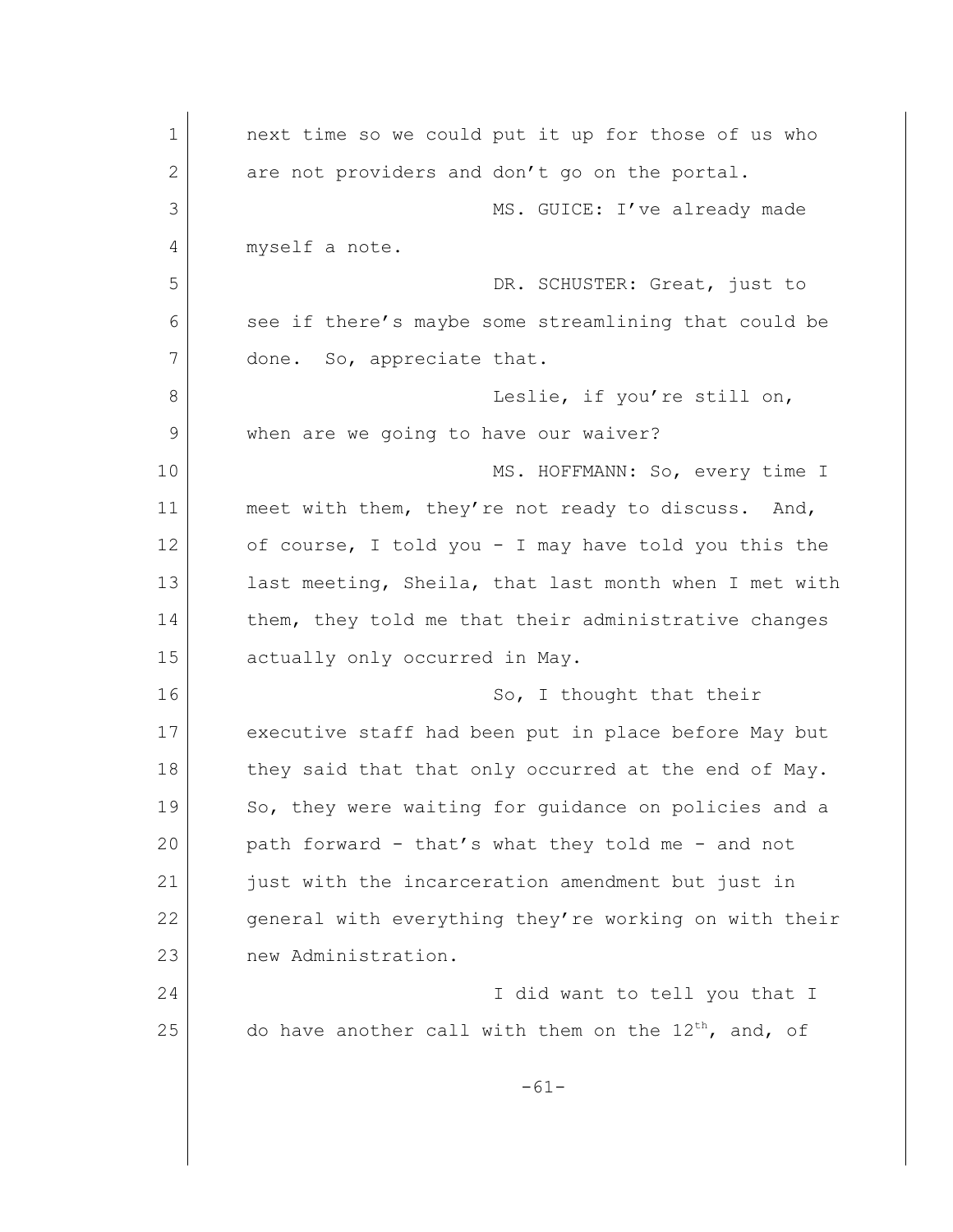1 course, I've asked for that to be on the agenda 2 again. 3 So, that would be my next 4 opportunity to discuss the amendment with them. 5 Again, they've never said anything negative towards 6 the amendment. It's just that they've not gotten 7 quidance to move forward yet, and I think part of 8 that is because we would be the first state in the 9 also nation to try to get this through. 10 We are continuing to work with 11 AOC, Administrative Office of the Courts, to get some 12 training and resources out there at a local level. 13 We have that tentatively set for the end of August, 14 but I think AOC has asked to maybe change that date 15 today. So, I will continue to work on getting that 16 training out there. 17 And, Sheila, I think I can go 18 over Number 10 if you want me to just to stay on. 19 DR. SCHUSTER: Yes. That would 20 be great. Thank you. 21 MS. HOFFMANN: So, I'm going to 22 read some of this because some of it is new to me. 23 So, I will just read it, if that's okay. And I did 24 send this to you in an email so that you have it 25 personally. -62-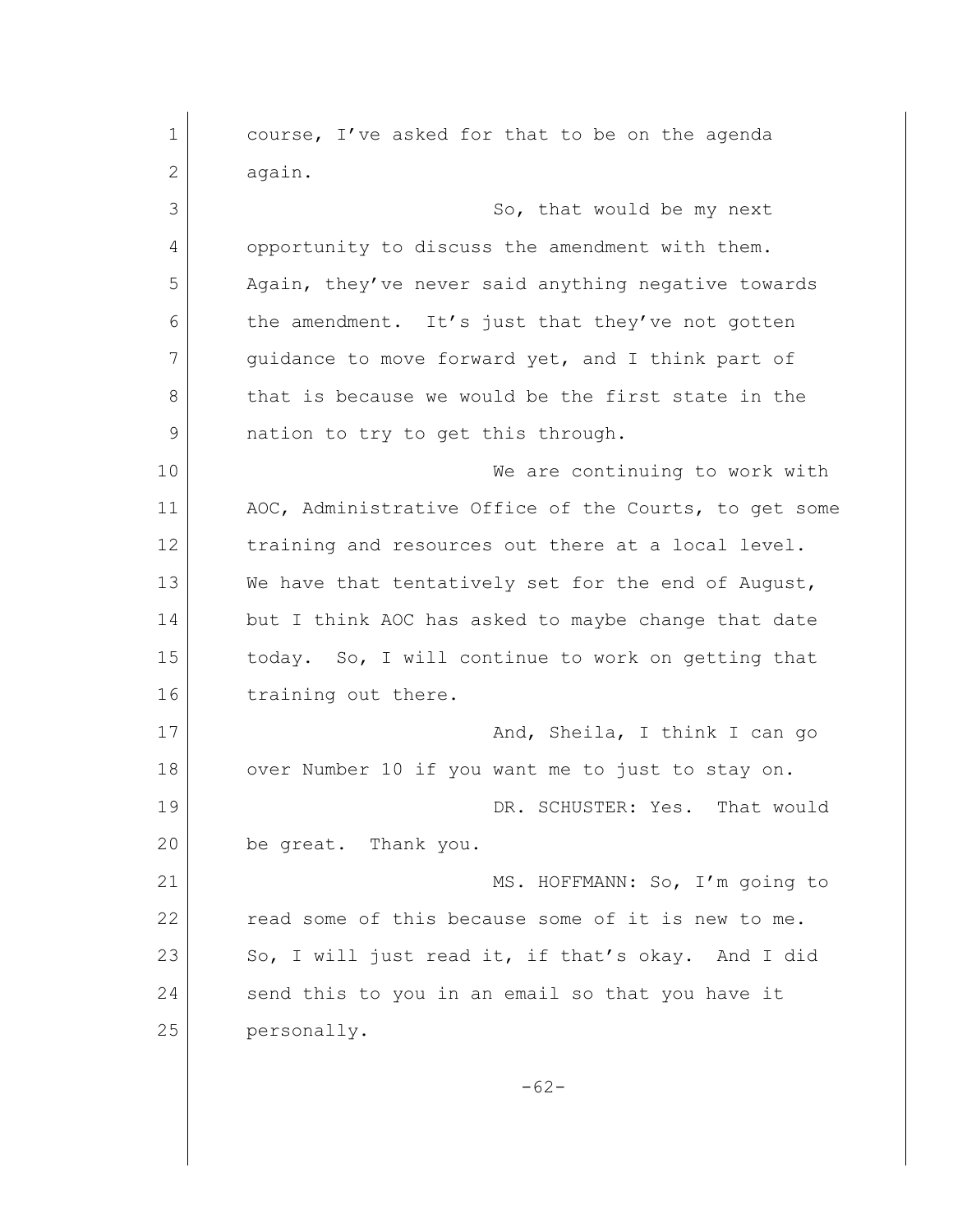1 So, as far as the task forces 2 | go, we participate in the MOAC and we participate in 3 the Health and Welfare and we anticipate and 4 participate in some additional work forces that were 5 created in the recent months. 6 The first one is HJR 57 Task 7 Force and that was passed during the 2021 Regular 8 Session and that's the one that talks about Cabinet 9 entities including DMS to participate in a Bridge 10 Program. It's a Bridge Entrance Program. 11 So, we are participating in 12 that one. I think the first meeting was this week, 13 Tuesday, and we'll continue to participate in those. 14 The second one I have is the 15 Severe Mental Illness Task Force and that task force 16 was created by LRC after the conclusion of the 2021 17 Reqular Session. 18 One meeting has occurred and I 19 think that was June  $15^{th}$ , I believe. DMS did not 20 present during that first one but we will continue to 21 participate, and I think the next meeting on that one 22 is July 20<sup>th</sup>, and, again, I sent all this to you, 23 Sheila. 24 The third task force that I've 25 got written down is the 1915(c)Waiver Redesign Task -63-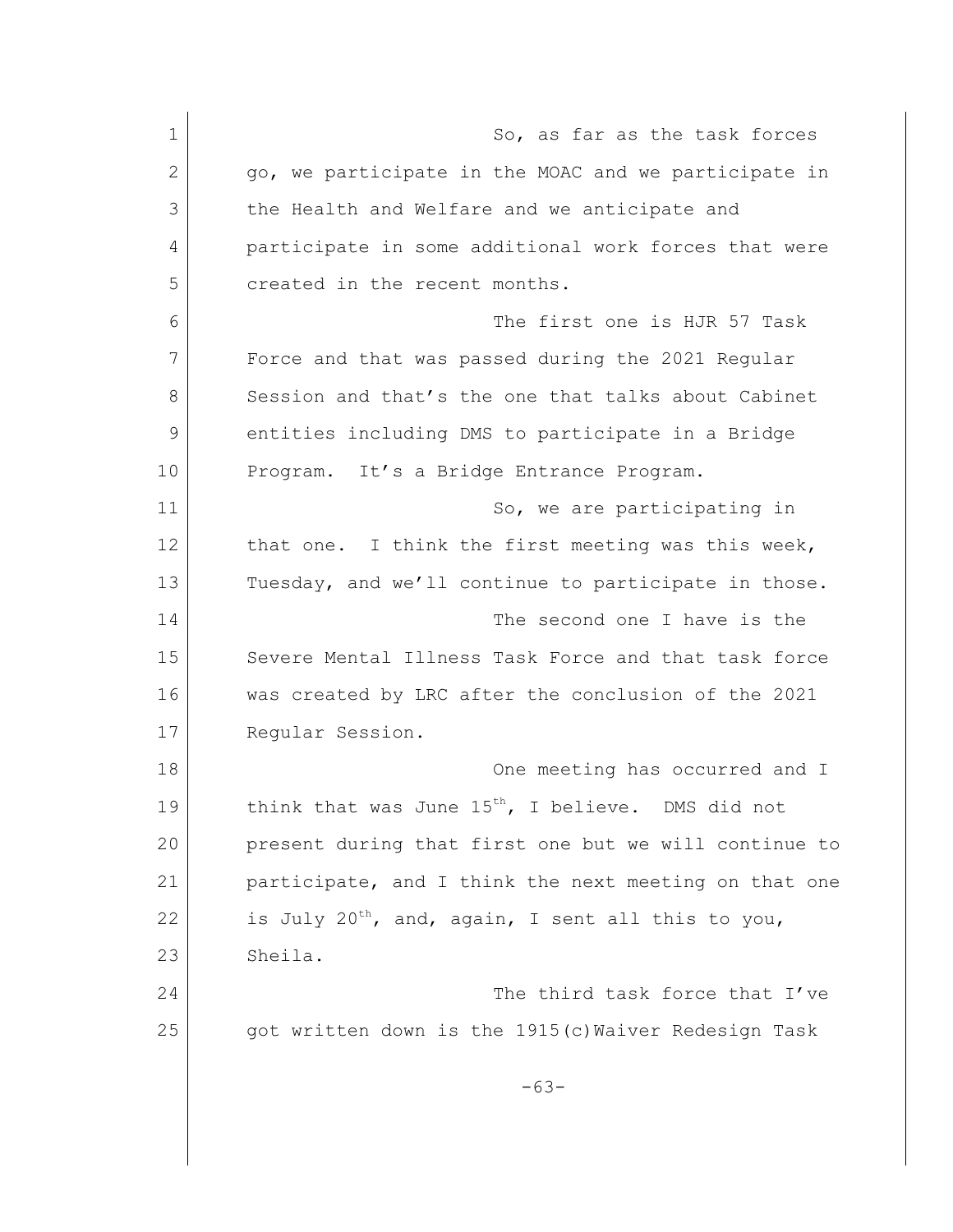1 Force, and that task force was created by LRC after 2 the conclusion of the Regular Session. 3 One meeting did occur on June 4 21<sup>st</sup>. Commissioner Lee and Pam Smith both presented 5 at that task force meeting. And, of course, we're 6 **looking forward to working with this task force, and** 7 the next scheduled one will be July  $26<sup>th</sup>$  at 1:00 p.m. 8 So, if you need to share any of 9 that, like I said, I sent it to you in the email and 10 you can send that out. 11 DR. SCHUSTER: Thank you very 12 much. 13 MS. HOFFMANN: You're welcome. 14 I'm glad that you asked us to do this because it was 15 | good for me to learn as well. 16 DR. SCHUSTER: So, typically, 17 these task forces are set up by statute because we 18 | get a resolution that is passed during the General 19 Assembly, and we've been working with Representative 20 Moser on a joint resolution to establish this SMI 21 Task Force for the last two Sessions and both times 22 it has passed the House unanimously and, then, it 23 gets held up over in the Senate. 24 **Last year it was for COVID.** I 25 think the Senate is less inclined to do task forces -64-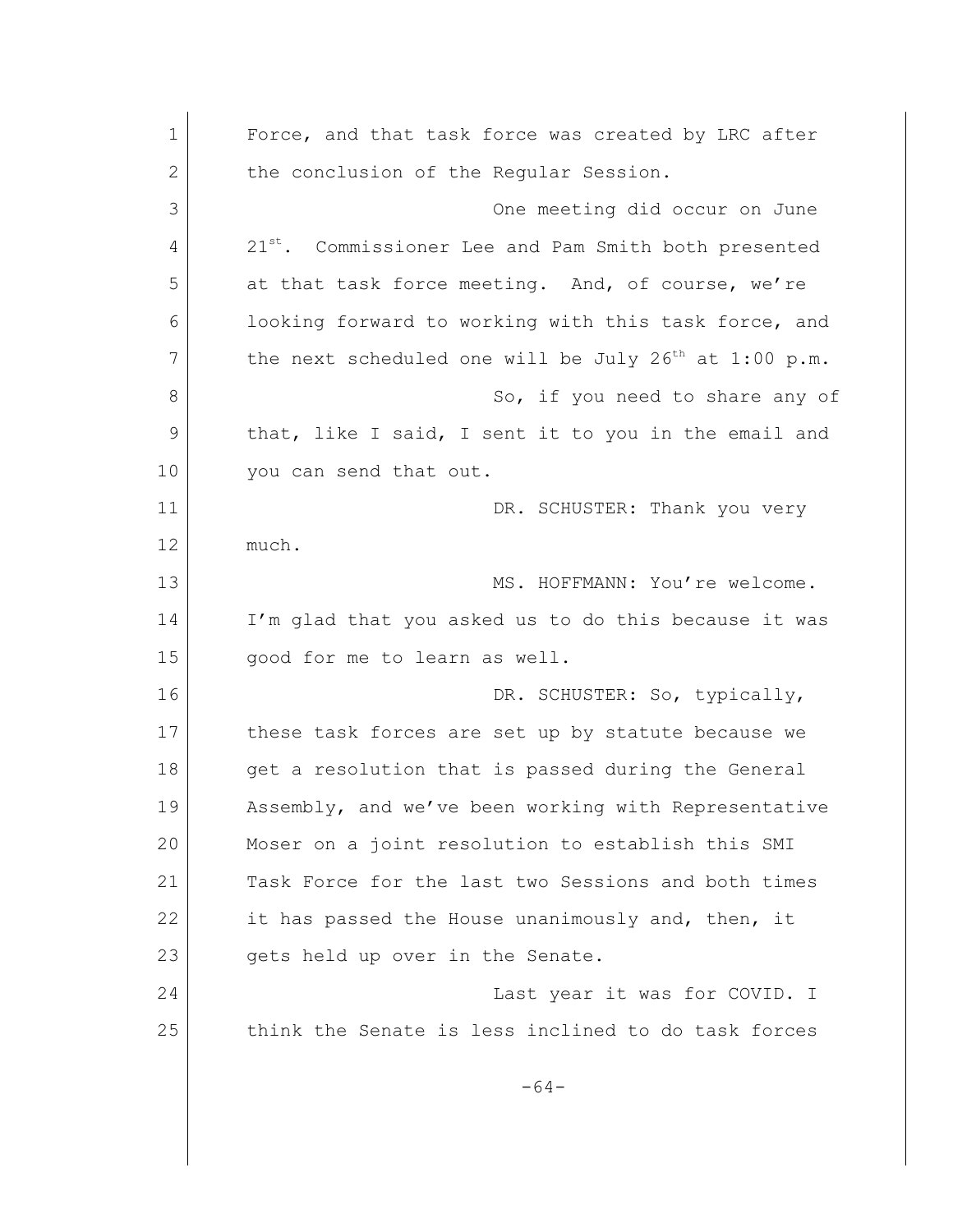| $\mathbf 1$ | and, so, they just kind of go, oh, no.                       |
|-------------|--------------------------------------------------------------|
| 2           | So, I was able to express the                                |
| 3           | need for this to some folks that are in Senate and           |
| 4           | House leadership, and what they've been doing the            |
| 5           | last two Interim Sessions, which are June 1 <sup>st</sup> to |
| 6           | December $1^{st}$ , is that the LRC Commission, which is     |
| 7           | the leadership of Democrats and Republicans in both          |
| 8           | the House and the Senate meeting together, is that           |
| 9           | they've gone on and has appointed some of these task         |
| 10          | forces. So, we were thrilled that the SMI Task Force         |
| 11          | was appointed to meet.                                       |
| 12          | The downside is that our                                     |
| 13          | legislation would have had DMS and DBHDID and all            |
| 14          | kinds of Executive Branch personnel represented on           |
| 15          | the task force, as well as some other entities, and          |
| 16          | all of these task forces are legislators only.               |
| 17          | So, the SMI Task Force is co-                                |
| 18          | chaired by Representative Danny Bentley who is a             |
| 19          | pharmacist from the Morehead area up near Pathways           |
| 20          | and has been very connected with this mental health          |
| 21          | center up there. And the other co-chair is Senator           |
| 22          | Alice Forgy Kerr from Lexington who has been a huge          |
| 23          | supporter of mental health issues at NAMI Lexington          |
| 24          | and so forth.                                                |
| 25          | It's a really good assortment                                |
|             | $-65-$                                                       |
|             |                                                              |
|             |                                                              |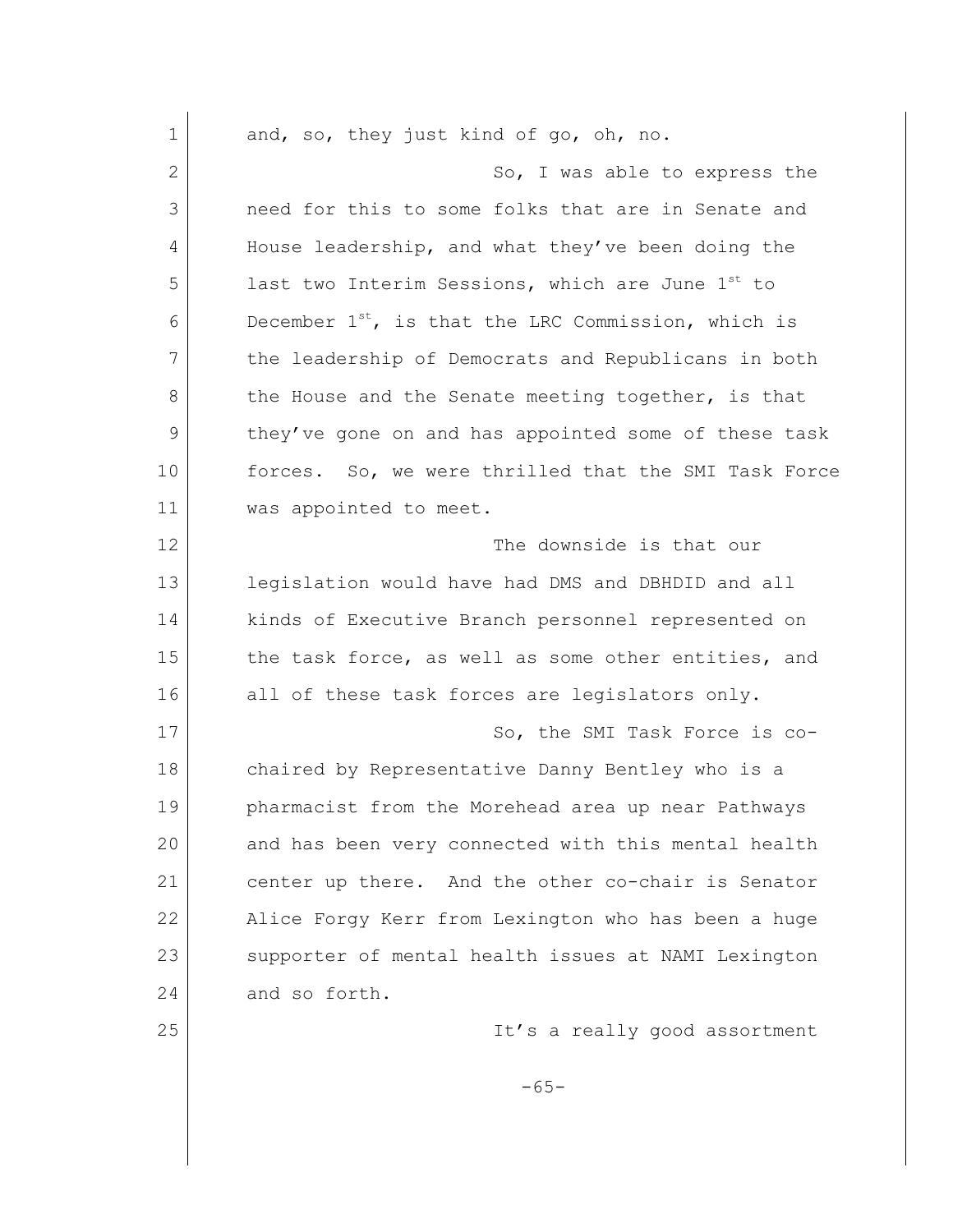1 of folks on that task force - Senator Alvarado, 2 Senator Meredith, both of whom are very active on the 3 Medicaid Oversight and on the Health and Welfare. 4 And, then, Senator Dr. Karen Berg is the Democratic 5 representative.

6 On the House side, it's 7 Representative Ken Fleming who runs a mental health 8 center, Kilgore Mental Health Center in Louisville, 9 and Representative Prunty from Western Kentucky whose 10 background is in physical therapy and also youth work 11 in her church and is very interested in mental health 12 issues, and, then, the only licensed mental health 13 professional in the Legislature, Dr. Lisa Willner. 14 So, it is an excellent group of legislators.

15 So, the first meeting was on 16 June 15<sup>th</sup> and they made the mistake of letting me go 17 first, and I was supposed to talk for twenty minutes. 18 Steve is nodding because he never got to give his 19 testimony, but I had a kind of an impossible task. 20 I was supposed to give an 21 overview of severe mental illness and policy and 22 legislation over the last sixty years or so. And, 23 so, I spoke for about forty-five minutes instead of

25 don't know that that's been made available and I may

24 twenty minutes, and that was recorded on YouTube. I

-66-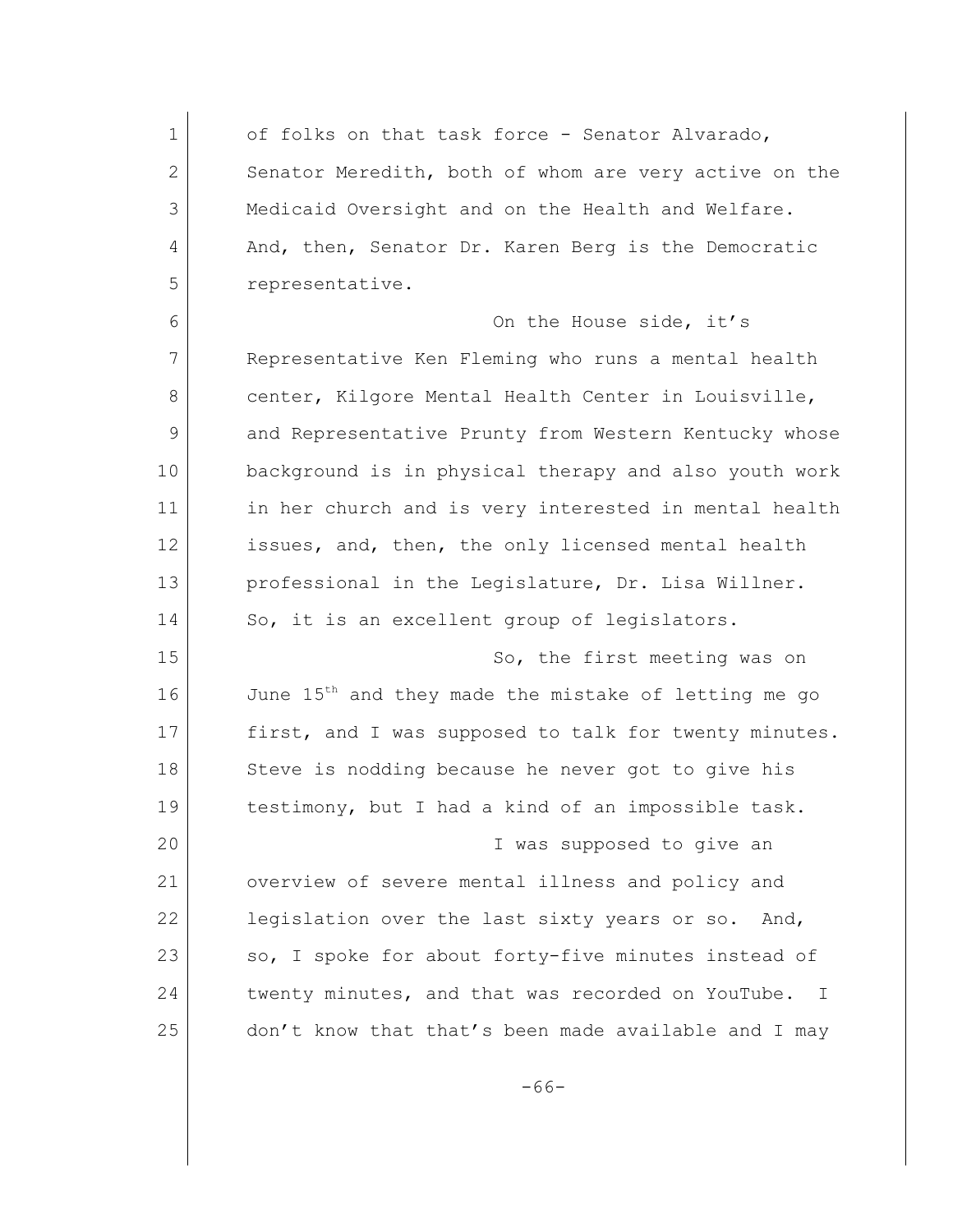| 1  | be able to find that link.                                        |
|----|-------------------------------------------------------------------|
| 2  | Marc Kelly from Pathways gave                                     |
| 3  | an excellent presentation on rural mental health                  |
| 4  | issues that was particularly I think helpful because              |
| 5  | we had some rural legislators on that and we have                 |
| 6  | always known that there's some differential.                      |
| 7  | And, then, Steve is going to                                      |
| 8  | give his presentation when they meet again on July                |
| 9  | 20 <sup>th</sup> , but actually Steve spoke for a few minutes and |
| 10 | probably made the most impact because one of the                  |
| 11 | things that the legislators kept asking us was, well,             |
| 12 | give us some recommendations, put it in writing, what             |
| 13 | should we be doing?                                               |
| 14 | So, Steve went to the table                                       |
| 15 | with two documents that he held up. One is the 1966               |
| 16 | Pattern for Change which is about an eighty-page                  |
| 17 | document that laid out when the Comp Care Centers                 |
| 18 | were new what needed to happen next, all the issues               |
| 19 | around medication and housing and so forth.                       |
| 20 | And then he held up a document                                    |
| 21 | also about eighty pages written in 2001, I guess,                 |
| 22 | Template for Change, and that came out of the House               |
| 23 | Bill 843 Commission on Mental Illness and Substance               |
| 24 | Use Disorders.                                                    |
| 25 | And essentially he said to them                                   |
|    | $-67-$                                                            |
|    |                                                                   |
|    |                                                                   |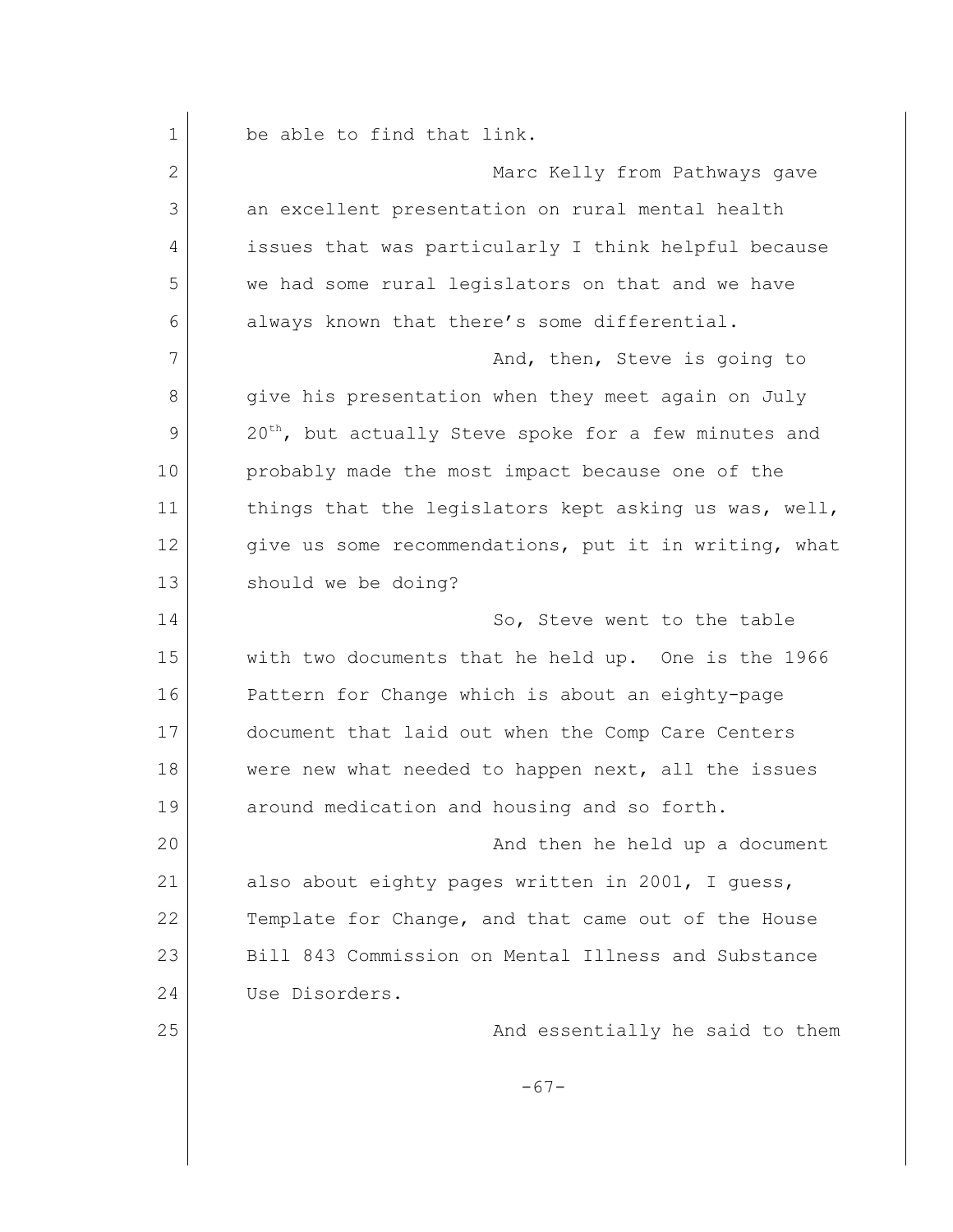1 I've been there, done that. We've laid out these 2 recommendations over and over again. 3 So, one of the things I tried 4 to do was to lead them to the conclusion that we 5 really need a Medicaid waiver for people with severe 6 mental illness that would at least include supportive 7 housing and supportive employment. 8 So, those materials are 9 available on the LRC website and those meetings can 10 be accessed on the YouTube channel, and I'll send out 11 those links for the next meeting. 12 I thought Commissioner Lee and 13 Pam Smith did an excellent job at the HCB 1915 Waiver 14 Task Force meeting. And, then, Diane Schirmer, who 15 is on our TAC, and Mary Hass, presented on the ABI 16 issues. Steve Shannon did a great job in kind of 17 summarizing all of the issues around the Navigant 18 redesign. And, then, Amy Staed from the Kentucky 19 Association of Private Providers talked about 20 workforce issues. So, it was an excellent meeting. 21 That one is co-chaired by 22 Senator Julie Raque Adams and Representative Steve 23 Riley, and they did a similar task force last 24 interim. So, they're very familiar with these 25 | issues. So, I'm sure that there will be more

-68-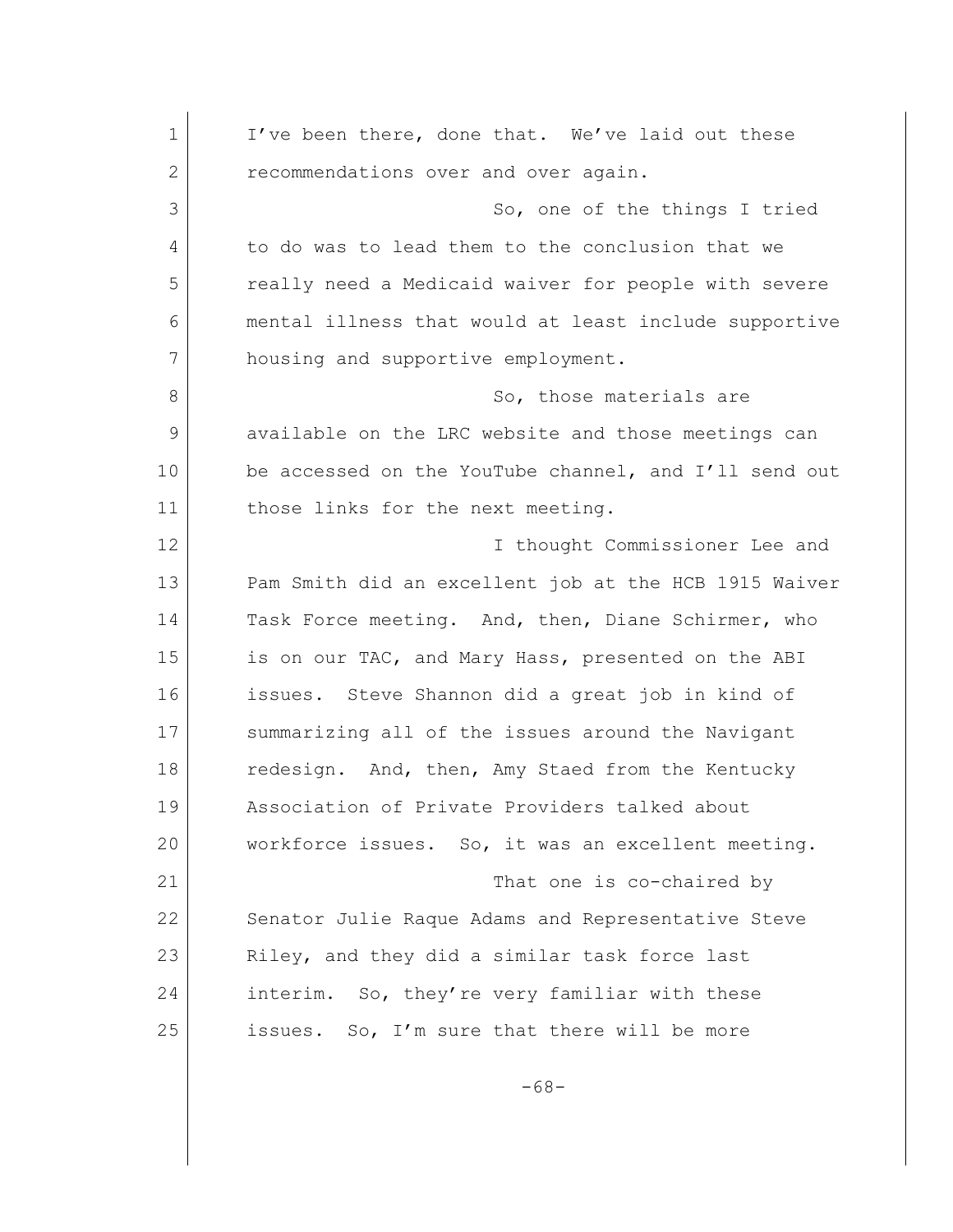1 discussion. 2 One of the things that we'll be 3 looking for is that Medicaid will be submitting to 4 CMS the recommendations about how to use this 5 additional enhanced FMAP that's coming to the state 6 through the American Recovery Plan Act that's about - 7 Steve, is it \$92 million or \$96 million, somewhere in 8 that ballpark? 9 MR. SHANNON: Right, and they'll 10 submit that next week, July  $12^{th}$  I understand. 11 DR. SCHUSTER: So, several 12 groups had made recommendations to them about how 13 that money could be used. And, so, we'll be anxious 14 to see it. It will be nice to have a little bit more 15 money, although it's one-time money and it has to be 16 spent in the next three years, but money is money and 17 we're happy to have it. 18 So, those are task forces that 19 I think would be of interest to this group. 20 The other new thing that's 21 happening during the interim is a new statutory 22 committee called the Commission on Race and 23 Opportunities that was established by Senate Bill 10, 24 Senator Givens, and it's trying to get a dialog about 25 what's happening here in Kentucky in terms of racial

-69-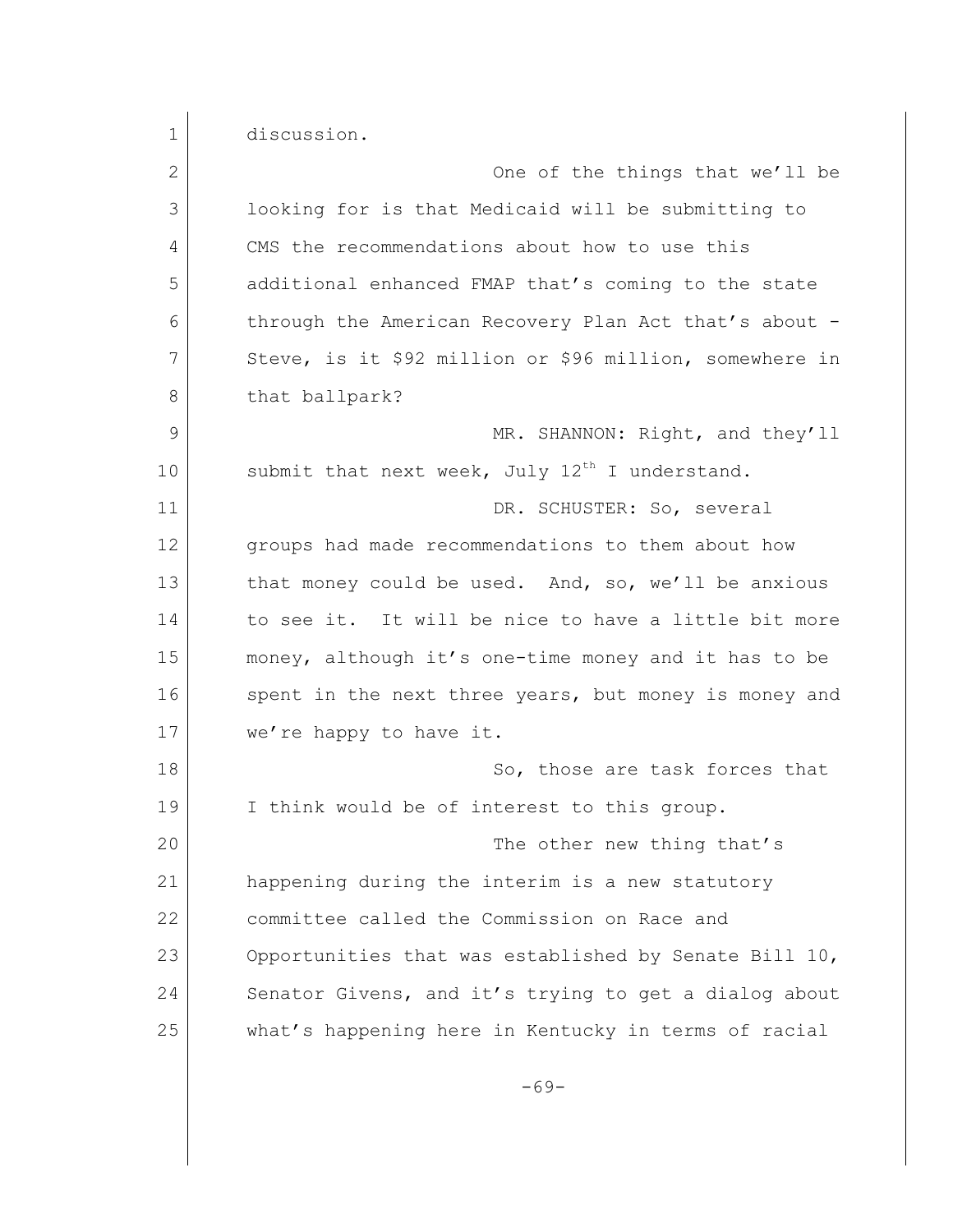| 1  | disparities and so forth and creating opportunities   |
|----|-------------------------------------------------------|
| 2  | for equity.                                           |
| 3  | So, that's a group that will be                       |
| 4  | meeting not just during the interim but will be       |
| 5  | meeting like our Reg Review meets or Capital Projects |
| 6  | meets and so forth. So, that's the other one.         |
| 7  | And, then, I'm glad you brought                       |
| 8  | up, Leslie, the House Joint Resolution 57 because     |
| 9  | that's looking at what we call a Bridge Program.      |
| 10 | We've talked about what they                          |
| 11 | call the cliff where people made too much money to    |
| 12 | stay on Medicaid but not quite enough to get a good   |
| 13 | And, so, there's a cliff that they fall off<br>plan.  |
| 14 | of. And, so, there's, I think, been some real         |
| 15 | interest on both sides of the isle in the Legislature |
| 16 | to create what they call a Bridge Plan. Thank you     |
| 17 | for that update.                                      |
| 18 | Are there any questions?                              |
| 19 | Steve, do you want to add anything or Diane? I know   |
| 20 | you've been active on these.                          |
| 21 | MR. SHANNON: No.<br>I think                           |
| 22 | you've covered them all.                              |
| 23 | DR. SCHUSTER: Thank you.                              |
| 24 | MS. HOFFMANN: Sheila, I do have                       |
| 25 | one thing to add. We had talked in the past about     |
|    | $-70-$                                                |
|    |                                                       |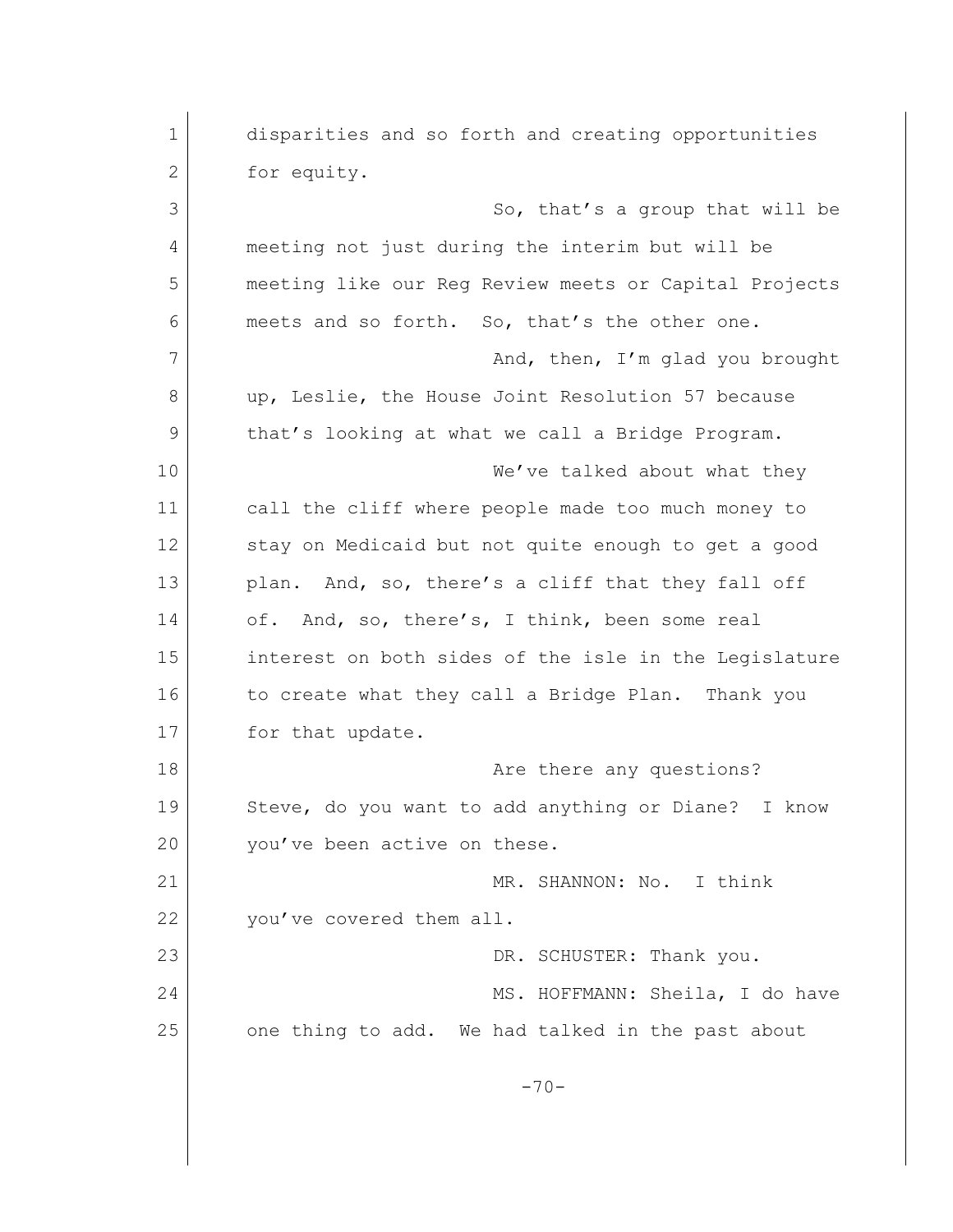1 looking at an SMI type of waiver or an amendment and 2 those kind of things, and I told you that there is 3 some technical assistance out in the federal world 4 for us to take a look at, but when we're ready to 5 start it, we only get six technical assistants and we 6 wanted to make sure we're ready to go. 7 And I told you, I hear you, 8 Sheila, I hear you. And, so, we did finish 9 interviews for a staff person last week. So, we're 10 really close of probably making a recommendation 11 within a couple of weeks. And, of course, that 12 person probably professionally would have to give at 13 least a month's notice, but I wanted you to know that 14 we have gotten that far with this. 15 DR. SCHUSTER: Great. That's 16 really encouraging. I think Steve and I had lost 17 count. We think it's about fifteen years that we've 18 been advocating for an SMI waiver. 19 MS. HOFFMANN: I was smiling 20 when you were talking about the 843 because I think I 21 worked for Steve at DBH during that time that we were 22 looking at that. It's been a long time ago. 23 | DR. SCHUSTER: Absolutely. At 24 this point, once you get final approval, Leslie, for 25 the SUD incarceration waiver, our pitch is that the -71-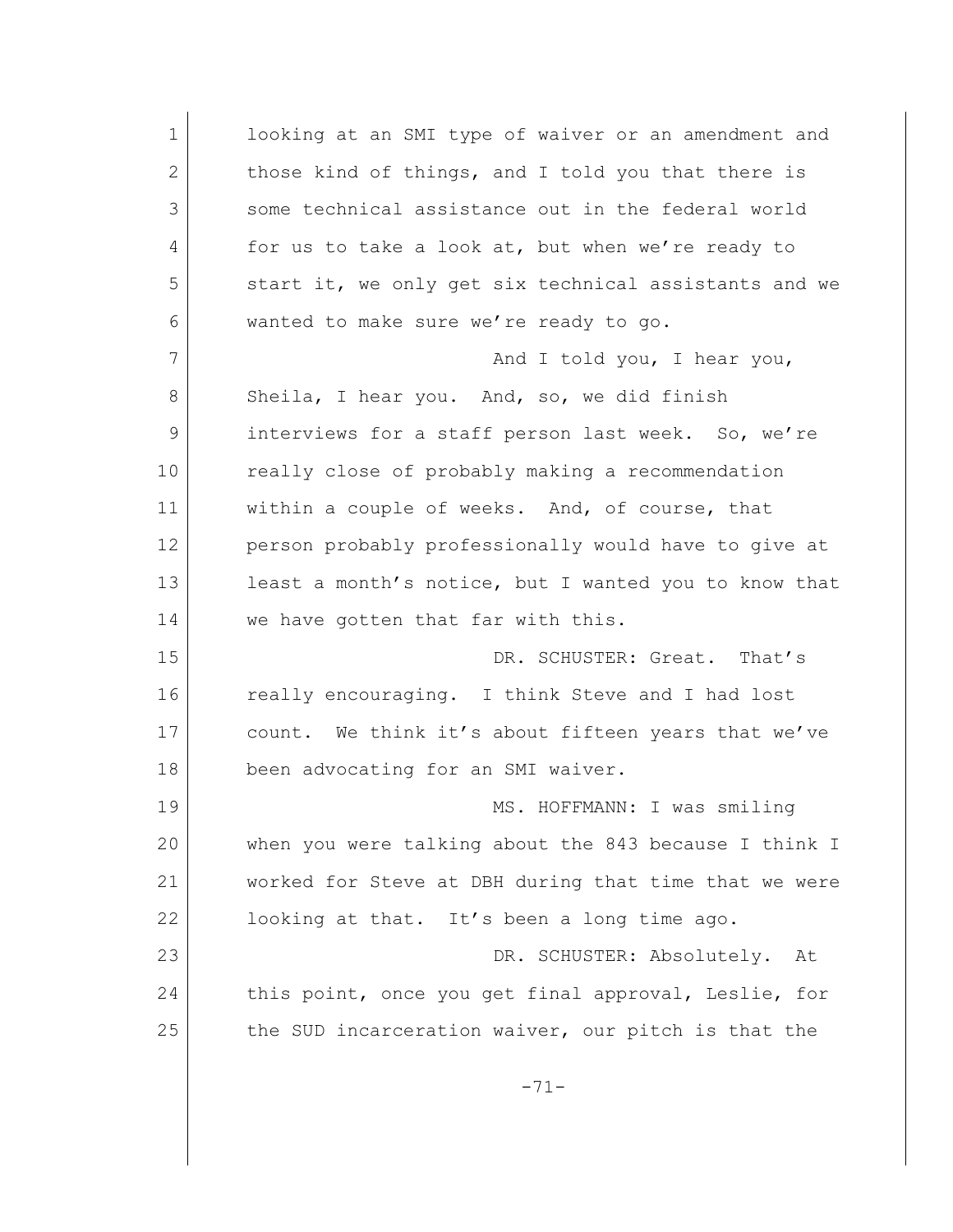1 SMI folks are the only population that has not had a 2 waiver created for them and they really have been 3 last in line for a long time. 4 So, time to move on that, but 5 that's exciting that you're interviewing and ready to 6 hire a staff person. 7 MS. HOFFMANN: We're ready to 8 make a recommendation in the next couple of days. 9 So, that's very positive for us. 10 DR. SCHUSTER: Great. Any 11 questions from anyone? 12 Diane, we got some responses 13 back to each of the workgroup recommendations from 14 the ABI Waiver Workgroup. Are there any things there 15 | that you want to highlight for us or want to bring to 16 our attention? 17 MS. SCHIRMER: Mary and I had a 18 Subsequent meeting with Secretary Friedlander and 19 representatives from both DMS as well as Division of 20 Aging and Independent Living that were quite 21 encouraging. 22 And, so, I think we're looking 23 forward to additional discussion about how we could 24 move forward to include some of these things and 25 changes to the waiver, and I think there's some -72-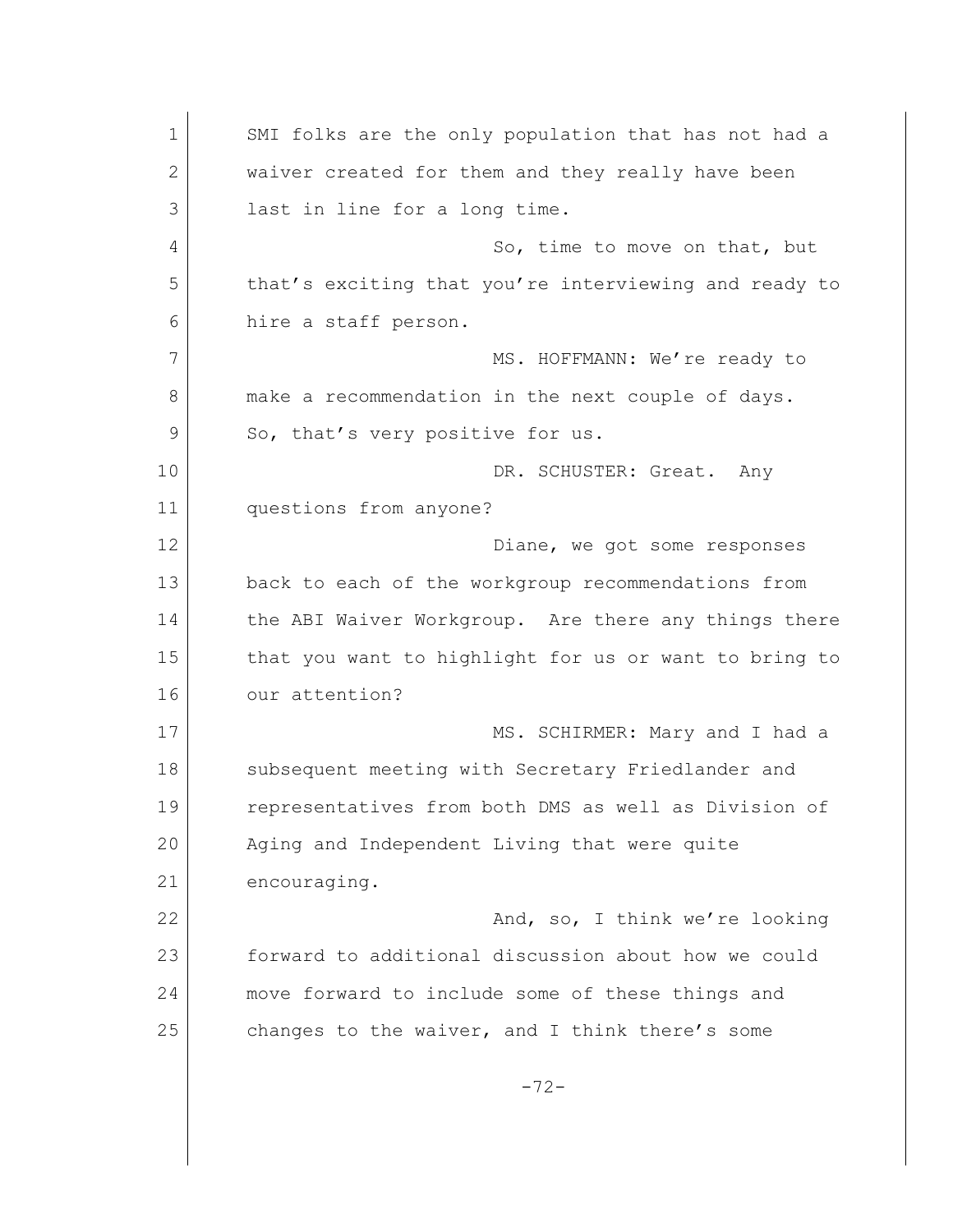1 discussion about some of this may be training 2 opportunities for us. 3 And, so, we do have some 4 differences of opinion about some of these but I 5 don't need to comment on those right now because we 6 were encouraged by the last meeting that we had. 7 DR. SCHUSTER: Wonderful. I'm 8 | glad to hear that. You all did a ton of work on this 9 and I thought the responses from DMS also indicated 10 that they had very thoughtfully considered your 11 **c** recommendations and were responding to those. 12 So, I'm glad you had this 13 follow-up meeting. That's very hopeful. 14 MS. SCHIRMER: I think we feel 15 the same and are encouraged. We want to all 16 collaborate for the same goal, the people that we 17 serve. So, thank you. 18 DR. SCHUSTER: So, I don't 19 believe we've got any updated prior auth guidance 20 which I guess means that when DMS met, because I 21 think they meet monthly and review that, they would 22 let us know if there's any changes and I assume that 23 means that there are no changes. 24 MS. PARKER: You are correct, 25 Dr. Schuster. -73-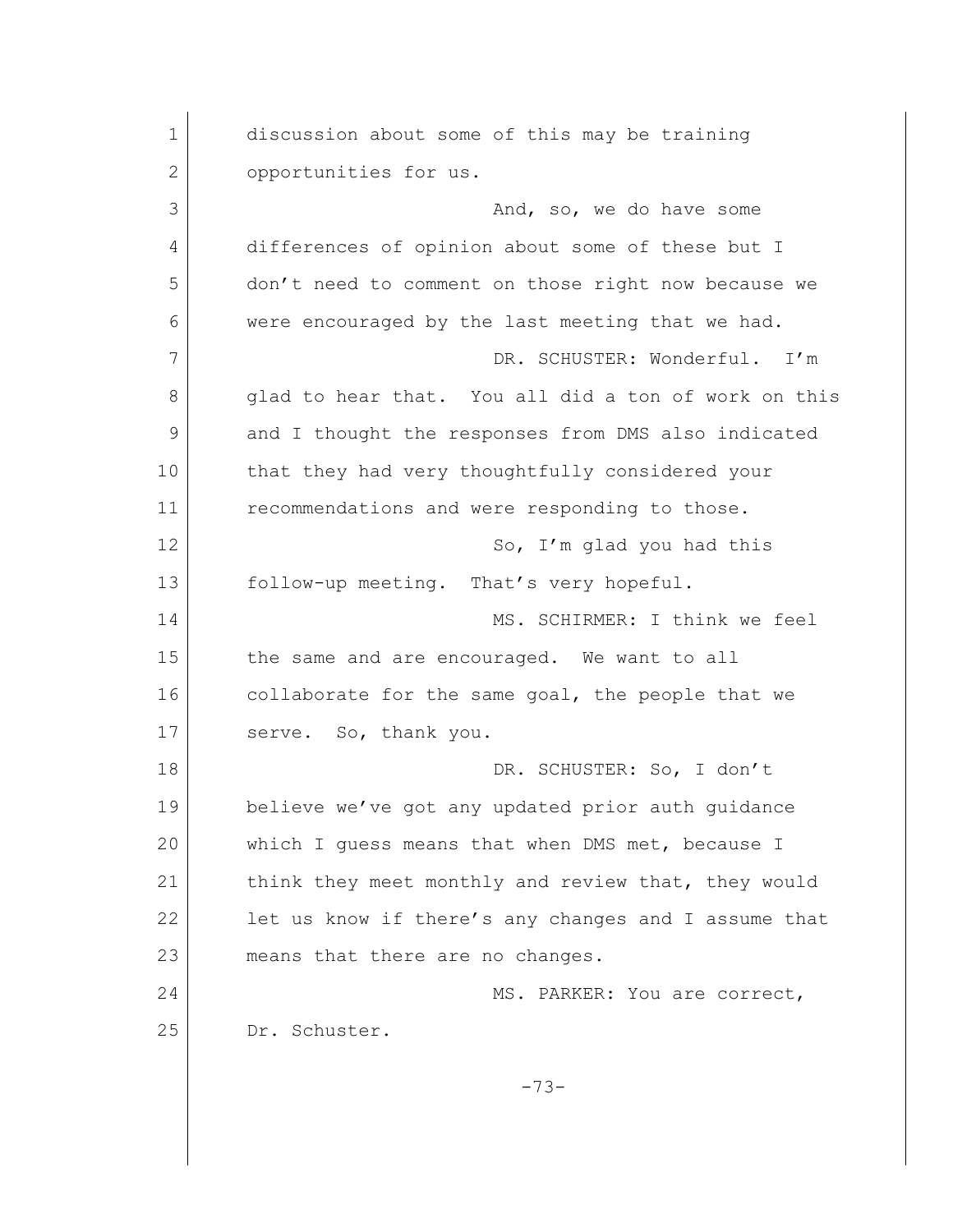| $\mathbf 1$  | DR. SCHUSTER: Wonderful.                             |
|--------------|------------------------------------------------------|
| $\mathbf{2}$ | MS. PARKER: No news is good                          |
| 3            | news. There is no date right now on when behavioral  |
| 4            | health services will require a prior auth. We do     |
| 5            | review them for that possibility but you will be     |
| 6            | given at least thirty days' notice prior to that     |
| 7            | happening.                                           |
| 8            | DR. SCHUSTER: Great.<br>$\top$                       |
| 9            | appreciate that, Angie, and we appreciate the thirty |
| 10           | days' notice on that.                                |
| 11           | And we've taken care of future                       |
| 12           | Behavioral Health TAC meetings.                      |
| 13           | Kathy Dobbins just put                               |
| 14           | something in the Chat. How much federal Rescue       |
| 15           | Funding has actually come in to Frankfort? Oh,       |
| 16           | that's to me privately.                              |
| 17           | MS. DOBBINS: That's okay.<br>I'm                     |
| 18           | just curious if we have a number. In the Metro       |
| 19           | Louisville area, we talk about how much money has    |
| 20           | come in and how much might go toward developing      |
| 21           | housing and the need for addressing homelessness.    |
| 22           | So, yeah, there's like \$380                         |
| 23           | million that has come in to Metro Louisville. So,    |
| 24           | I'm just curious at the state level, do we have a    |
| 25           | number?                                              |
|              | $-74-$                                               |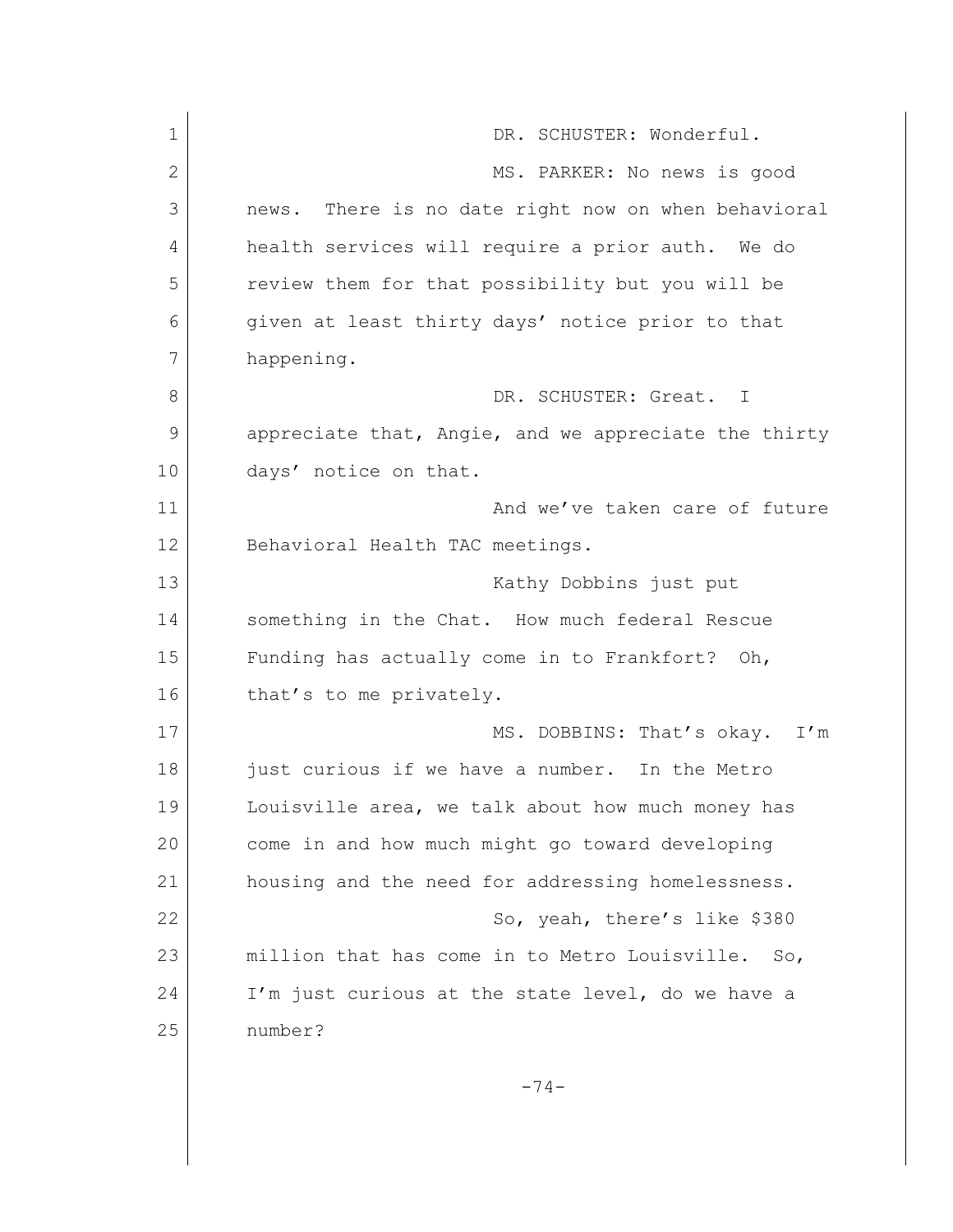| $\mathbf 1$ | DR. SCHUSTER: There have been                                      |
|-------------|--------------------------------------------------------------------|
| 2           | so many different reports given, Kathy, at the                     |
| 3           | different Budget Review Subcommittees on little                    |
| 4           | pieces, it's hard to look at it in total.                          |
| 5           | There was a slide that Cara                                        |
| 6           | Stewart did on Tuesday at the ThriveKY webinar that                |
| 7           | looked at the funding from ARPA, the American Rescue               |
| 8           | Plan Act, and I think laid out how much had come in                |
| 9           | and how much of it had been spent.                                 |
| 10          | So, let me look for that and                                       |
| 11          | I'll send it out to the group if that's what it                    |
| 12          | And I don't know if it, for instance, has<br>shows.                |
| 13          | this \$92 or \$96 million that comes just on the HCB               |
| 14          | waiver. You know, there's these little pockets of                  |
| 15          | money that have come for very distinct pieces but                  |
| 16          | that's a good question. Let me see if we can come up               |
| 17          | with that for you.                                                 |
| 18          | MS. DOBBINS: And what I would                                      |
| 19          | add to that, Sheila, is I know there is a time line,               |
| 20          | a ticking clock, as we all know, on that money.<br>SO <sub>2</sub> |
| 21          | I was wondering if there's priorities that have                    |
| 22          | already been identified or what the process is for                 |
| 23          | identifying them?                                                  |
| 24          | DR. SCHUSTER: Yeah, and I don't                                    |
| 25          | That may be a separate discussion for us to<br>know.               |
|             | $-75-$                                                             |
|             |                                                                    |
|             |                                                                    |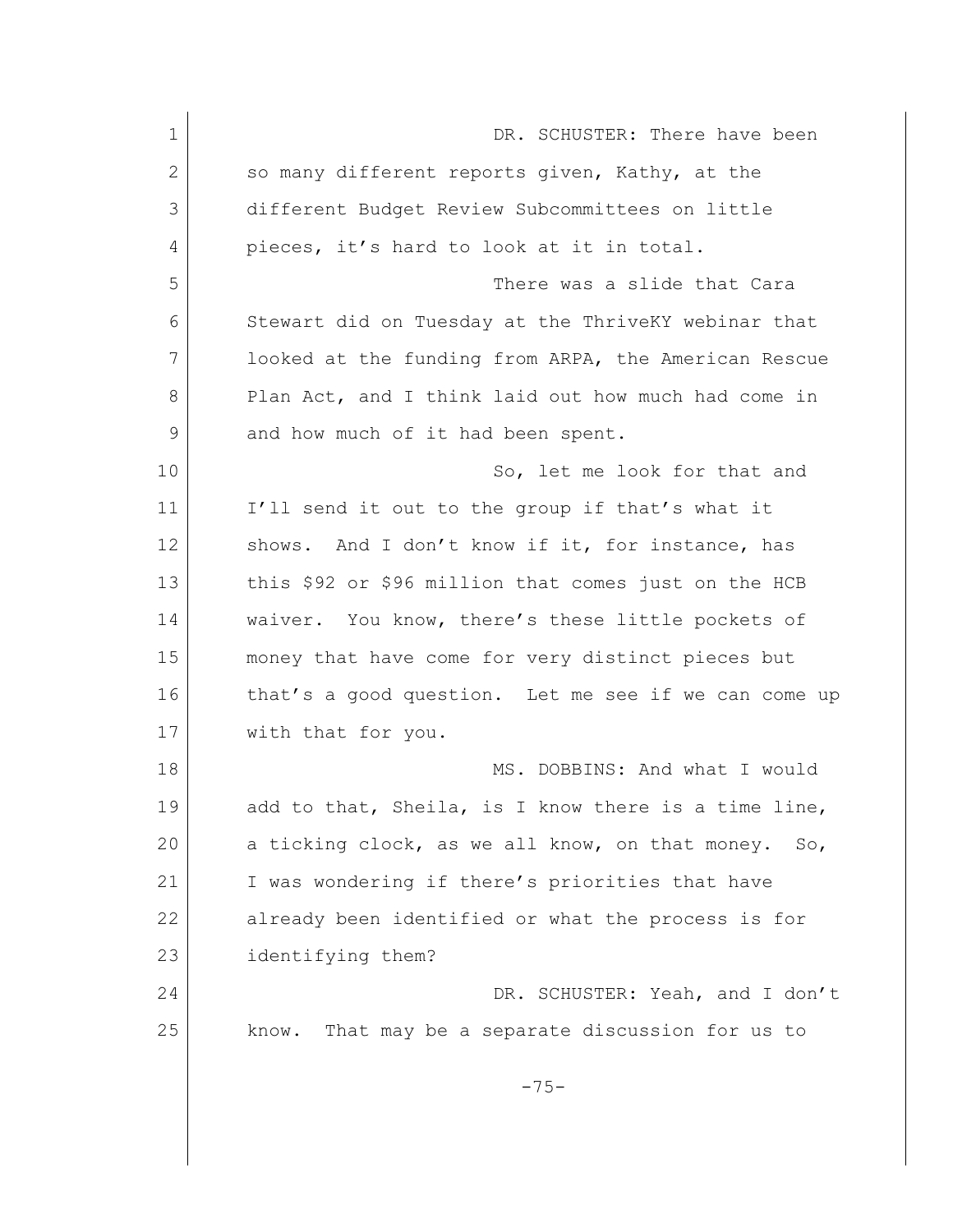1 have as well. 2 The A&R Committee, the Budget 3 Review Subcommittees are starting to meet in all 4 those different areas and we've heard from 5 legislators that the A&R Chairs, Jason Petrie on the 6 House side and Chris McDaniel on the Senate side, are 7 telling their fellow legislators let us know what you 8 want to see in this budget. 9 We are hoping that there's 10 | going to be much more money to spend than there ever 11 | has been in those budgets, but how much of that is 12 some of this COVID money, some of the ARPA money and 13 how pigeonholed it is. I just simply don't knows but 14 we'll have to look for that. 15 MS. DOBBINS: And sustainability 16 being a big issue for all of it. 17 DR. SCHUSTER: Right. That's a 18 lot of wealth all at once but not for very long is 19 the problem, right? 20 MS. DOBBINS: Right. 21 DR. SCHUSTER: Let me turn first 22 to our voting members of the TAC to see if there are 23 any new recommendations for the MAC for their July  $24$  22<sup>nd</sup> meeting. Anybody have any burning issue? 25 MR. BARRY: No. -76-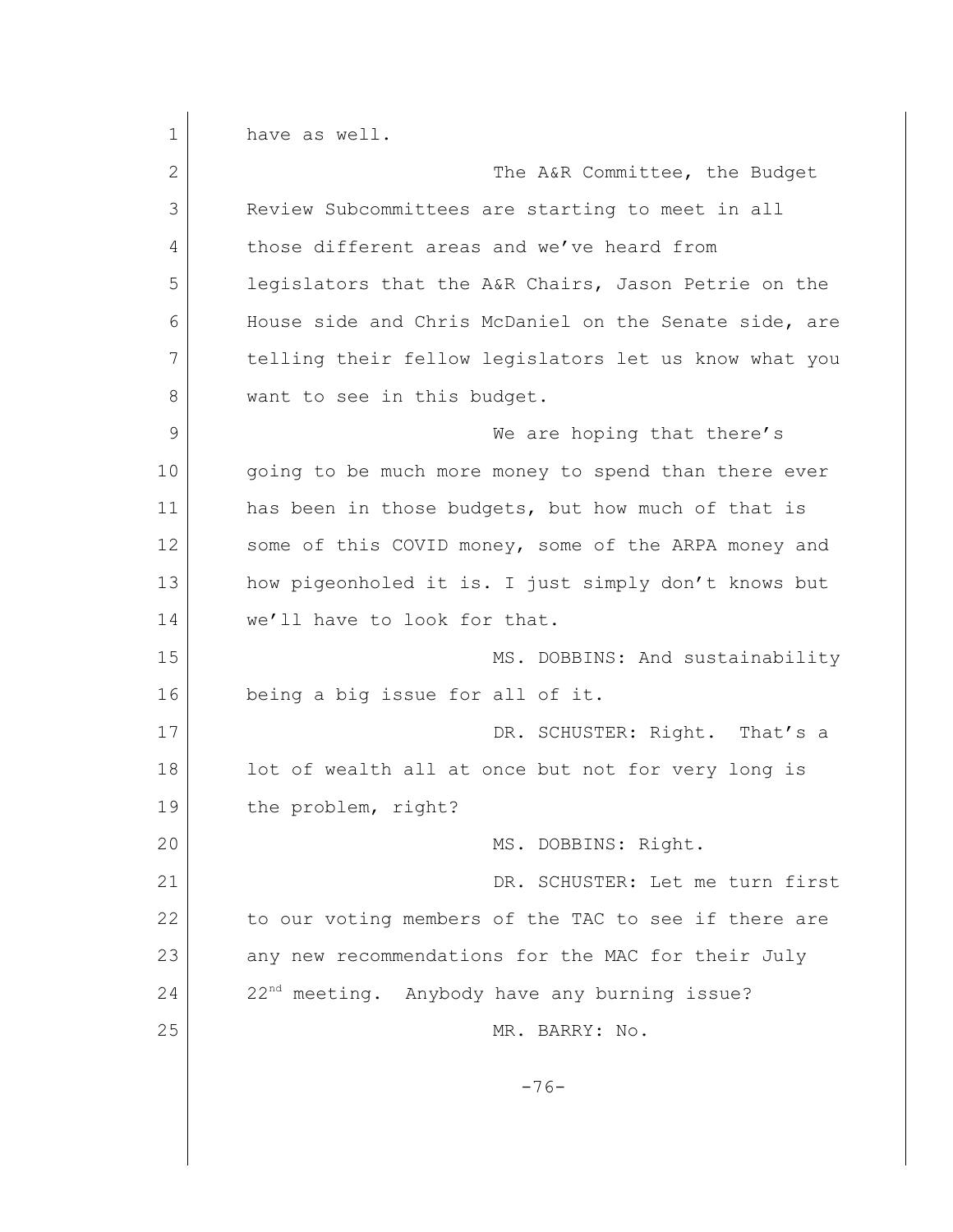| $\mathbf 1$ | MR. SHANNON: I don't think so.                                  |
|-------------|-----------------------------------------------------------------|
| 2           | MS. SCHIRMER: I don't think so                                  |
| 3           | either.                                                         |
| 4           | DR. SCHUSTER: Okay. I didn't                                    |
| 5           | have anything coming into this meeting. I think                 |
| 6           | we're working well with DMS on our information that             |
| 7           | we need and we continue to do that.                             |
| 8           | And we have a number of agenda                                  |
| 9           | items that I think we will carry over. I think we've            |
| 10          | talked about those.                                             |
| 11          | And, then, Adrienne Bush from                                   |
| 12          | the Homeless and Housing Coalition of Kentucky asked            |
| 13          | me to put on our agenda in September medical respite            |
| 14          | for houseless or homeless people, and she is going to           |
| 15          | provide some information for us to discuss that as              |
| 16          | well. So, we will add that along with some of these             |
| 17          | carryover items.                                                |
| 18          | And if you all have items that                                  |
| 19          | you want to add, I put my email in the Chat. So,                |
| 20          | please do not hesitate to shoot me an email and                 |
| 21          | suggest something that you would like to see.                   |
| 22          | So, the MAC meeting is July                                     |
| 23          | 22 <sup>nd</sup> and I'll send out the Zoom. It runs from 10:00 |
| 24          | to 12:30. And, then, our next BH TAC is the very                |
| 25          | earliest day in September - September 1 - from 1:00             |
|             |                                                                 |
|             | $-77-$                                                          |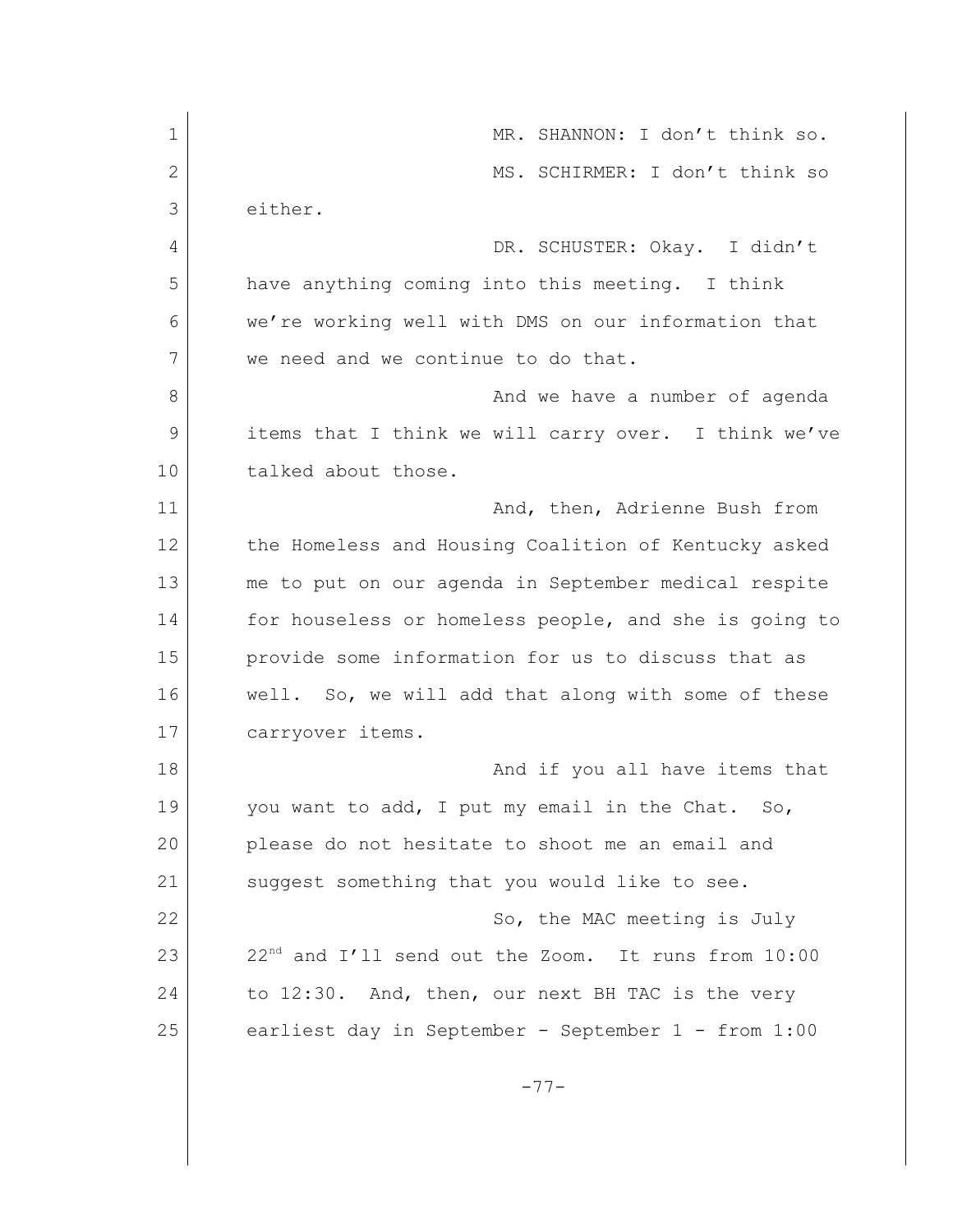| $\mathbf 1$ | to 3:00.                                              |
|-------------|-------------------------------------------------------|
| 2           | Any other items to discuss or                         |
| 3           | bring up before we adjourn? We're giving you back     |
| 4           | about eighteen minutes of your day.                   |
| 5           | MS. MUDD: I was thinking about                        |
| 6           | Tom Buford real quick.                                |
| 7           | DR. SCHUSTER: Yes. If you all                         |
| 8           | had not heard, our good friend, Senator Tom Buford,   |
| 9           | thirty years a Senator from Nicholasville, passed     |
| 10          | away suddenly yesterday and he was a great guy, very, |
| 11          | very helpful on behavioral health issues, on general  |
| 12          | health care issues. When he was Chair of Banking &    |
| 13          | Insurance, he was always somebody that you could      |
| 14          | engage in discussion and action. He had a wonderful   |
| 15          | sense of humor. And, so, we send our condolences to   |
| 16          | his family.                                           |
| 17          | MR. BALDWIN: Sheila, this is                          |
| 18          | Bart, just real quick. One comment on Senator         |
| 19          | Buford. In the past, I worked on autism insurance     |
| 20          | mandate legislation, and national groups now          |
| 21          | recognize Kentucky as the first state to have one     |
| 22          | because the bill passed back in '97, I think, '97,    |
| 23          | '98 of a \$500 benefit.                               |
| 24          | So, once they shared that with                        |
| 25          | him a few years ago, they've kind of changed their -  |
|             | $-78-$                                                |
|             |                                                       |